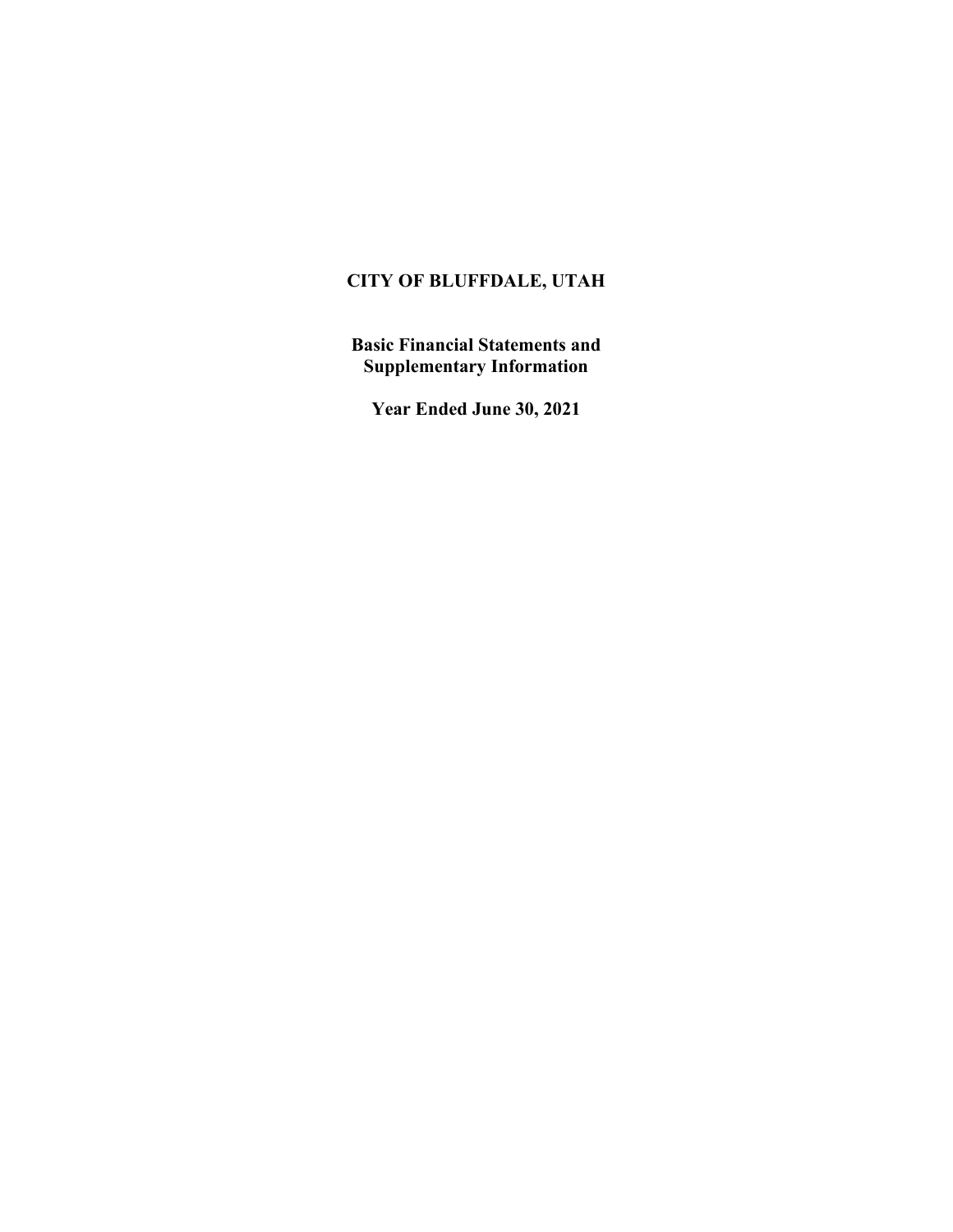# **CITY OF BLUFFDALE, UTAH**

# **Table of Contents**

# FINANCIAL SECTION

| <b>Basic Financial Statements:</b>                             |  |
|----------------------------------------------------------------|--|
| Government-wide Financial Statements:                          |  |
|                                                                |  |
|                                                                |  |
| <b>Governmental Fund Financial Statements:</b>                 |  |
|                                                                |  |
| Reconciliation of the Balance Sheet of Governmental Funds      |  |
|                                                                |  |
| Statement of Revenues, Expenditures, and Changes in            |  |
|                                                                |  |
| Reconciliation of the Statement of Revenues, Expenditures, and |  |
| Changes in Fund Balance of Governmental Funds to the           |  |
|                                                                |  |
| Statement of Revenues, Expenditures and Changes in Fund        |  |
|                                                                |  |
| Statement of Revenues, Expenditures and Changes in Fund        |  |
| Balance - Budget and Actual – Redevelopment Agency –           |  |
|                                                                |  |
| Statement of Revenues, Expenditures and Changes in Fund        |  |
| Balance - Budget and Actual - Local Building Authority -       |  |
|                                                                |  |
| Proprietary Fund Financial Statements:                         |  |
|                                                                |  |
| Statement of Revenues, Expenses and Changes in Net Position -  |  |
|                                                                |  |
|                                                                |  |
| <b>Fiduciary Fund Financial Statements:</b>                    |  |
|                                                                |  |
|                                                                |  |
|                                                                |  |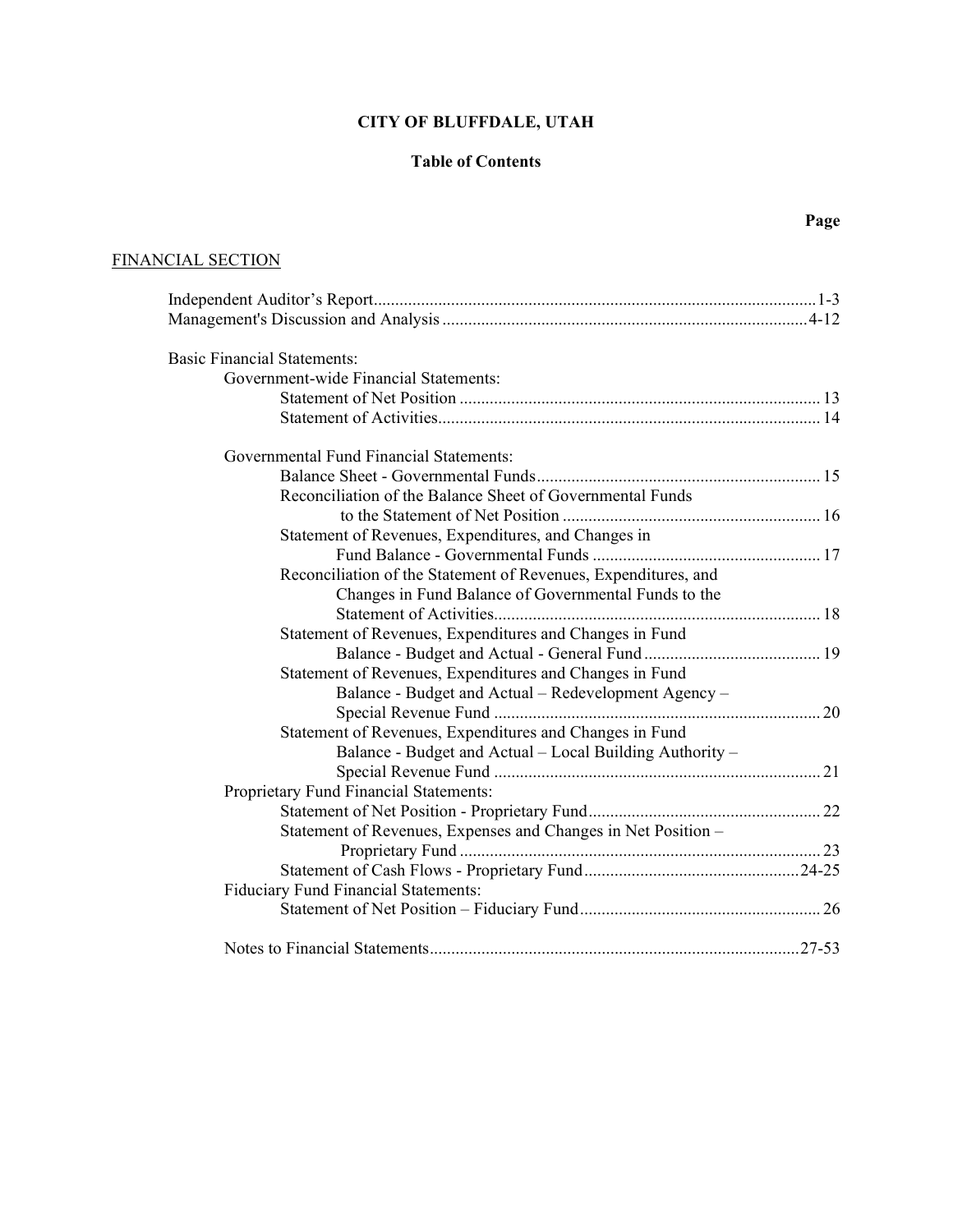# **CITY OF BLUFFDALE, UTAH**

# **Table of Contents**

# FINANCIAL SECTION (CONTINUED)

| Supplemental Information:<br>Schedule of Revenues, Expenditures, and Changes in Fund Balances - |  |
|-------------------------------------------------------------------------------------------------|--|
|                                                                                                 |  |
| Required Supplementary Information:                                                             |  |
|                                                                                                 |  |
|                                                                                                 |  |
|                                                                                                 |  |
| <b>COMPLIANCE SECTION</b>                                                                       |  |

| Independent Auditor's Report on Internal Control Over Financial Reporting and on |  |
|----------------------------------------------------------------------------------|--|
| Compliance and Other Matters Based on an Audit of Financial Statements           |  |
|                                                                                  |  |
|                                                                                  |  |
| Independent Auditor's Report on Compliance and Report on Internal Control Over   |  |
|                                                                                  |  |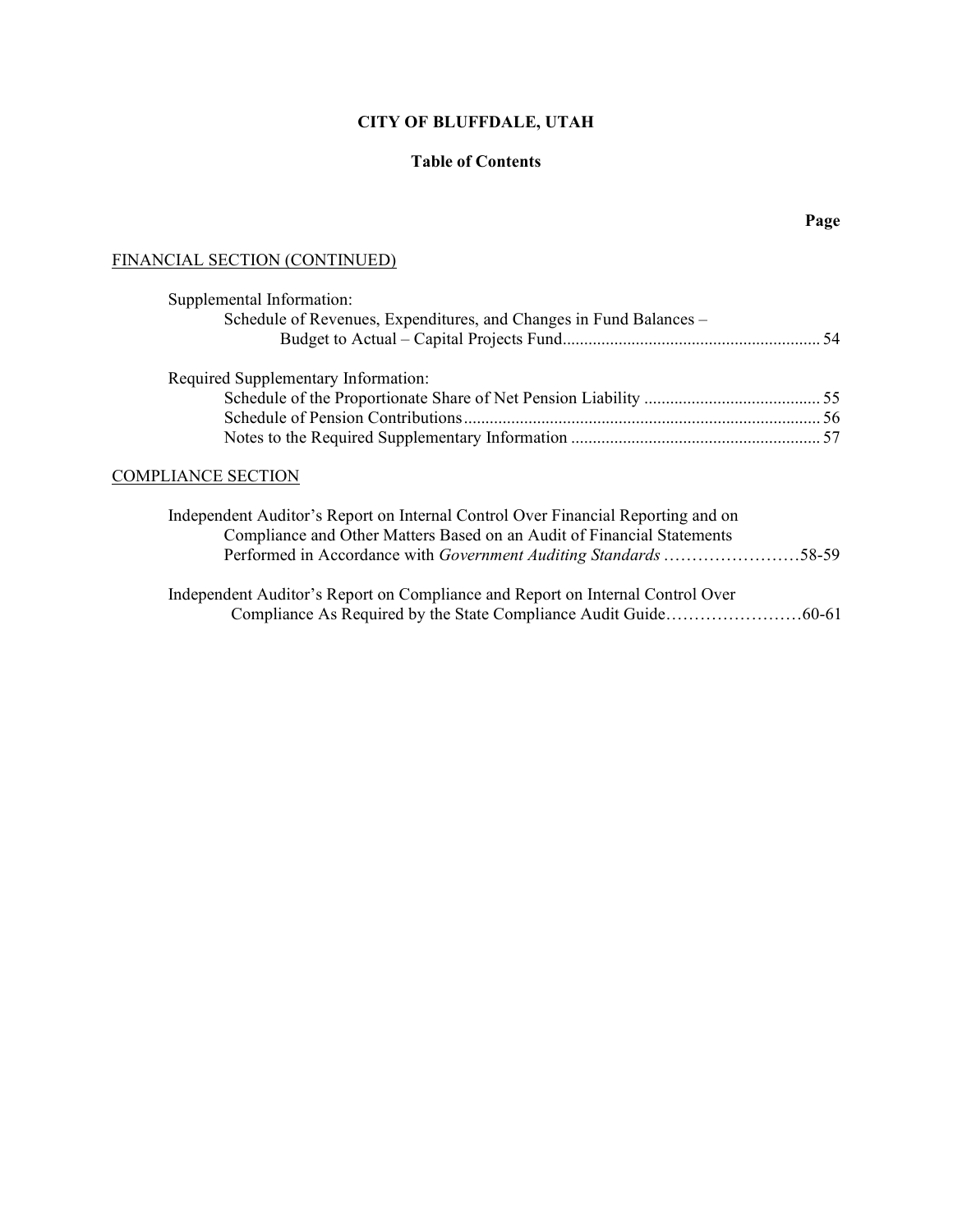

#### **COMMITTED. EXPERIENCED. TRUSTED**

#### CERTIFIED PUBLIC ACCOUNTANTS

E. LYNN HANSEN, CPA CLARKE R. BRADSHAW, CPA GARY F. MALMROSE, CPA EDWIN L. ERICKSON, CPA MICHAEL L. SMITH, CPA JASON L. TANNER, CPA ROBERT D. WOOD, CPA AARON R. HIXSON, CPA TED C. GARDINER, CPA JEFFREY B. MILES, CPA SHAWN F. MARTIN, CPA

# **INDEPENDENT AUDITOR'S REPORT**

Honorable Mayor and Members of the City Council City of Bluffdale, Utah

#### *Report on the Financial Statements*

We have audited the accompanying financial statements of the governmental activities, the business-type activities, each major fund, and the aggregate remaining fund information of City of Bluffdale, Utah (the City), as of and for the year ended June 30, 2021, and the related notes to the financial statements, which collectively comprise the City's basic financial statements as listed in the table of contents.

## *Management's Responsibility for the Financial Statements*

The City's management is responsible for the preparation and fair presentation of these financial statements in accordance with accounting principles generally accepted in the United States of America; this includes the design, implementation, and maintenance of internal control relevant to the preparation and fair presentation of financial statements that are free from material misstatement, whether due to fraud or error.

## *Auditor's Responsibility*

Our responsibility is to express opinions on these financial statements based on our audit. We conducted our audit in accordance with auditing standards generally accepted in the United States of America and the standards applicable to financial audits contained in *Government Auditing Standards*, issued by the Comptroller General of the United States. Those standards require that we plan and perform the audit to obtain reasonable assurance about whether the financial statements are free of material misstatement.

An audit involves performing procedures to obtain audit evidence about the amounts and disclosures in the financial statements. The procedures selected depend on the auditor's judgment, including the assessment of the risks of material misstatement of the financial statements, whether due to fraud or error. In making those risk assessments, the auditor considers internal control relevant to the entity's preparation and fair presentation of the financial statements in order to design audit procedures that are appropriate in the circumstances, but not for the purpose of expressing an opinion on the effectiveness of the entity's internal control. Accordingly, we express no such opinion. An audit also includes evaluating the appropriateness of accounting policies used and the reasonableness of significant accounting estimates made by management, as well as evaluating the overall presentation of the financial statements.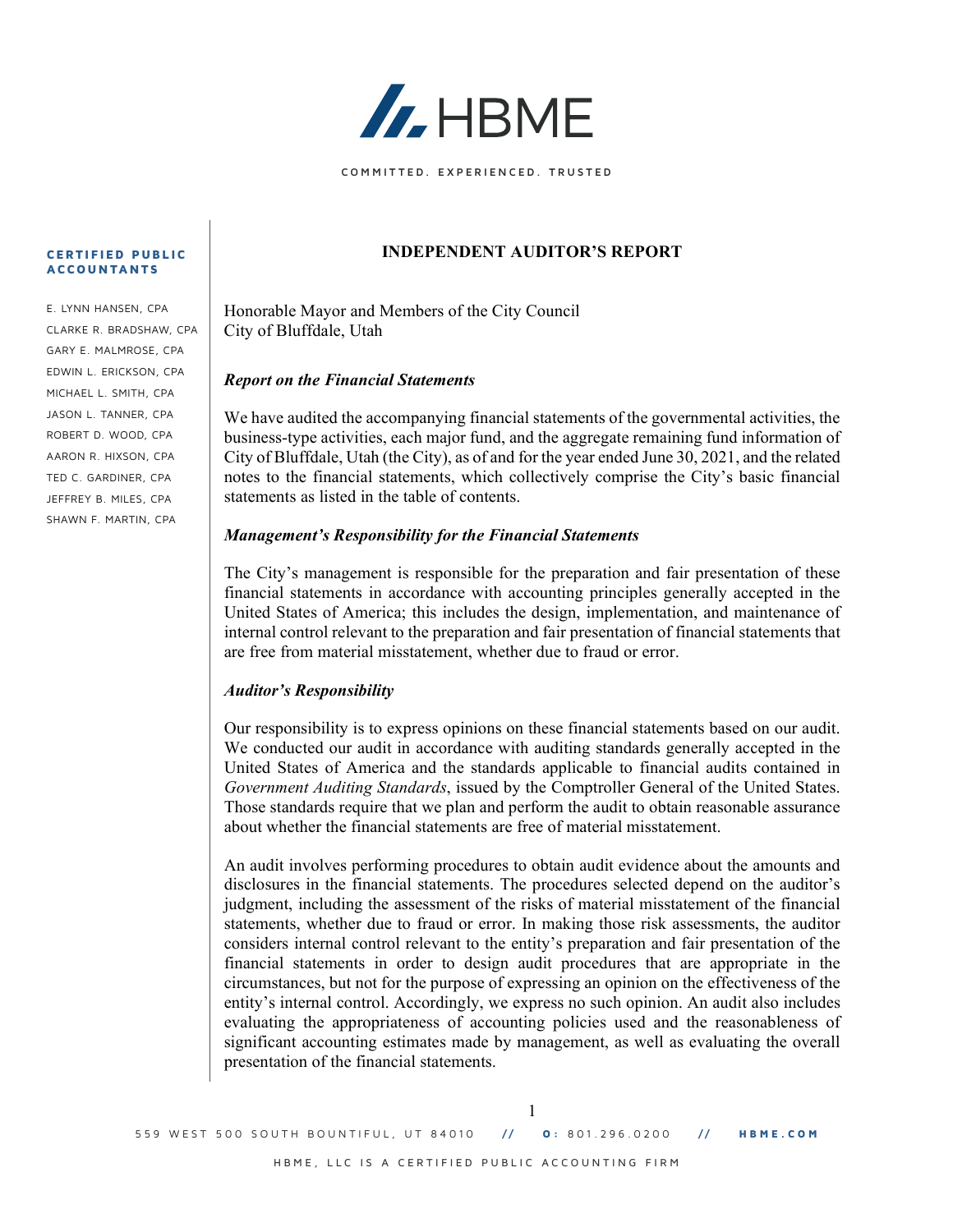We believe that the audit evidence we have obtained is sufficient and appropriate to provide a basis for our audit opinions.

#### *Opinions*

In our opinion, the financial statements referred to above present fairly, in all material respects, the respective financial position of the governmental activities, the business-type activities, each major fund, and the aggregate remaining fund information of the City, as of June 30, 2021, and the respective changes in financial position and, where applicable, cash flows thereof and the respective budgetary comparisons for the general fund and the major special revenue funds for the year then ended in conformity with accounting principles generally accepted in the United States of America.

#### *Other Matters*

## *Required Supplementary Information*

Accounting principles generally accepted in the United States of America require that the management's discussion and analysis on pages 4 through 12 and the pension schedules on pages 55 through 57 be presented to supplement the basic financial statements. Such information, although not a part of the basic financial statements, is required by the Governmental Accounting Standards Board, who considers it to be an essential part of financial reporting for placing the basic financial statements in an appropriate operational, economic, or historical context. We have applied certain limited procedures to the required supplementary information in accordance with auditing standards generally accepted in the United States of America, which consisted of inquiries of management about the methods of preparing the information and comparing the information for consistency with management's responses to our inquiries, the basic financial statements, and other knowledge we obtained during our audit of the basic financial statements. We do not express an opinion or provide any assurance on the information because the limited procedures do not provide us with sufficient evidence to express an opinion or provide any assurance.

#### *Other Information*

Our audit was conducted for the purpose of forming opinions on the financialstatements that collectively comprise the City's basic financial statements. The accompanying combining and individual nonmajor fund financial statements and budgetary comparison information are presented for purposes of additional analysis and are not a required part of the basic financial statements. The combining and individual nonmajor fund financial statements and budgetary comparison information are the responsibility of management and were derived from and relate directly to the underlying accounting and other records used to prepare the financial statements. The information has been subjected to the auditing procedures applied in the audit of the financial statements and certain additional procedures, including comparing and reconciling such information directly to the underlying accounting and other records used to prepare the financial statements or to the financial statements themselves, and other additional procedures in accordance with auditing standards generally accepted in the United States of America. In our opinion, the information is fairly stated in all material respects in relation to the financial statements as a whole.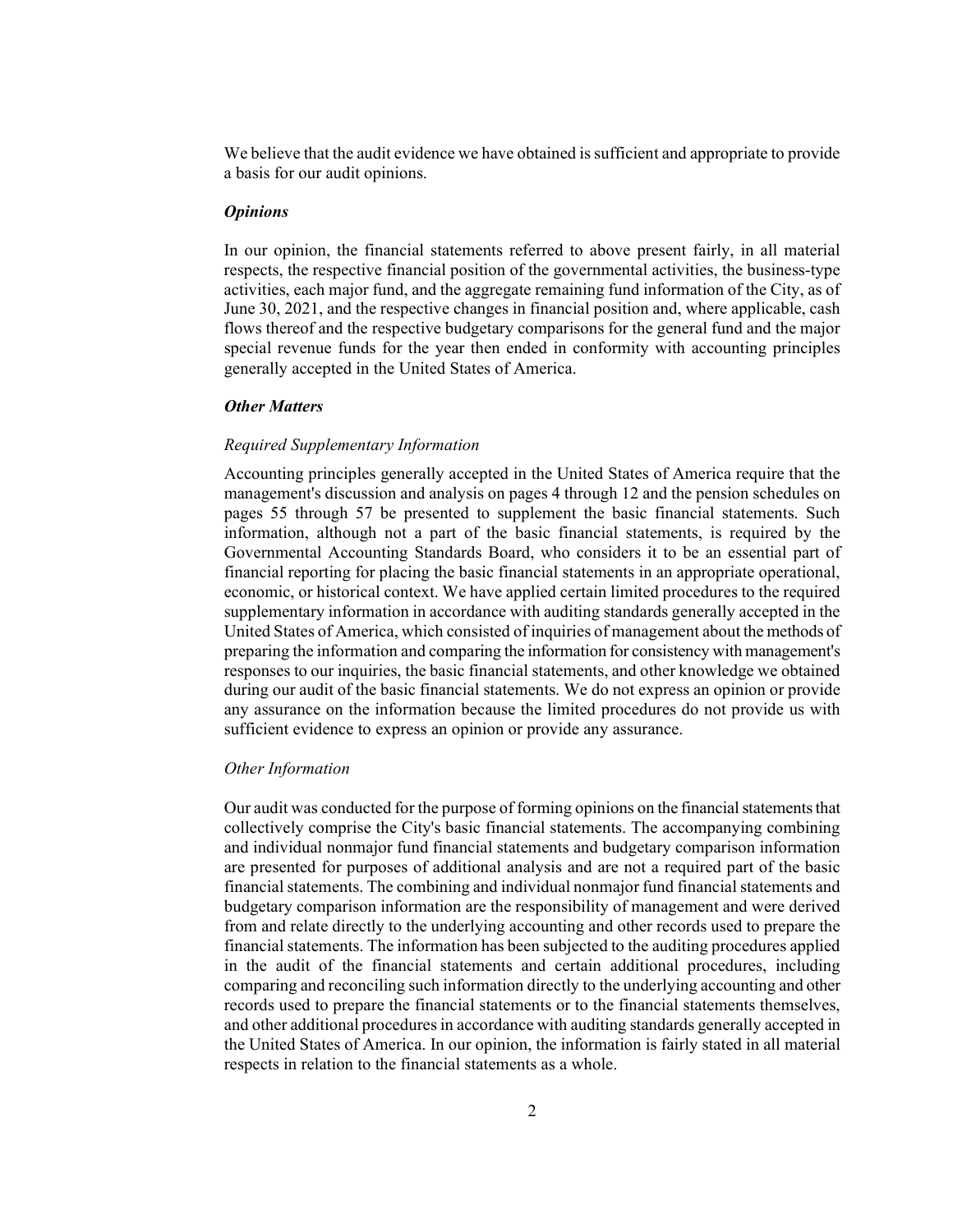## **Other Reporting Required by** *Government Auditing Standards*

In accordance with *Government Auditing Standards*, we have also issued our report dated December 2, 2021, on our consideration of the City's internal control over financial reporting and our tests of its compliance with certain provisions of laws, regulations, contracts and grant agreements and other matters. The purpose of that report is to describe the scope of our testing of internal control over financial reporting and compliance and the results of that testing, and not to provide an opinion on the internal control over financial reporting or on compliance. That report is an integral part of an audit performed in accordance with *Government Auditing Standards* in considering the City's internal control over financial reporting and compliance.

HBME, LLC

December 2, 2021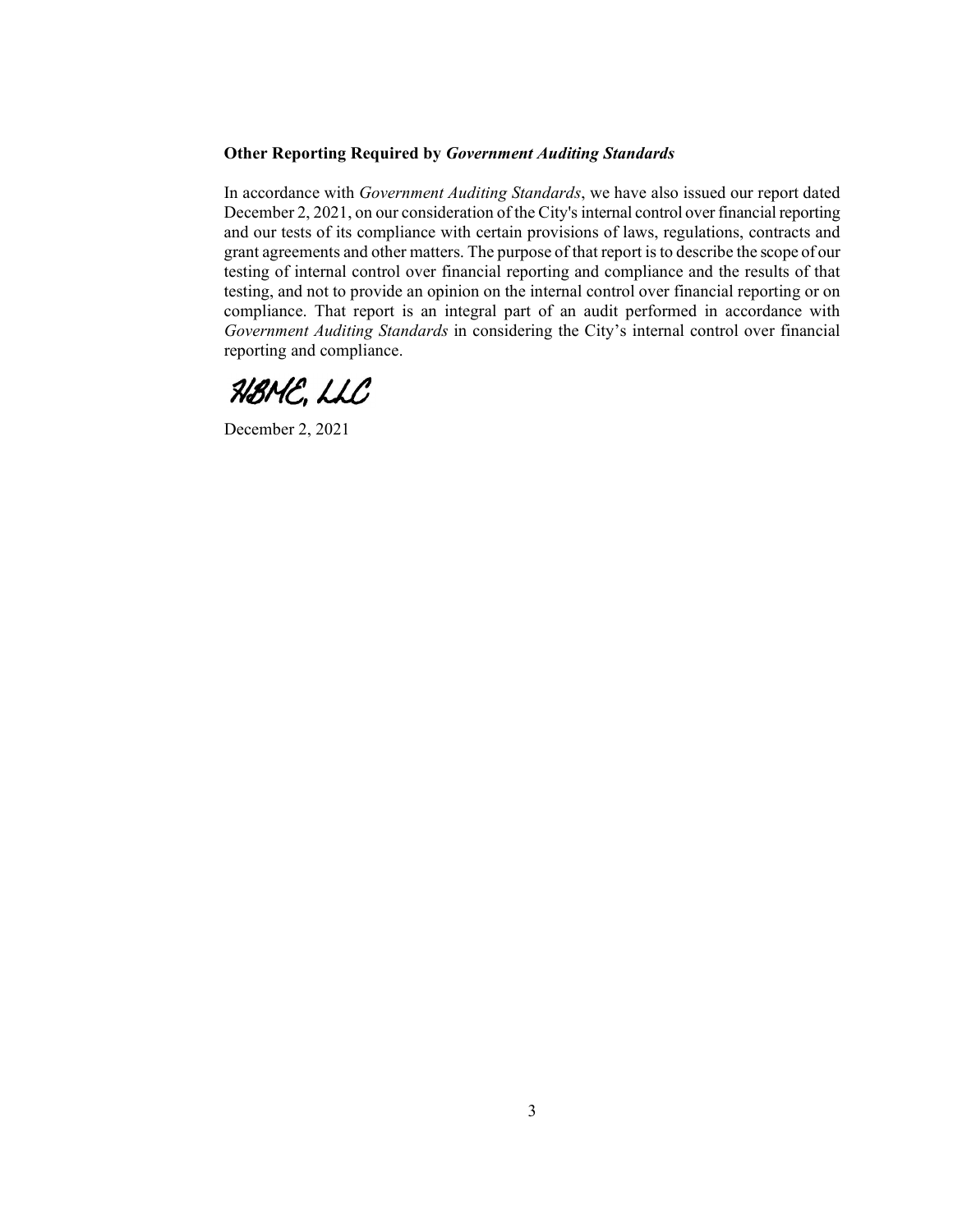

# THE CITY OF BLUFFDALE

2222 W 14400 South · Bluffdale, Utah 84065 · (801) 254-2200 · Fax (801) 253-3270

# **Management's Discussion and Analysis**

As management of the City of Bluffdale (the City), we offer readers of the City's financial statements this narrative overview and analysis of the financial activities of the City for the fiscal year ended June 30, 2021.

# **Financial Highlights**

- The assets and deferred outflows of resources of the City exceeded its liabilities and deferred inflows of resources at the close of the most recent fiscal year by \$161,380,066. The City's assets are mainly comprised of capital assets and funds legally restricted in their use (*restricted net position*).
- The government's total net position increased by \$26,054,716 during 2021. The increase in net position can be attributed to major infrastructure additions and expending less than the budgeted amount in the general fund and increases in various fee revenues.
- The unassigned fund balance for the general fund was \$2,397,372 or approximately 21 percent of total general fund expenditures. The fund balance for the general fund increased by \$872,345 from the previous year. This increase was due to revenues being higher than expected.
- The City's total outstanding long-term liabilities experienced an increase of \$6,738,217. The increase was attributed a new bond issue for the water fund for infrastructure.

## **Overview of the Financial Statements**

This discussion and analysis is intended to serve as an introduction to the City's basic financial statements. The City's basic financial statements comprise three components:1) government-wide financial statements, 2) fund financial statements, and 3) notes to the financial statements. This report also contains other supplementary information in addition to the basic financial statements themselves.

**Government-wide financial statements.** The *government-wide financial statements* are designed to provide readers with a broad overview of the City's finances, in a manner similar to a private-sector business. The *statement of net position* presents information on all of the City's assets and liabilities and deferred outflows and inflows of resources, with the difference between the two reported as *net position*. Over time, increases or decreases in net position may serve as a useful indicator of whether the financial position of the City is improving or deteriorating. The statement of activities presents information showing how the City's net position changed during the most recent fiscal year. All changes in net position are reported as soon as the underlying event giving rise to the change occurs, regardless of the timing of related cash flows. Thus, revenues and expenses are reported in this statement for some items that will only result in cash flows in future fiscal periods (e.g., uncollected taxes and earned but unused vacation leave).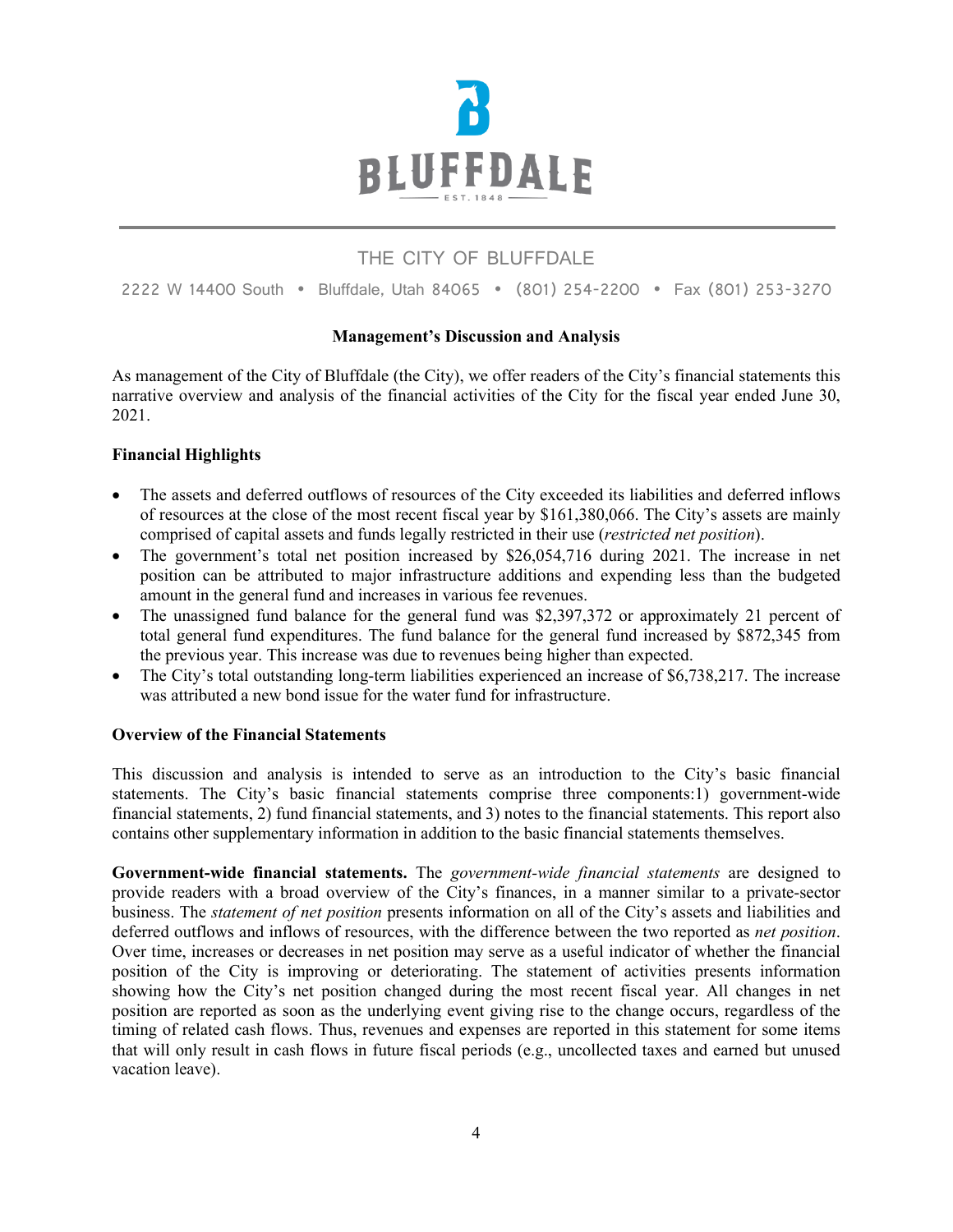## **Overview of the Financial Statements (Continued)**

**Government-wide financial Statements (Continued)** Both of the government-wide financial statements distinguish functions of the City that are principally supported by taxes and intergovernmental revenues (governmental activities) from other functions that are intended to cover all or a significant portion of their cost through user fees and charges (business-type activities). The governmental activities of the City include general government, public safety, streets and public works, parks and recreation, cemetery, and garbage. Water is the only business-type activity of the City.

The government-wide financial statements include not only the City itself (known as the *primary government*), but also the Redevelopment Agency of Bluffdale City (RDA), a legally separate entity for which the City is financially accountable. Financial information for this *component unit* is blended with the financial information presented for the primary government itself. The government-wide financial statements can be found on pages 13-14 of this report.

**Fund financial statements.** A fund is a grouping of related accounts that is used to maintain control over resources that have been segregated for specific activities or objectives. The City, like other state and local governments, uses fund accounting to ensure and demonstrate compliance with finance-related legal requirements. All funds of the City can be divided into three categories: governmental funds, proprietary funds and fiduciary funds.

*Governmental funds*. Governmental funds are used to account for essentially the same functions reported as governmental activities in the government-wide financial statements. However, unlike the governmentwide financial statements, governmental fund financial statements focus on the near-term inflows and outflows of spendable resources, as well as on balances of spendable resources available at the end of the fiscal year. Such information may be useful in evaluating a government's near term financing requirements.

Because the focus of governmental funds is narrower than that of the government-wide financial statements, it is useful to compare the information presented for governmental funds with similar information presented for governmental activities in the government-wide financial statements. By doing so, readers may better understand the long-term impact of the government's near-term financing decisions. Both the governmental fund balance sheet and the government fund statement of revenues, expenditures, and changes in fund balances provide a reconciliation to facilitate this comparison between the two.

The City maintains four individual governmental funds. The four major governmental funds include the General Fund, the Redevelopment Agency Special Revenue Fund, the Local Building Authority Special Revenue Fund, and the Capital Projects Fund. Information is presented separately in the governmental fund balance sheet and in the governmental fund statement of revenues, expenditures, and changes in fund balances for each of these major funds. The basic governmental fund financial statements can be found on pages 15-18 of this report. The City adopts an annual appropriated budget for its general fund. A budgetary comparison statement has been provided for the general fund to demonstrate compliance with this budget.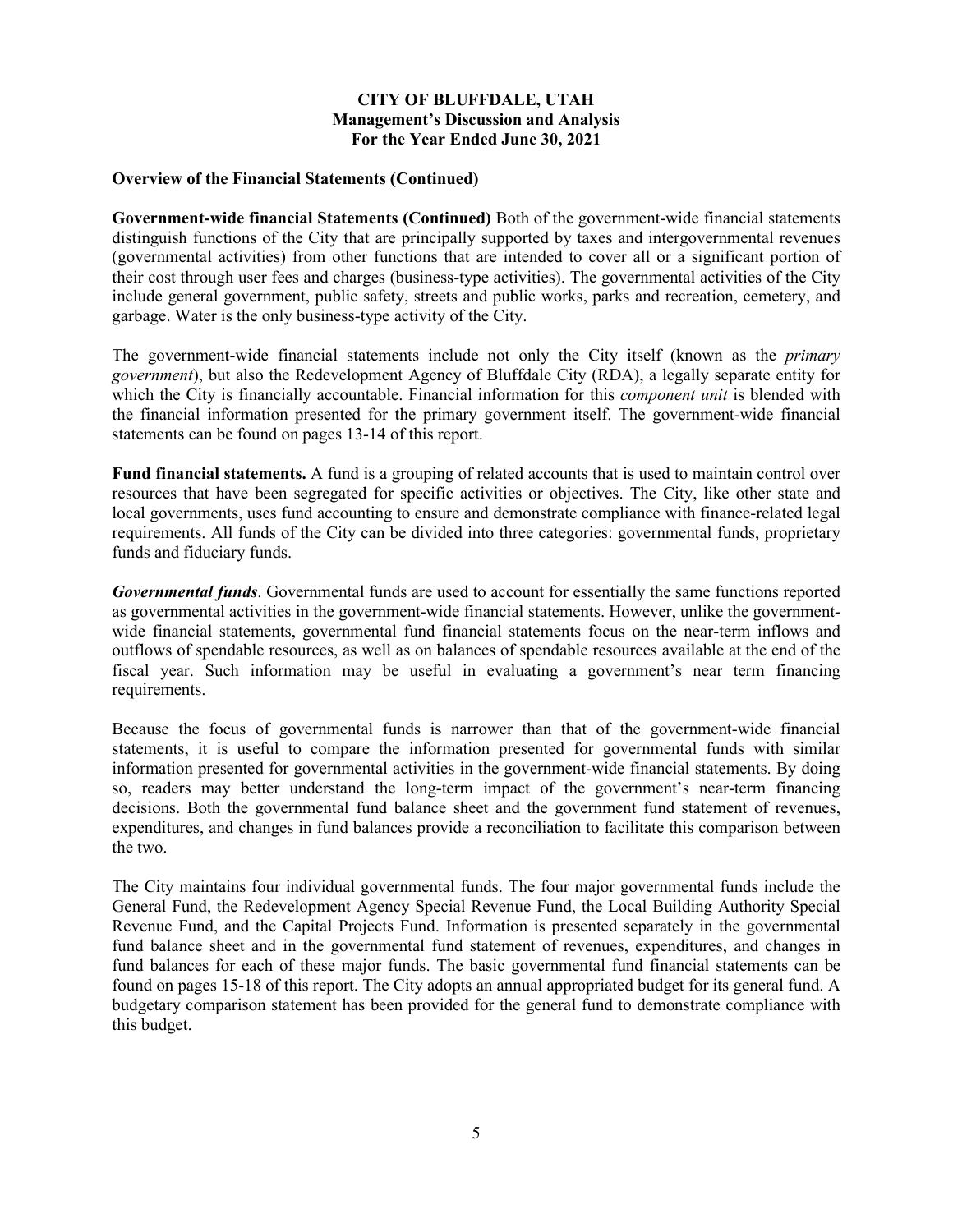## **Overview of the Financial Statements (Continued)**

*Proprietary funds.* The City maintains one proprietary fund, the water fund, that is an enterprise fund. Enterprise funds are used to report the same functions presented as business-type activities in the government-wide financial statements. The water fund is a major fund. The basic proprietary fund financial statements can be found on pages 22-25 of this report.

*Fiduciary funds.* Fiduciary funds are used to account for resources held for the benefit of parties outside the City. Fiduciary funds are not reflected in the government-wide financial statements because the resources of those funds are not available to support the City's own programs. The City maintains one fiduciary fund for deposits made by contractors to ensure that building requirements are met. The accounting for fiduciary funds is very similar to the accounting used for proprietary funds. The basic fiduciary fund financial statements can be found on page 26 of this report.

*Notes to the financial statements.* The notes provide additional information that is essential to the full understanding of the data provided in the government-wide and fund financial statements. The notes to the financial statements can be found on pages 27-53 of this report.

*Other information.* In addition to the basic financial statements and accompanying notes, this report also presents certain required supplementary information. Also included are budget to actual comparisons for the special revenue funds and the capital projects fund.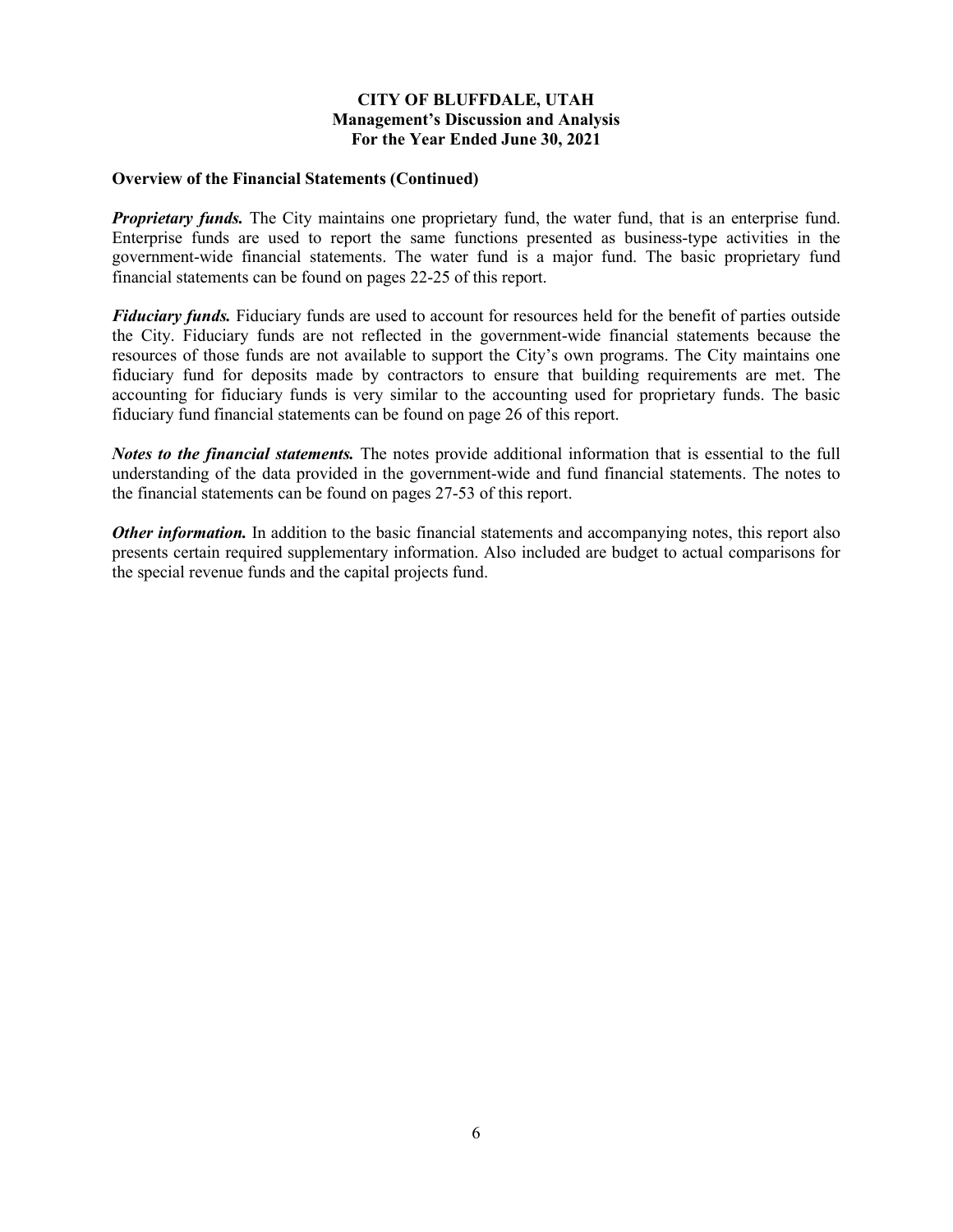#### **Government-wide Financial Analysis**

As noted earlier, net position may serve over time as a useful indicator of a government's financial position. At June 30, 2021, the City's assets and deferred outflows of resources exceeded liabilities and deferred inflows of resources by \$161,380,066. The largest portion (64.27 percent) of the City's net position is composed of capital assets. Capital assets are used to provide services to citizens, and they are not available for future spending. Although the investment in capital assets is reported net of any related outstanding debt, it should be noted that the resources needed to repay this debt must be provided from other sources, since the capital assets themselves cannot be used to liquidate these liabilities. Unrestricted net position (25.73 percent of total assets) is the portion of total assets which can be used for future expenditures with no restrictions. As in contrast with restricted net position (10.00 percent), which represents portion restricted for a specific purpose, in this case for debt service and capital projects.

|                                     | Governmental    |                   | Business-type |              |                  |                   |
|-------------------------------------|-----------------|-------------------|---------------|--------------|------------------|-------------------|
|                                     | Activities      |                   | Activities    |              | Total            |                   |
|                                     | 2021            | 2020              | 2021          | 2020         | 2021             | 2020              |
| Current and other assets            | 60,137,850<br>S | 43,446,485<br>S.  | \$11,157,996  | \$ 3,176,746 | S<br>71,295,846  | \$<br>46,623,231  |
|                                     | 87,947,511      |                   | 33,033,994    | 28,624,563   |                  |                   |
| Capital assets                      |                 | 82,708,722        |               |              | 120,981,505      | 111,333,285       |
| Total assets                        | 148,085,361     | 126, 155, 207     | 44,191,990    | 31,801,309   | 192,277,351      | 157,956,516       |
| Deferre outflows of resources       |                 |                   |               |              |                  |                   |
| Deferred related to pensions        | 280,591         | 305,911           | 70,148        | 76,478       | 350,739          | 382,389           |
| Other liabilities                   | 884,638         | 725,599           | 529,993       | 793,271      | 1,414,631        | 1,518,870         |
| Long-term liabilities outstanding   | 6,903,609       | 7,563,097         | 10,673,887    | 3,276,182    | 17,577,496       | 10,839,279        |
| <b>Total liabilities</b>            | 7,788,247       | 8,288,696         | 11,203,880    | 4,069,453    | 18,992,127       | 12,358,149        |
| Deferred inflows of resources       |                 |                   |               |              |                  |                   |
| Deferred property tax revenue       | 11,645,674      | 10,338,898        |               |              | 11,645,674       | 10,338,898        |
| Deferred related to pensions        | 488.178         | 253,206           | 122,045       | 63,302       | 610,223          | 316,508           |
| Total deferred inflows of resources | 12,133,852      | 10,592,104        | 122,045       | 63,302       | 12,255,897       | 10,655,406        |
| Net position:                       |                 |                   |               |              |                  |                   |
| Invested in capital assets, net     |                 |                   |               |              |                  |                   |
| of related debt                     | 81,278,159      | 75,751,764        | 22,438,994    | 25,509,563   | 103,717,153      | 101,261,327       |
| Restricted                          | 14,993,289      | 9,174,128         | 1,139,833     |              | 16,133,122       | 9,174,128         |
| Unrestricted                        | 32,172,405      | 22,654,426        | 9,357,386     | 2,235,469    | 41,529,791       | 24,889,895        |
| Total net position                  | \$128,443,853   | 107,580,318<br>S. | \$32,936,213  | \$27,745,032 | 161,380,066<br>S | \$<br>135,325,350 |

#### City of Bluffdale's Net Postion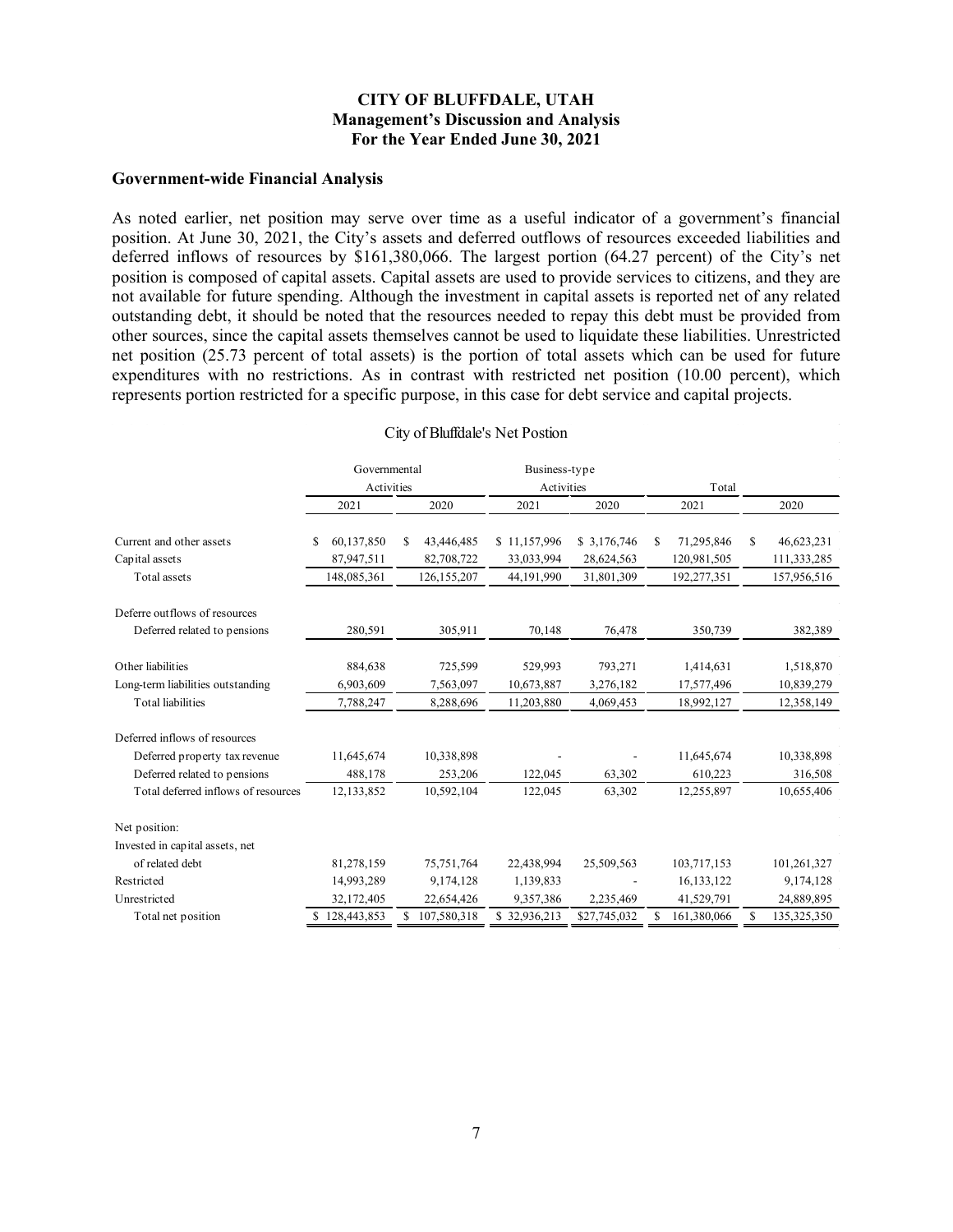## **Government-wide Financial Analysis (Continued)**

**Governmental activities.** Governmental activities increased the City's net position by \$20,863,535 accounting for 80 percent of the total growth in net position. Business-type activities increased the City's net position by \$5,191,181 accounting for 20 percent of the total growth in net position. This increase in both activities was the result of investment in infrastructure for the City.

|                            | Governmental              |                            | Business-type  |              |                  |                   |
|----------------------------|---------------------------|----------------------------|----------------|--------------|------------------|-------------------|
|                            | Activities                |                            | Activities     |              | Total            |                   |
|                            | 2021                      | 2020                       | 2021           | 2020         | 2021             | 2020              |
| Revenues:                  |                           |                            |                |              |                  |                   |
| Program revenues           |                           |                            |                |              |                  |                   |
| Charges for services       | $\mathbb{S}$<br>4,675,277 | <sup>\$</sup><br>3,413,434 | 7,778,538<br>S | \$7,476,525  | 12,453,815<br>S  | 10,889,959<br>\$  |
| Operating grants and       |                           |                            |                |              |                  |                   |
| contributions              | 1,161,892                 | 1,057,102                  |                |              | 1,161,892        | 1,057,102         |
| Capital grants and         |                           |                            |                |              |                  |                   |
| contributions              | 20,254,996                | 17,639,080                 | 3,599,534      | 1,296,507    | 23,854,530       | 18,935,587        |
| General revenues:          |                           |                            |                |              |                  |                   |
| Property taxes             | 3,693,756                 | 2,758,695                  |                |              | 3,693,756        | 2,758,695         |
| Sales tax and highway tax  | 3,477,455                 | 2,760,160                  |                |              | 3,477,455        | 1,431,782         |
| Franchise taxes            | 1,610,788                 | 1,431,782                  |                |              | 1,610,788        | 2,760,160         |
| Interest income            | 191,050                   | 604,166                    | 29,463         | 67,605       | 220,513          | 671,771           |
| Gain on sale of assets     | 10,735                    |                            |                |              | 10,735           |                   |
| Other                      | 705,406                   | 662,459                    |                |              | 705,406          | 662,459           |
| Total revenues             | 35,781,355                | 30,326,878                 | 11,407,535     | 8,840,637    | 47,188,890       | 39,167,515        |
| Expenses:                  |                           |                            |                |              |                  |                   |
| General government         | 3,979,730                 | 2,686,361                  |                |              | 3,979,730        | 2,686,361         |
| Public safety              | 6,611,735                 | 6,271,996                  |                |              | 6,611,735        | 6,271,996         |
| Streets and public works   | 1,929,700                 | 3,989,589                  |                |              | 1,929,700        | 3,989,589         |
| Parks and recreation       | 1,439,308                 | 331,367                    |                |              | 1,439,308        | 331,367           |
| Garbage                    | 721,123                   | 642,215                    |                |              | 721,123          | 642,215           |
| Interest on long-term debt | 236,224                   | 243,374                    |                |              | 236,224          | 243,374           |
| Water                      |                           |                            | 6,216,354      | 5,363,088    | 6,216,354        | 5,363,088         |
| Total expenses             | 14,917,820                | 14,164,902                 | 6,216,354      | 5,363,088    | 21,134,174       | 19,527,990        |
| Increase in net position   | 20,863,535                | 16, 161, 976               | 5,191,181      | 3,477,549    | 26,054,716       | 19,639,525        |
| Net position, beginning    | 107,580,318               | 91,418,342                 | 27,745,032     | 24, 267, 483 | 135,325,350      | 115,685,825       |
| Net position, ending       | \$128,443,853             | 107,580,318<br>\$          | \$32,936,213   | \$27,745,032 | 161,380,066<br>S | \$<br>135,325,350 |

#### City of Bluffdale's Change in Net Position

 $\sim$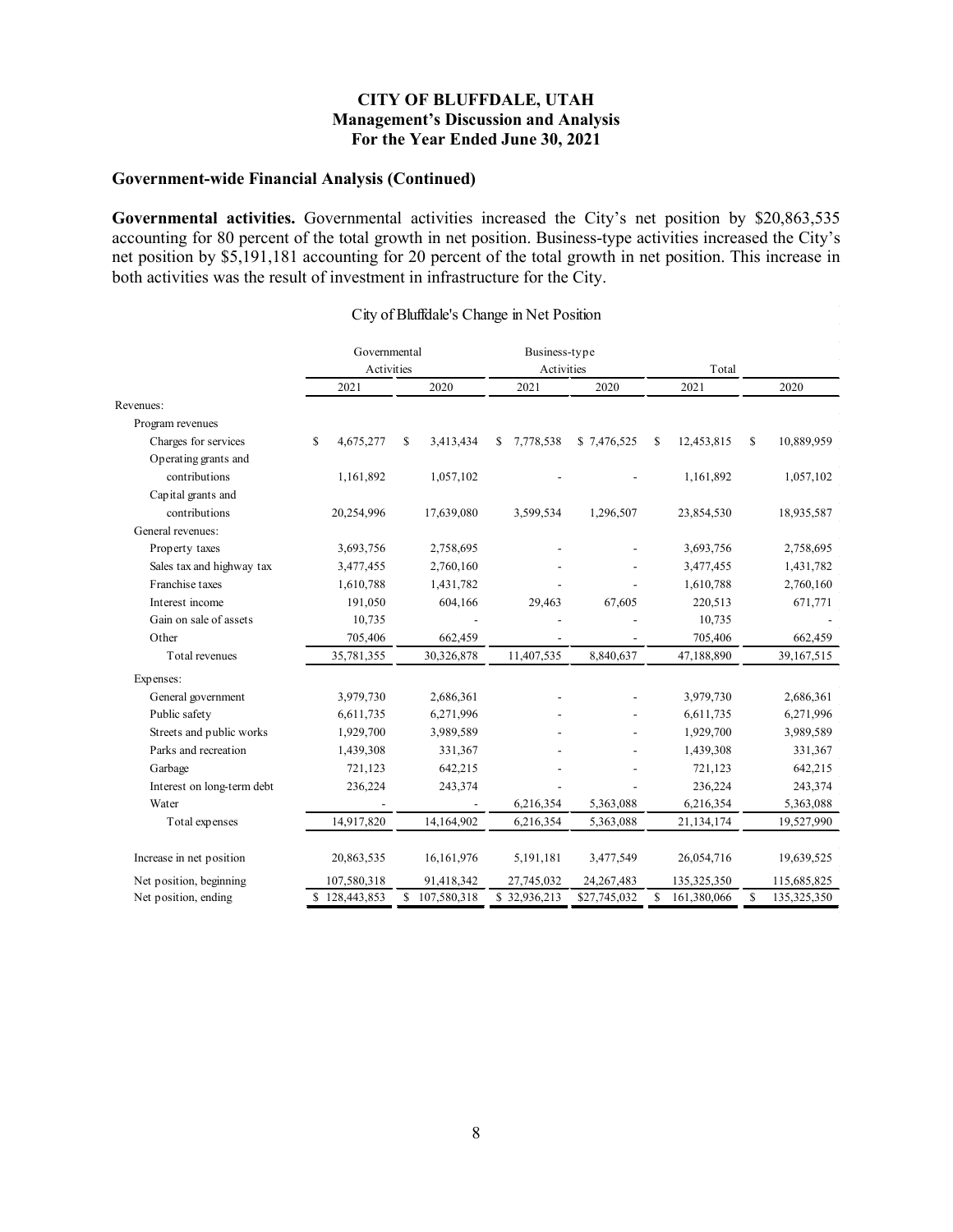**Government-wide Financial Analysis (Continued)**



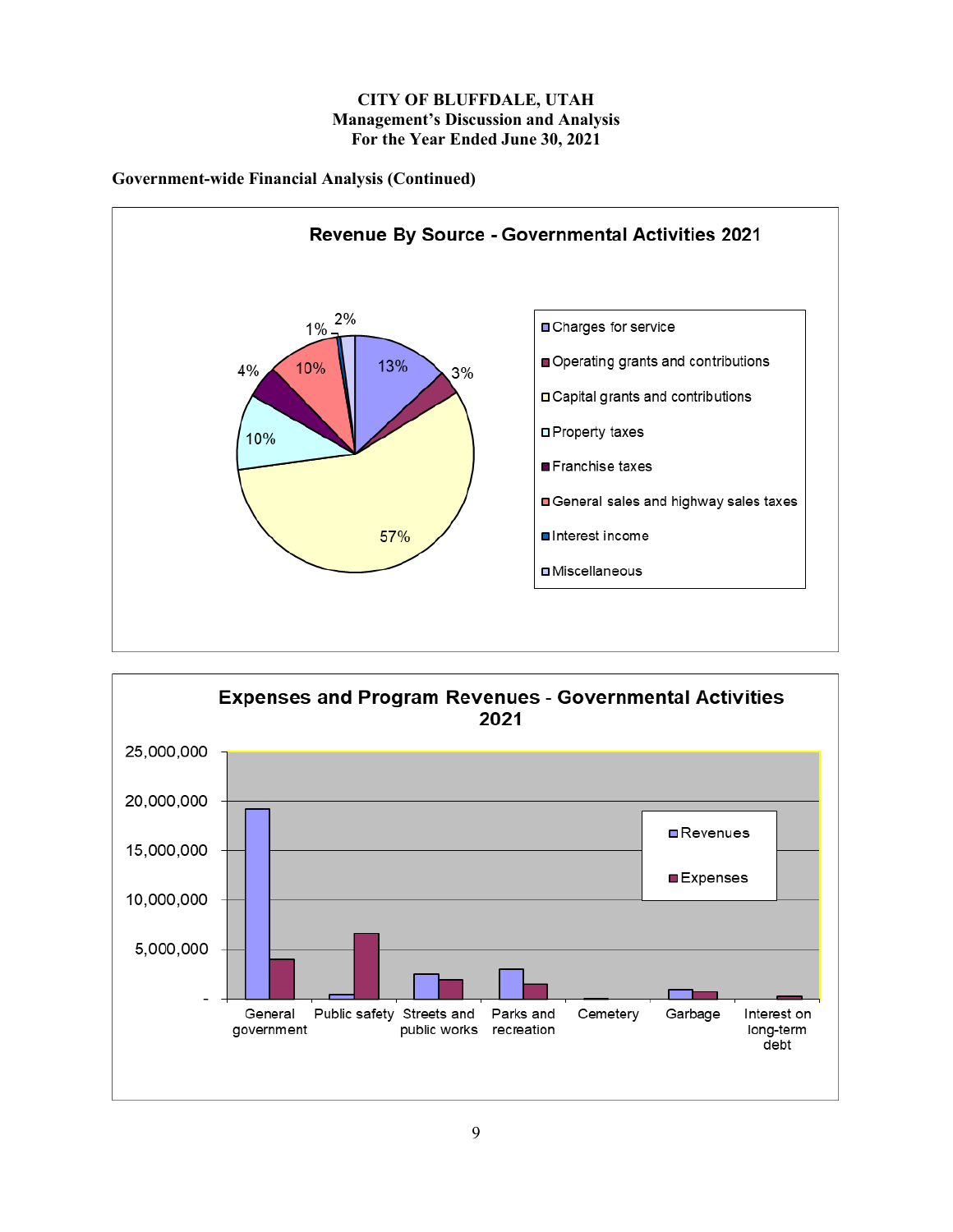## **Government-wide Financial Analysis (Continued)**

**Business-type activities.** Business-type activities increased the City's net position by \$5,191,181 accounting for 20 percent of the total growth in the government's net assets. The key elements of this major increase are revenues exceeding expenses. Infrastructure was developed for subdivisions (water lines) paid for by that developer. The water fund is the only business-type activity. Charges for services were the only source of revenue in the water fund.

## **Financial Analysis of the Government's Funds**

As noted earlier, the City uses fund accounting to ensure and demonstrate compliance with financerelated legal requirements.

*Governmental funds.* The focus of the City's governmental funds is to provide information on near-term inflows, outflows, and balances of spendable resources. Such information is useful in assessing the City's financing requirements. In particular, unreserved fund balance may serve as a useful measure of a government's net resources available for spending at the end of the fiscal year.

At the end of the current fiscal year, the City's governmental funds reported combined ending fund balances of \$47,647,468 an increase of \$15,222,919 in comparison with the prior year. Of the ending fund balance, 5.03 percent (\$2,397,372) constitutes unassigned fund balance, which is available for spending at the government's discretion. The restricted portion of fund balance is restricted to indicate that it is not available for new spending because it has already been committed 1) to pay for the retirement of debt service (\$515,741), 2) construction of capital assets funded by impact fees (\$13,145,182), and 3) to pay for Class "C" road projects (\$1,332,366). The assigned fund balance to the special revenue funds is \$26,583,504 and to the capital projects fund is \$3,673,303.

The general fund is the chief operating fund of the City. At the end of the current fiscal year, unassigned fund balance of the general fund was \$2,397,372 while total fund balance was \$3,729,738. As a measure of the general fund's liquidity, it may be useful to compare both unassigned fund balance and total fund balance to total fund expenditures. Unassigned fund balance represents 21 percent of total general fund expenditures.

The City's total general fund balance experienced an \$872,345 increase during the current fiscal year. The majority of the increase is due to an increase in sales tax and building permit revenue.

The capital projects fund has a total fund balance of \$16,935,233. Amounts restricted are 1) \$116,748 for retirement of debt and 2) \$13,145,182 for construction of capital assets funded by impact fees. The fund balance increased \$5,644,989 from the previous year.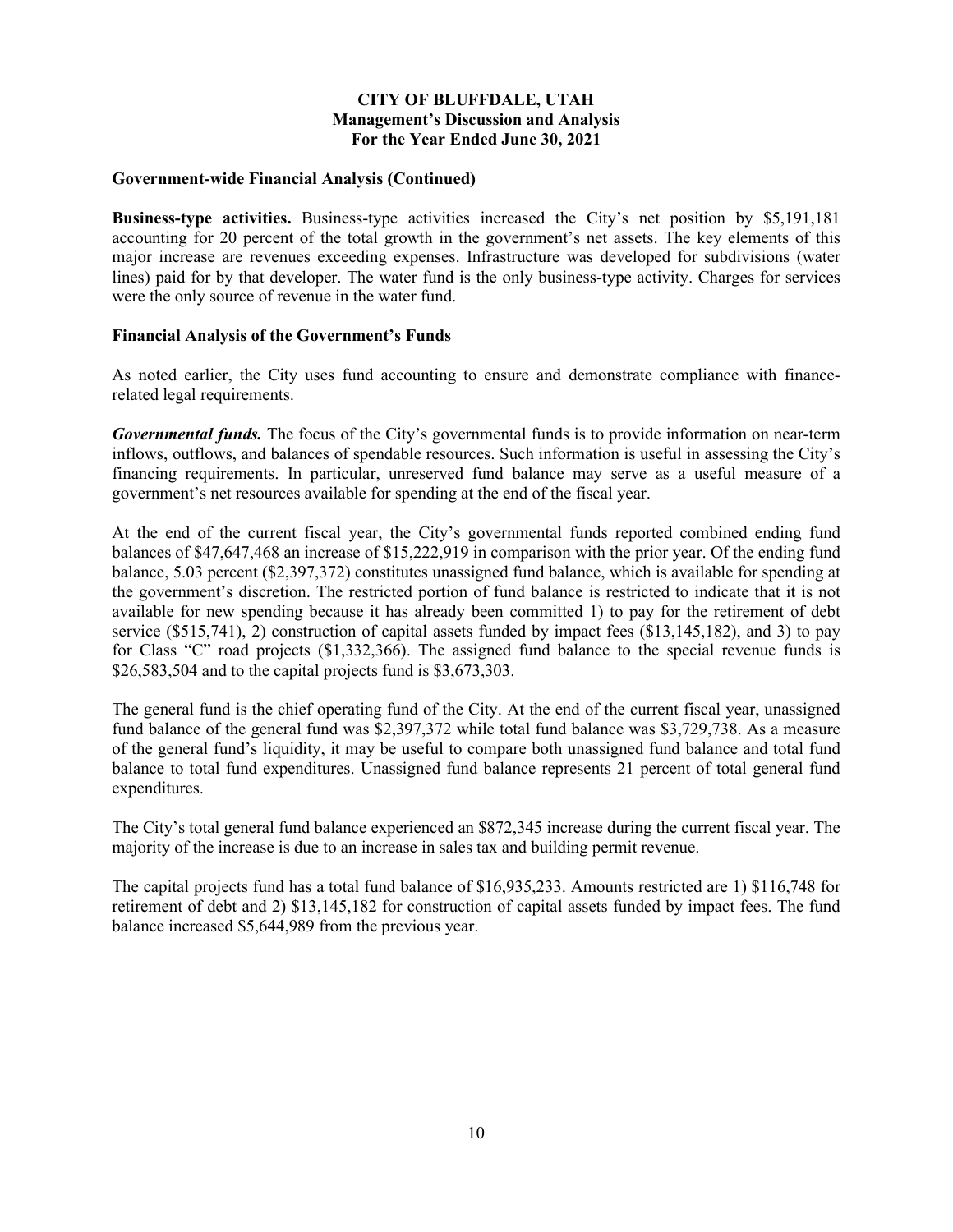#### **Financial Analysis of the Government's Funds (Continued)**

*Proprietary funds.* The City's proprietary fund provides the same type of information found in the government-wide financial statements business-type activities, but in more detail.

Net position of the water fund at the end of the year was \$32,936,213. Net position increased \$5,191,181 from the preceding year. The majority of the increase was due to capital contributions and infrastructure due to residential development and growth.

## **General Fund Budgetary Highlights**

The original budget and the final amended budget overall totals were the same in total except for minor adjustments that were made from department to department budgets during the course of the year to more accurately reflect the budgetary needs of those departments.

## **Capital Assets and Debt Administration**

**Capital assets.** The City's investment in capital assets for its governmental and business type activities as of June 30, 2021 amounts to \$120,981,505 (net of accumulated depreciation). This investment in capital assets includes land, buildings, machinery and equipment, distribution and collection systems, and construction in progress. The City's capital assets increased \$9,648,220 from the preceding year. The majority of the increase was from infrastructure from developers' contributions and investment the water distribution system.

|                           | Governmental |            |      |            | Business-type |              |                              |   |             |   |             |
|---------------------------|--------------|------------|------|------------|---------------|--------------|------------------------------|---|-------------|---|-------------|
|                           |              | Activities |      |            | Activities    |              |                              |   | Total       |   |             |
|                           |              | 2021       | 2020 |            | 2021          |              | 2020                         |   | 2021        |   | 2020        |
|                           |              |            |      |            |               |              |                              |   |             |   |             |
| Land                      | S.           | 17,707,997 | S.   | 17,707,997 | S.            | 2.383.366    | \$2,383,366                  | S | 20,091,363  | S | 20,091,363  |
| <b>Buildings</b>          |              | 11,891,150 |      | 11,772,032 |               |              | $\qquad \qquad \blacksquare$ |   | 11,891,150  |   | 11,772,032  |
| Infrastructure            |              | 55,637,089 |      | 51,458,201 |               |              | ٠                            |   | 55,637,089  |   | 51,458,201  |
| Water distribution system |              |            |      |            |               | 30,396,929   | 25,934,292                   |   | 30,396,929  |   | 25,934,292  |
| Machinery and equipment   |              | 2,711,275  |      | 1,770,492  |               | 253,699      | 306,905                      |   | 2,964,974   |   | 2,077,397   |
| Total                     |              | 87,947,511 |      | 82,708,722 |               | \$33,033,994 | \$28,624,563                 |   | 120,981,505 |   | 111,333,285 |

#### City of Bluffdale's Capital Assets, Net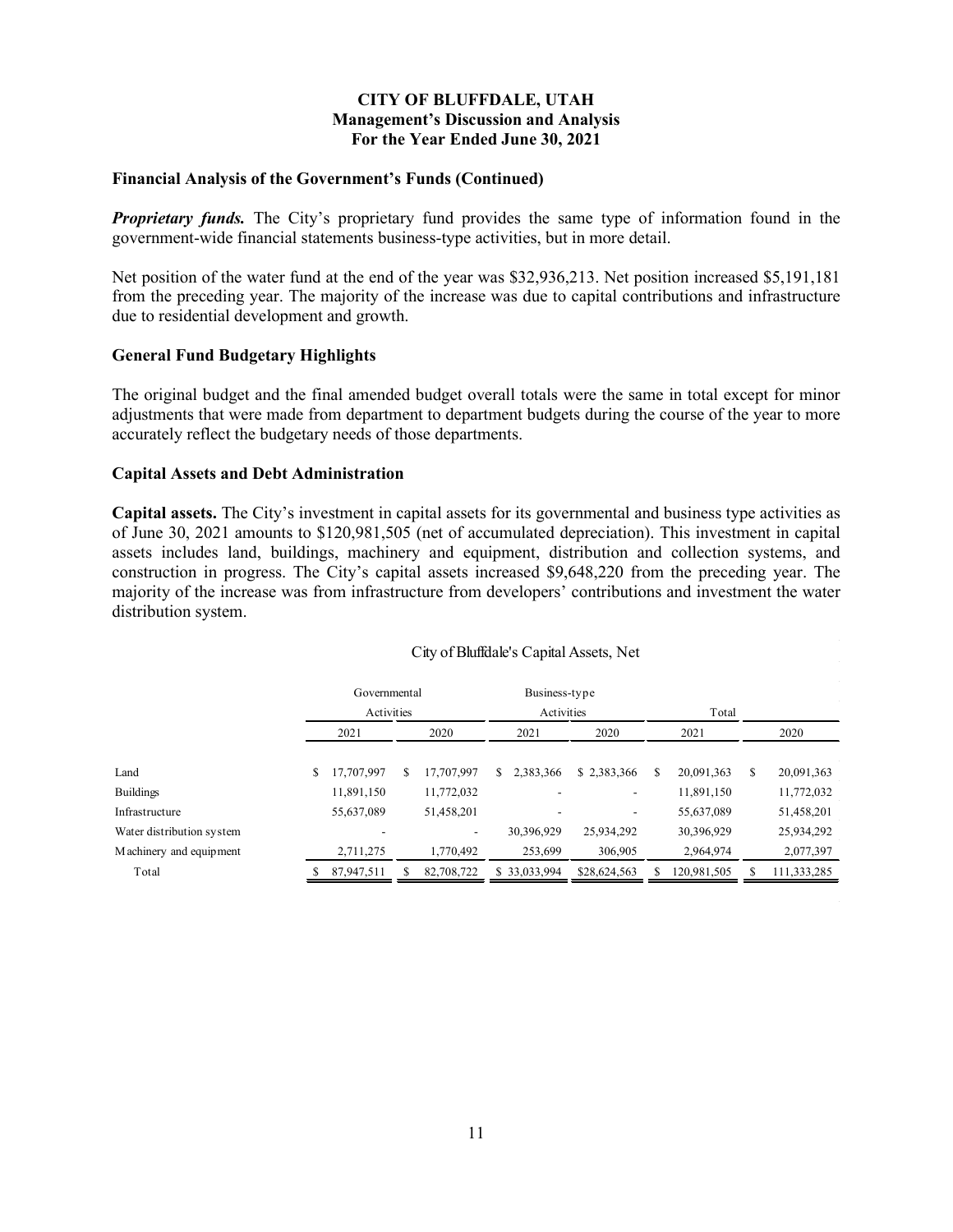#### **Capital Assets and Debt Administration (Continued)**

**Long-term debt.** At the end of the current fiscal year, the City had \$17,490,075 in outstanding long-term debt. The City's total debt increased \$7,237,464 during fiscal year 2021. The increase was due to a new bond issue for water infrastructure.

|                         | $\check{ }$   |    |                          |   |                          |    |                          |       |            |    |            |
|-------------------------|---------------|----|--------------------------|---|--------------------------|----|--------------------------|-------|------------|----|------------|
|                         | Governmental  |    |                          |   | Business-type            |    |                          |       |            |    |            |
|                         | Activities    |    |                          |   | Activities               |    |                          | Total |            |    |            |
|                         | 2021          |    | 2020                     |   | 2021                     |    | 2020                     |       | 2021       |    | 2020       |
| Sales tax revenue bonds | \$<br>403,000 | \$ | 529,000                  | S | $\overline{\phantom{a}}$ | \$ | $\overline{\phantom{a}}$ | S     | 403,000    | \$ | 529,000    |
| Lease revenue           | 6,110,000     |    | 6,265,000                |   | ۰                        |    | $\overline{\phantom{a}}$ |       | 6,110,000  |    | 6,265,000  |
| Premium                 | 156,352       |    | 162,958                  |   |                          |    |                          |       | 156,352    |    | 162,958    |
| Water revenue           |               |    | $\overline{\phantom{a}}$ |   | 10,595,000               |    | 3,115,000                |       | 10,595,000 |    | 3,115,000  |
| Vacation payable        | 164,321       |    | 136,805                  |   | 61,402                   |    | 43,848                   |       | 225,723    |    | 180,653    |
| Total                   | 6,833,673     | S  | 7,093,763                |   | \$10,656,402             |    | \$ 3,158,848             |       | 17,490,075 |    | 10,252,611 |

## City of Bluffdale's Long-term Debt

## **Economic Factors and the Next Year's Budgets and Rates**

As part of the budget process each year, the City performs an evaluation to project future revenues for the coming fiscal year. A major aspect of this evaluation is projecting property tax and sales tax revenues. The City is projecting property taxes to be relatively flat for FY 2022 budget to keep up with rising prices and increased costs. Building permits have increased dramatically over the last couple of years due to several large-scale developments. One project is a 294-acre master planned community development which will house about 1,900 housing units. The remaining build-out of this community is expected to take 1 to 2 years. The final phase of construction has begun in the southern section of the project. Another project is a 100-acre development that is expected to take 4 to 6 years to build out. Overall, the City is projecting that residential development will be slowing down, however, commercial real estate development is increasing. The City is projecting that building permits and associated development revenues and costs will remain relatively flat with a shift from residential to commercial revenues and costs. The City is taking progressive steps to ensure that these communities and commercial projects are developed in a safe and responsible manner.

Sales tax revenues in the past year have shown an above average gain, and the City continues to rank near the top of sales tax growth of 62 cities surveyed. The City is projecting that sales tax revenue will grow 20% in FY 2022. Additionally, the City projects that all other fees, revenues, and costs will increase commensurate with the population and commercial growth.

#### **Requests for Information**

The financial report is designed to provide a general overview of the City for all those with an interest in the government's finances. Questions concerning any of the information provided in this report or requests for additional financial information should be addressed to the City Manager, Mark Reid, 14350 South 2200 West, Bluffdale Utah 84065, or email, mreid@bluffdale.com.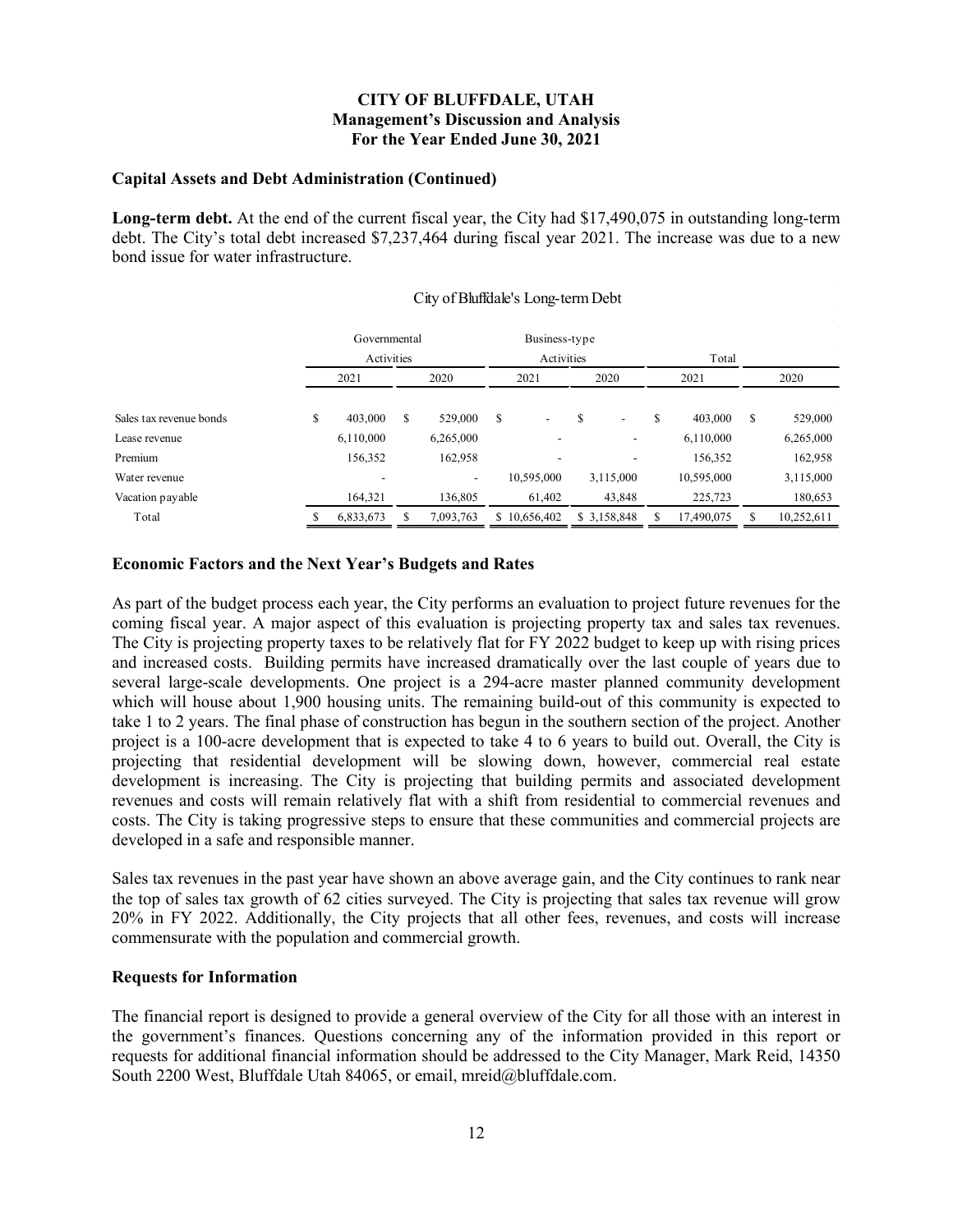# **CITY OF BLUFFDALE, UTAH Statement of Net Position June 30, 2021**

|                                                       | Governmental<br><b>Activities</b> | <b>Business-type</b><br><b>Actitities</b> | <b>Total</b>                             |
|-------------------------------------------------------|-----------------------------------|-------------------------------------------|------------------------------------------|
| <b>ASSETS</b>                                         |                                   |                                           |                                          |
| Cash and cash equivalents                             | \$<br>32,072,342                  | $\mathbf{\hat{S}}$<br>7,070,239           | \$<br>39,142,581                         |
| Receivables:<br>Property and other taxes              | 2,405,270                         |                                           | 2,405,270                                |
| Accounts                                              | 308,043                           | 1,112,169                                 | 1,420,212                                |
| Due from other governments                            | 10,318,306                        |                                           | 10,318,306                               |
| Investment in water stock and rights                  | 40,600                            | 1,835,755                                 | 1,876,355                                |
| Restricted cash                                       | 14,993,289                        | 1,139,833                                 | 16,133,122                               |
| Capital assets:                                       |                                   |                                           |                                          |
| Land                                                  | 17,707,997                        | 2,383,366                                 | 20,091,363                               |
| <b>Buildings</b>                                      | 15,021,501                        |                                           | 15,021,501                               |
| Autos and trucks                                      |                                   | 882,532                                   | 882,532                                  |
| Machinery and equipment                               | 6,819,190                         | 234,356                                   | 7,053,546                                |
| Distribution and collection systems<br>Infrastructure | 77,173,408                        | 43,281,028                                | 43,281,028<br>77,173,408                 |
| Accumulated depreciation                              | (28, 774, 585)                    | (13, 747, 288)                            | (42, 521, 873)                           |
| <b>Total assets</b>                                   | 148,085,361                       | 44,191,990                                | 192,277,351                              |
| DEFERRED OUTFLOWS OF RESOURCES                        |                                   |                                           |                                          |
| Deferred outflows related to pensions                 | 280,591                           | 70,148                                    | 350,739                                  |
| <b>Total deferred inflows of resources</b>            | 280,591                           | 70,148                                    | 350,739                                  |
| <b>LIABILITIES</b>                                    |                                   |                                           |                                          |
| Accounts payable                                      | 764,802                           | 484,463                                   | 1,249,265                                |
| Accrued interest payable                              | 80,530                            |                                           | 80,530                                   |
| Accrued liabilites                                    | 39,306                            | 45,530                                    | 84,836                                   |
| Non-current liabilities:                              |                                   |                                           |                                          |
| Due within one year                                   | 417,112                           | 677,057                                   | 1,094,169                                |
| Due in more than one year                             | 6,416,561                         | 9,979,345                                 | 16,395,906                               |
| Net pension liability                                 | 69,936                            | 17,485                                    | 87,421                                   |
| <b>Total liabilities</b>                              | 7,788,247                         | 11,203,880                                | 18,992,127                               |
| DEFERRED INFLOWS OF RESOURCES                         |                                   |                                           |                                          |
| Deferred property tax revenue                         | 11,645,674                        |                                           | 11,645,674                               |
| Deferred inflows relating to pensions                 | 488,178                           | 122,045                                   | 610,223                                  |
| <b>Total deferred inflows of resources</b>            | 12,133,852                        | 122,045                                   | 12,255,897                               |
| <b>NET POSITION</b>                                   |                                   |                                           |                                          |
| Net investment in capital assets                      | 81,278,159                        | 22,438,994                                | 103,717,153                              |
| Restricted for:                                       |                                   |                                           |                                          |
| Debt service                                          | 515,741                           | 317,733                                   | 833,474                                  |
| Capital projects                                      | 14,477,548                        | 822,100                                   | 15,299,648                               |
| Unrestricted                                          | 32,172,405                        | 9,357,386                                 | 41,529,791                               |
| <b>Total net position</b>                             | 128,443,853<br>S                  | $\boldsymbol{\mathsf{S}}$<br>32,936,213   | $\boldsymbol{\mathsf{S}}$<br>161,380,066 |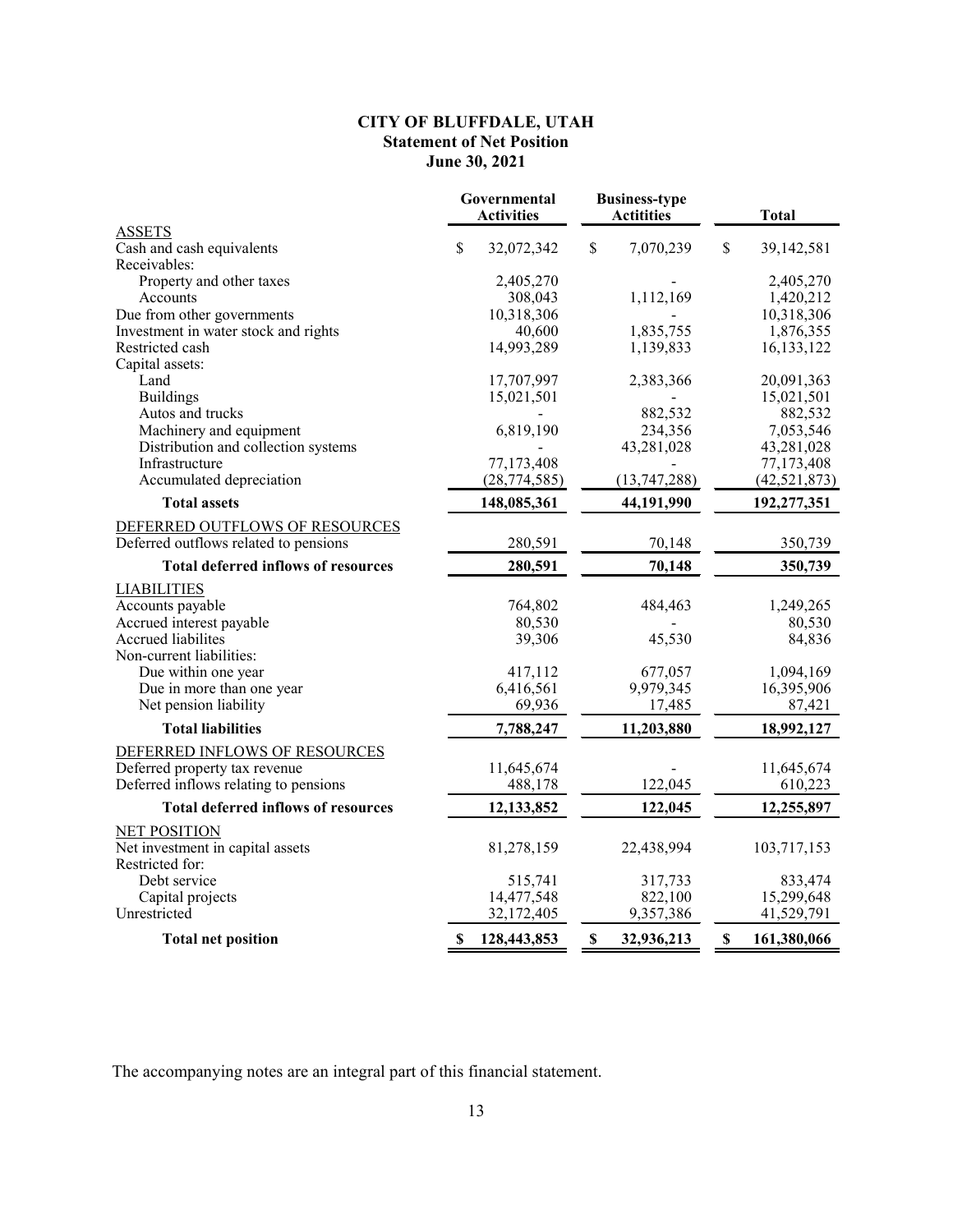# **CITY OF BLUFFDALE, UTAH Statement of Activities For the Year Ended June 30, 2021**

|                                 |                         |                                       | <b>Program Revenues</b>   |                                    | <b>Net (Expense) Revenues</b> |                   |                   |
|---------------------------------|-------------------------|---------------------------------------|---------------------------|------------------------------------|-------------------------------|-------------------|-------------------|
|                                 |                         |                                       | Operating                 | Capital                            | and Changes in Net Position   |                   |                   |
|                                 |                         | <b>Charges for</b>                    | <b>Grants</b> and         | <b>Grants</b> and                  | Governmental Business-type    |                   |                   |
|                                 | <b>Expenses</b>         | <b>Services</b>                       |                           | <b>Contributions Contributions</b> | <b>Activities</b>             | <b>Activities</b> | <b>Total</b>      |
| <b>GOVERNMENTAL ACTIVITIES</b>  |                         |                                       |                           |                                    |                               |                   |                   |
| General government              | \$<br>3,979,730         | 3,729,546<br>-S                       | <sup>S</sup>              | \$15,445,265                       | 15,195,081<br>\$.             |                   | 15,195,081<br>\$. |
| Public safety                   | 6,611,735               |                                       | 452,282                   |                                    | (6,159,453)                   |                   | (6,159,453)       |
| Streets and public works        | 1,929,700               |                                       | 709,610                   | 4,809,731                          | 3,589,641                     |                   | 3,589,641         |
| Parks and recreation            | 1,439,308               |                                       |                           |                                    | (1,439,308)                   |                   | (1,439,308)       |
| Cemetery                        |                         | 6,400                                 | $\overline{\phantom{a}}$  |                                    | 6,400                         |                   | 6,400             |
| Garbage                         | 721,123                 | 939,331                               |                           |                                    | 218,208                       |                   | 218,208           |
| Debt service - interest and     |                         |                                       |                           |                                    |                               |                   |                   |
| fiscal charges                  | 236,224                 |                                       |                           |                                    | (236, 224)                    |                   | (236, 224)        |
| Total governmental activities   | 14,917,820              | 4,675,277                             | 1,161,892                 | 20,254,996                         | 11,174,345                    |                   | 11,174,345        |
| <b>BUSINESS-TYPE ACTIVITIES</b> |                         |                                       |                           |                                    |                               |                   |                   |
| Water                           | 6,216,354               | 7,778,538                             | $\overline{\phantom{a}}$  | 3,599,534                          |                               | \$<br>5,161,718   | 5,161,718         |
| Total business-type activities  | 6,216,354               | 7,778,538                             |                           | 3,599,534                          |                               | 5,161,718         | 5,161,718         |
| Total primary government        | \$21,134,174            | \$12,453,815                          | 1,161,892<br>$\mathbb{S}$ | \$23,854,530                       | 11,174,345                    | 5,161,718         | 16,336,063        |
|                                 | <b>GENERAL REVENUES</b> |                                       |                           |                                    |                               |                   |                   |
|                                 | Taxes:                  |                                       |                           |                                    |                               |                   |                   |
|                                 | Property taxes          |                                       |                           |                                    | 3,693,756                     |                   | 3,693,756         |
|                                 | Franchise taxes         |                                       |                           |                                    | 1,610,788                     |                   | 1,610,788         |
|                                 |                         | General sales and highway sales taxes |                           |                                    | 3,477,455                     |                   | 3,477,455         |
|                                 | Interest income         |                                       |                           |                                    | 191,050                       | 29,463            | 220,513           |
|                                 | Gain on sale of assets  |                                       |                           |                                    | 10,735                        |                   | 10,735            |
|                                 | Miscellaneous           |                                       |                           |                                    | 705,406                       |                   | 705,406           |
|                                 |                         | Total general revenues                |                           |                                    | 9,689,190                     | 29,463            | 9,718,653         |
|                                 |                         |                                       | Change in net position    |                                    | 20,863,535                    | 5,191,181         | 26,054,716        |
|                                 |                         | Net position - beginning              |                           |                                    | 107,580,318                   | 27,745,032        | 135,325,350       |
|                                 |                         | Net position - ending                 |                           |                                    | \$128,443,853                 | 32,936,213<br>S.  | \$161,380,066     |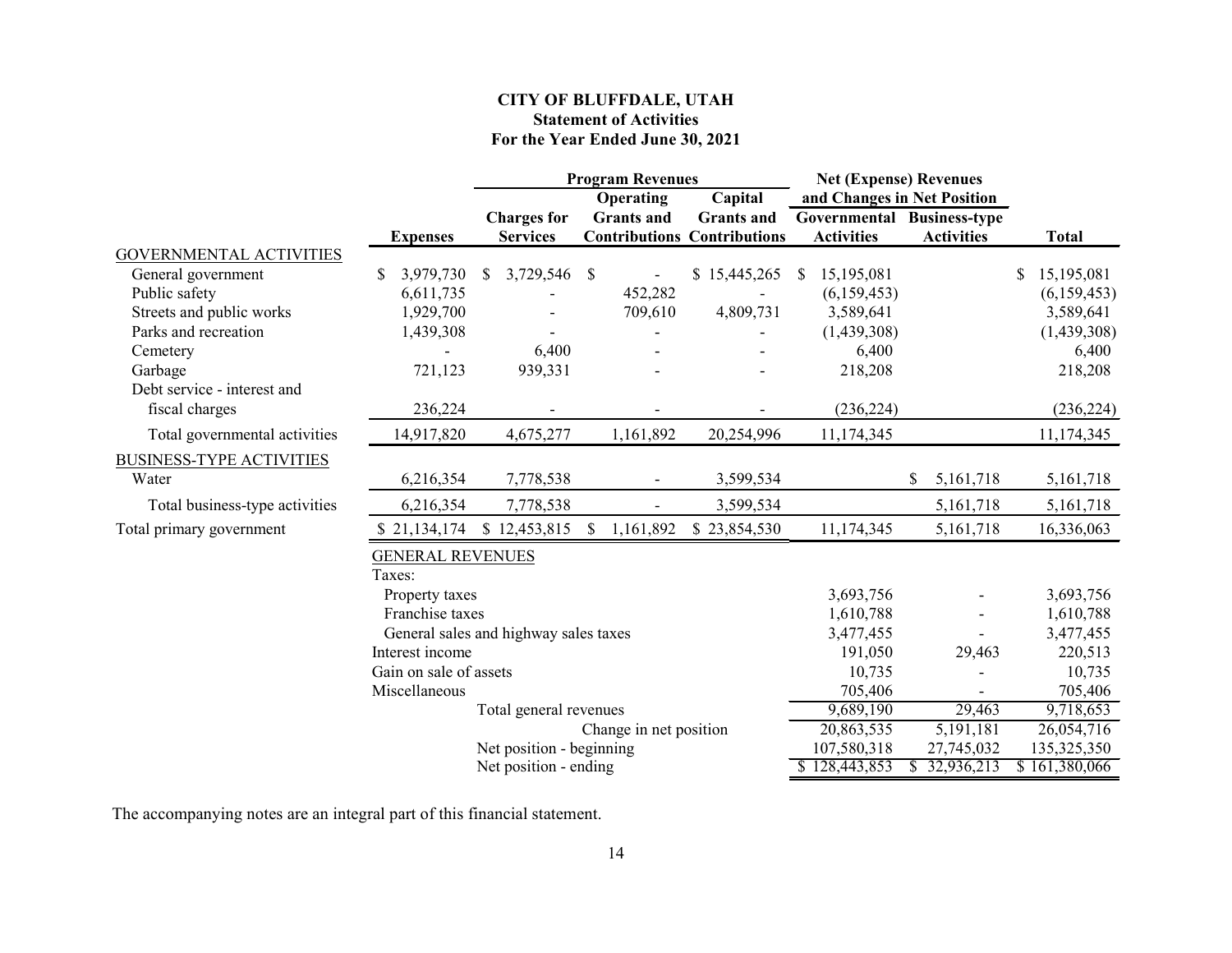# **CITY OF BLUFFDALE, UTAH Balance Sheet – Governmental Funds June 30, 2021**

|                                                                                                                     |         |                                           | <b>Special Revenue Funds</b> |                  |               |                       |                         |                         | <b>Totals</b> |                                               |  |
|---------------------------------------------------------------------------------------------------------------------|---------|-------------------------------------------|------------------------------|------------------|---------------|-----------------------|-------------------------|-------------------------|---------------|-----------------------------------------------|--|
|                                                                                                                     |         |                                           |                              | Redevelopment    |               | <b>Local Building</b> | <b>Capital Projects</b> |                         | Governmental  |                                               |  |
|                                                                                                                     | General |                                           |                              | Agency           |               | <b>Authority</b>      | Fund                    |                         | <b>Funds</b>  |                                               |  |
| <b>ASSETS</b><br>Cash and cash equivalents<br>Restricted cash and investments                                       | \$      | 1,652,339<br>1,332,366                    | S                            | 27,023,069       | <sup>\$</sup> | 1,904<br>398,993      | \$                      | 3,395,030<br>13,261,930 | \$            | 32,072,342<br>14,993,289                      |  |
| Receivables:<br>Sales, property and franchise taxes<br><b>Accounts</b><br>Intergovernmental<br>Due from other funds |         | 2,405,270<br>308,043<br>222,492<br>30,829 |                              | 10,095,814       |               |                       |                         | 400,000                 |               | 2,405,270<br>308,043<br>10,318,306<br>430,829 |  |
| Total assets                                                                                                        | \$.     | 5,951,339                                 | $\mathbb{S}$                 | 37,118,883       | \$            | 400,897               | \$                      | 17,056,960              | $\mathbb{S}$  | 60,528,079                                    |  |
| <b>LIABILITIES</b><br>Liabilities:<br>Accounts payable<br>Accrued liabilities<br>Due to other funds                 | \$      | 632,435<br>39,306                         | \$                           | 10,640<br>30,829 | \$            | 400,000               | \$                      | 121,727                 | \$            | 764,802<br>39,306<br>430,829                  |  |
| <b>Total liabilities</b>                                                                                            |         | 671,741                                   |                              | 41,469           |               | 400,000               |                         | 121,727                 |               | 1,234,937                                     |  |
| DEFERRED INFLOWS OF RESOURCES<br>Deferred property tax and<br>intergovernmental revenue                             |         | 1,549,860                                 |                              | 10,095,814       |               |                       |                         |                         |               | 11,645,674                                    |  |
| Total deferred inflows of resources                                                                                 |         | 1,549,860                                 |                              | 10,095,814       |               |                       |                         |                         |               | 11,645,674                                    |  |
| <b>FUND BALANCES</b><br>Restricted for:<br>Retirement of debt<br>Impact fees<br>Class C road projects               |         | 1,332,366                                 |                              |                  |               | 398,993               |                         | 116,748<br>13,145,182   |               | 515,741<br>13,145,182<br>1,332,366            |  |
| Total restricted                                                                                                    |         | 1,332,366                                 |                              |                  |               | 398,993               |                         | 13,261,930              |               | 14,993,289                                    |  |
| Assigned to:<br>Special revenue funds<br>Capital projects fund                                                      |         |                                           |                              | 26,981,600       |               | (398,096)             |                         | 3,673,303               |               | 26,583,504<br>3,673,303                       |  |
| Total assigned                                                                                                      |         |                                           |                              | 26,981,600       |               | (398,096)             |                         | 3,673,303               |               | 30,256,807                                    |  |
| Unassigned                                                                                                          |         | 2,397,372                                 |                              |                  |               |                       |                         |                         |               | 2,397,372                                     |  |
| Total fund balances                                                                                                 |         | 3,729,738                                 |                              | 26,981,600       |               | 897                   |                         | 16,935,233              |               | 47,647,468                                    |  |
| Total liabilities, deferred inflows<br>of resources, and fund balances                                              | \$      | 5,951,339                                 | S                            | 37,118,883       | S             | 400,897               | \$                      | 17,056,960              | \$            | 60,528,079                                    |  |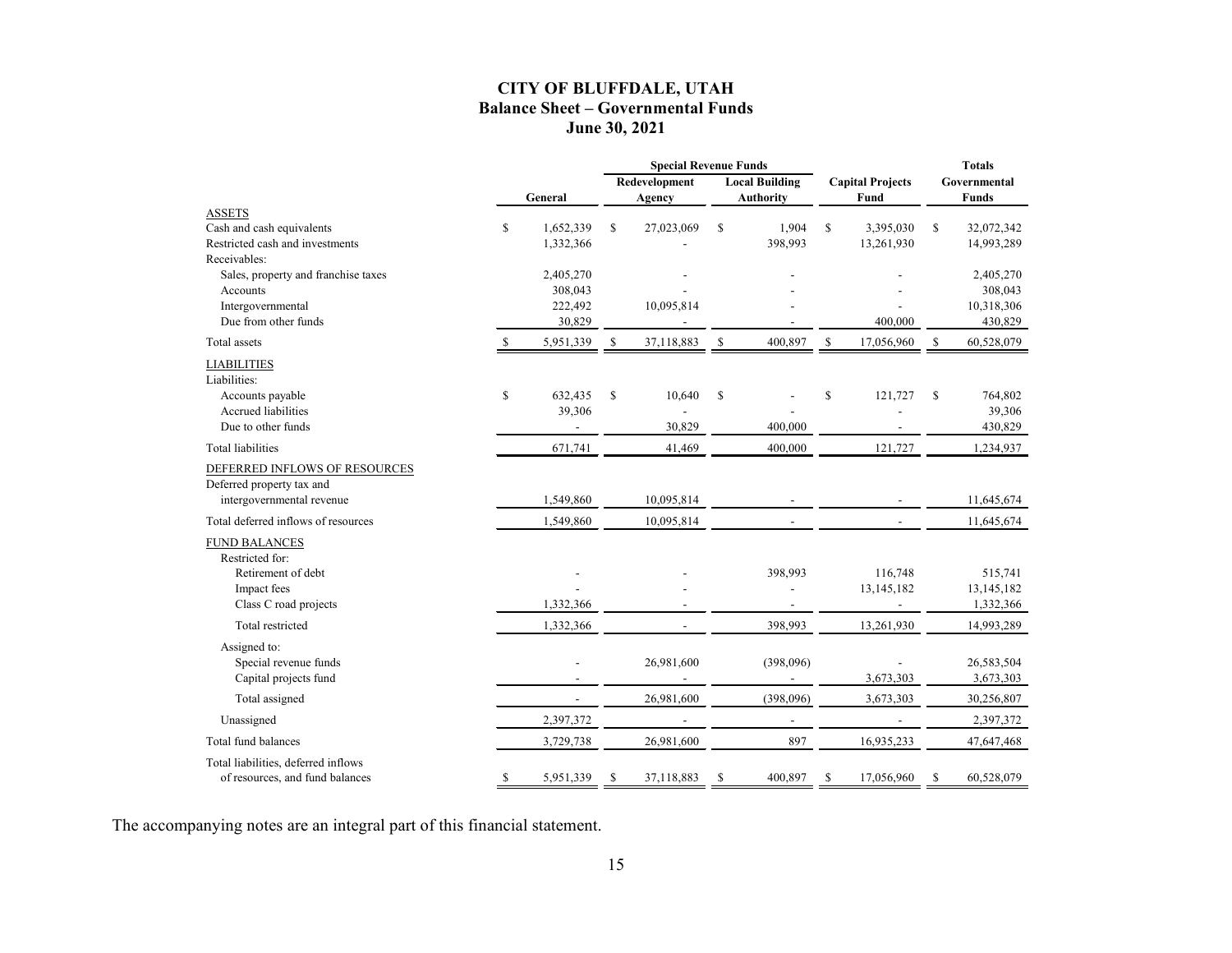# **CITY OF BLUFFDALE, UTAH Reconciliation of the Balance Sheet of Governmental Funds to the Statement of Net Position June 30, 2021**

Amounts reported for governmental activities in the Statement of Net Position are different because:

| Total Fund Balances - Total Governmental Funds (page 15)                                                                                        | \$47,647,468  |
|-------------------------------------------------------------------------------------------------------------------------------------------------|---------------|
| Capital assets and water stock used in governmental activities are not financial resources and<br>therefore, are not reported in the funds.     | 87,988,111    |
| Long-term liabilities, including bonds payable, are not due and payable in the current period<br>and, therefore, are not reported in the funds. | (7,191,726)   |
| Net Position - Governmental Activities (page 13)                                                                                                | \$128,443,853 |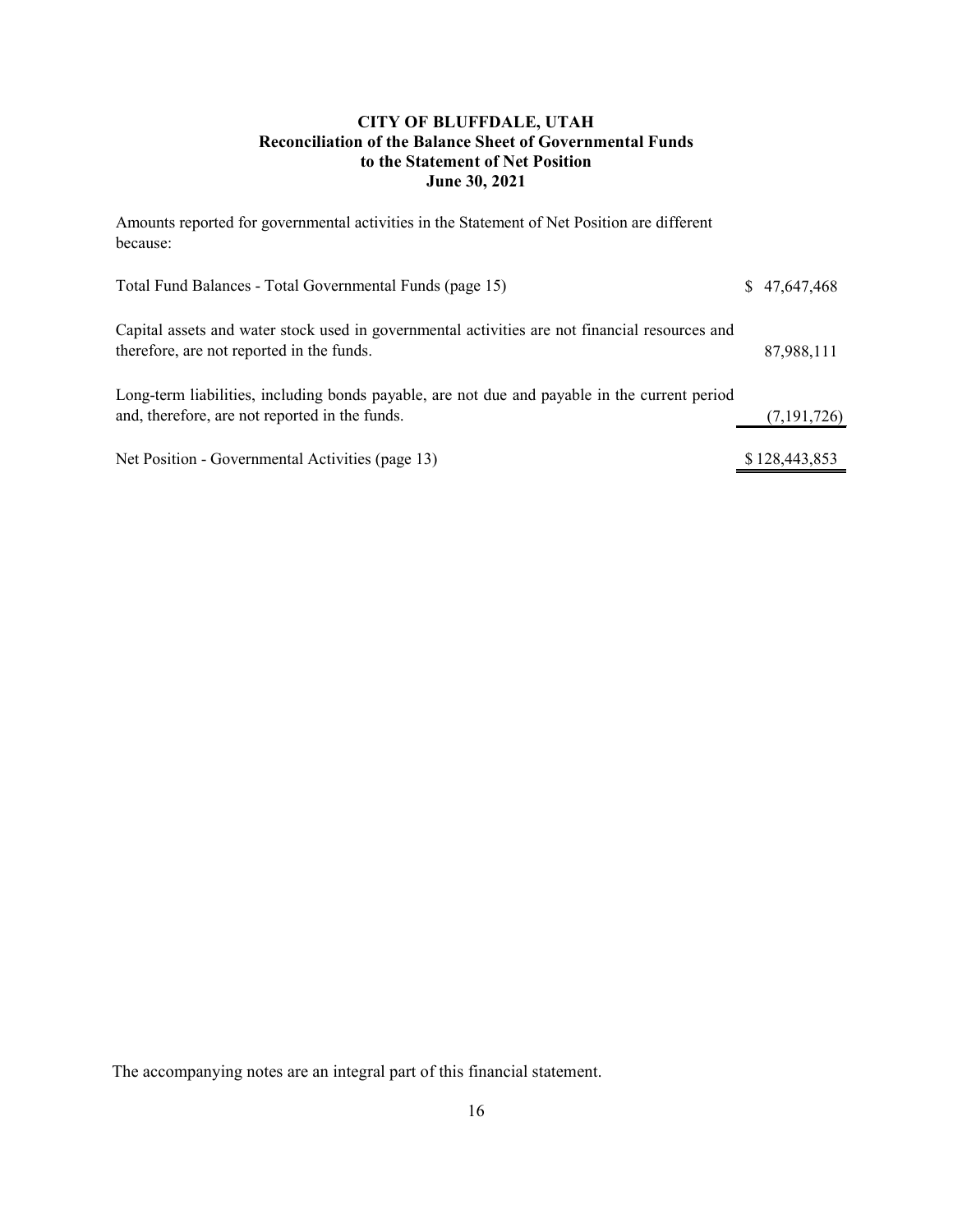# **CITY OF BLUFFDALE, UTAH Statement of Revenues, Expenditures, and Changes in Fund Balance – Governmental Funds For the Year Ended June 30, 2021**

|                                              |               |             | <b>Special Revenue Funds</b> |            |                  |                       |                         |            | <b>Totals</b> |              |  |
|----------------------------------------------|---------------|-------------|------------------------------|------------|------------------|-----------------------|-------------------------|------------|---------------|--------------|--|
|                                              |               |             | Redevelopment<br>Agency      |            |                  | <b>Local Building</b> | <b>Capital Projects</b> |            | Governmental  |              |  |
|                                              |               | General     |                              |            | <b>Authority</b> |                       | Fund                    |            |               | <b>Funds</b> |  |
| <b>REVENUES</b>                              |               |             |                              |            |                  |                       |                         |            |               |              |  |
| Taxes                                        | \$            | 7,322,990   | S                            | 1,459,009  | $\mathbb{S}$     |                       | S                       |            | S             | 8,781,999    |  |
| Special assessments                          |               |             |                              |            |                  |                       |                         | 6,808,460  |               | 6,808,460    |  |
| Licenses and permits                         |               | 1,870,304   |                              |            |                  |                       |                         |            |               | 1,870,304    |  |
| Charges for services                         |               | 1,523,405   |                              |            |                  |                       |                         |            |               | 1,523,405    |  |
| Intergovernmental                            |               | 1,161,892   |                              | 8,636,805  |                  |                       |                         | 3,008,161  |               | 12,806,858   |  |
| Garbage                                      |               | 939,331     |                              |            |                  |                       |                         |            |               | 939,331      |  |
| Fines and forfeitures                        |               | 335,837     |                              |            |                  |                       |                         |            |               | 335,837      |  |
| Cemetery                                     |               | 6,400       |                              |            |                  |                       |                         |            |               | 6,400        |  |
| Interest                                     |               | 32,357      |                              | 104,220    |                  | 2,372                 |                         | 52,101     |               | 191,050      |  |
| Miscellaneous                                |               | 258,421     |                              |            |                  | 404,900               |                         | 42,085     |               | 705,406      |  |
| Total revenues                               |               | 13,450,937  |                              | 10,200,034 |                  | 407,272               |                         | 9,910,807  |               | 33,969,050   |  |
| <b>EXPENDITURES</b>                          |               |             |                              |            |                  |                       |                         |            |               |              |  |
| General government                           |               | 3,069,320   |                              | 25,775     |                  | 520,316               |                         |            |               | 3,615,411    |  |
| Public safety                                |               | 4,667,382   |                              |            |                  |                       |                         |            |               | 4,667,382    |  |
| Streets and public works                     |               | 1,812,699   |                              | 71,550     |                  |                       |                         | 6,380,018  |               | 8,264,267    |  |
| Parks and recreation                         |               | 962,021     |                              |            |                  |                       |                         | 200        |               | 962,221      |  |
| Garbage                                      |               | 721,123     |                              |            |                  |                       |                         |            |               | 721,123      |  |
| Debt service:                                |               |             |                              |            |                  |                       |                         |            |               |              |  |
| Principal retirement                         |               |             |                              |            |                  | 155,000               |                         | 126,000    |               | 281,000      |  |
| Interest and fiscal charges                  |               |             |                              |            |                  | 235,862               |                         | 9,600      |               | 245,462      |  |
| Total expenditures                           |               | 11,232,545  |                              | 97,325     |                  | 911,178               |                         | 6,515,818  |               | 18,756,866   |  |
| Excess of revenues over (under) expenditures |               | 2,218,392   |                              | 10,102,709 |                  | (503,906)             |                         | 3,394,989  |               | 15,212,184   |  |
| <b>OTHER FINANCING SOURCES (USES)</b>        |               |             |                              |            |                  |                       |                         |            |               |              |  |
| Transfers in                                 |               |             |                              |            |                  |                       |                         | 2,250,000  |               | 2,250,000    |  |
| Transfers out                                |               | (1,356,782) |                              | (893, 218) |                  |                       |                         |            |               | (2,250,000)  |  |
| Proceeds from sale of assets                 |               | 10,735      |                              |            |                  |                       |                         |            |               | 10,735       |  |
| Total other financing sources (uses)         |               | (1,346,047) |                              | (893, 218) |                  | $\overline{a}$        |                         | 2,250,000  |               | 10,735       |  |
| Net change in fund balance                   |               | 872,345     |                              | 9,209,491  |                  | (503,906)             |                         | 5,644,989  |               | 15,222,919   |  |
| Fund balance, beginning of year              |               | 2,857,393   |                              | 17,772,109 |                  | 504,803               |                         | 11,290,244 |               | 32,424,549   |  |
| Fund balance, end of year                    | <sup>\$</sup> | 3,729,738   | S.                           | 26,981,600 | \$               | 897                   | \$                      | 16,935,233 | \$            | 47,647,468   |  |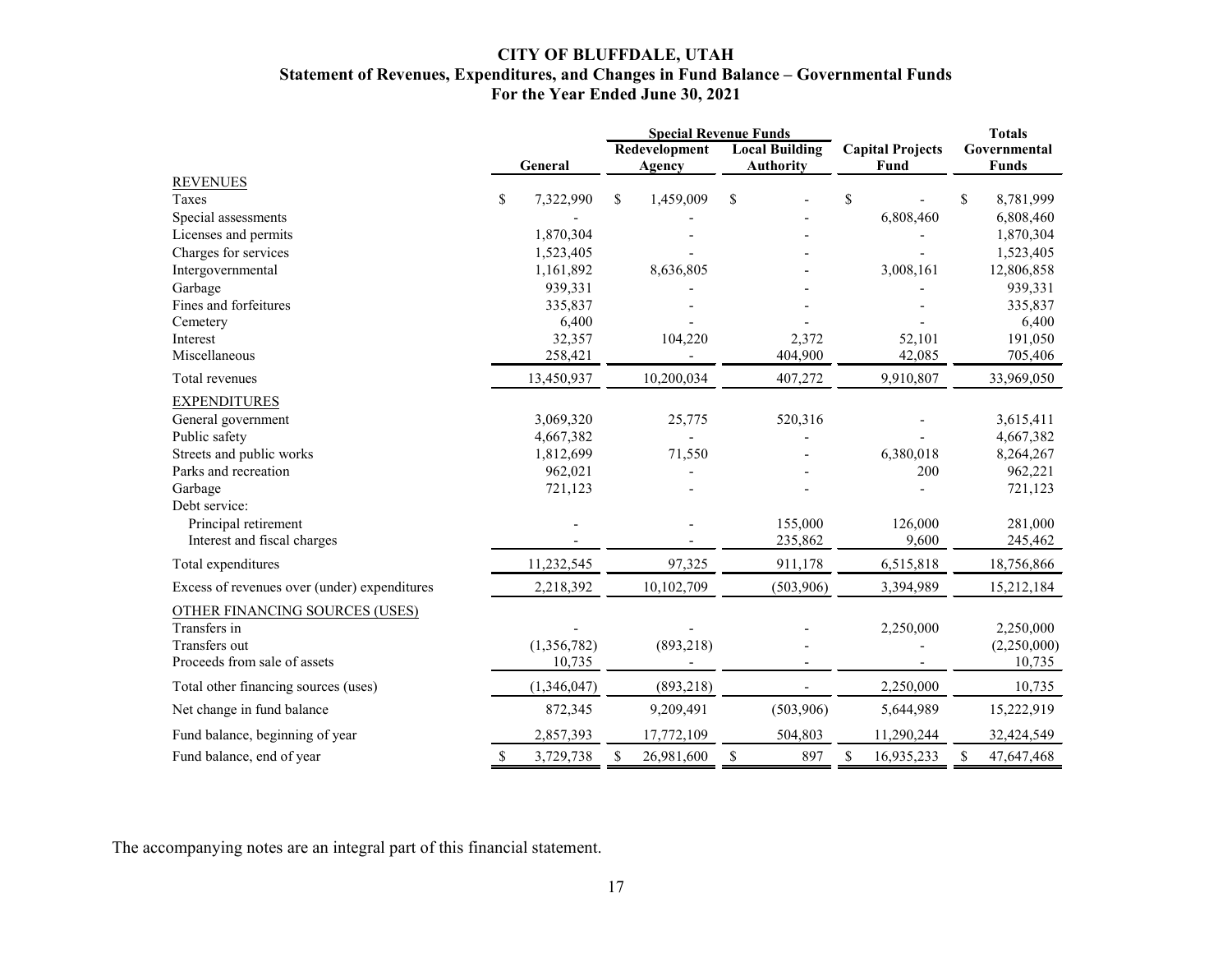## **CITY OF BLUFFDALE, UTAH Reconciliation of the Statement of Revenues, Expenditures, and Changes in Fund Balance of Governmental Funds to the Statement of Activities For the Year Ended June 30, 2021**

Amounts reported for governmental activities in the statement of activities (page 14) are different because:

| Net change in fund balances - total governmental funds (page 17)                                                                                                                                                                                                                                                                                                                                                                                                                                                                                                                              | S | 15,222,919 |
|-----------------------------------------------------------------------------------------------------------------------------------------------------------------------------------------------------------------------------------------------------------------------------------------------------------------------------------------------------------------------------------------------------------------------------------------------------------------------------------------------------------------------------------------------------------------------------------------------|---|------------|
| Governmental funds report capital outlays as expenditures. However, in the statement<br>of activities the cost of those assets is allocated over their estimated useful lives and<br>reported as depreciation expense. This is the amount by which capital outlays and<br>capital contributions exceeded depreciation in the current period.                                                                                                                                                                                                                                                  |   | 5,238,789  |
| The issuance of long-term debt (e.g., bonds, leases) provides current financial resources<br>to governmental funds, while the payment of the principal of long-term debt consumes<br>the current financial resources of governmental funds. Neither transaction, however,<br>has any effect on net position. Repayment of principal on debt is an expenditure in the<br>governmental funds, but the repayment reduces long-term liabilities in the Statement of<br>Net Position. This amount is the net effect of these differences in the treatment of long-<br>term debt and related items. |   | 281,000    |
| Some expenses reported in the statement of activities do not require the use of current<br>financial resources and, therefore, are not reported as expenditures in governmental<br>funds.                                                                                                                                                                                                                                                                                                                                                                                                     |   | 120,827    |
| Change in net position - governmental activities (page 14)                                                                                                                                                                                                                                                                                                                                                                                                                                                                                                                                    | S | 20,863,535 |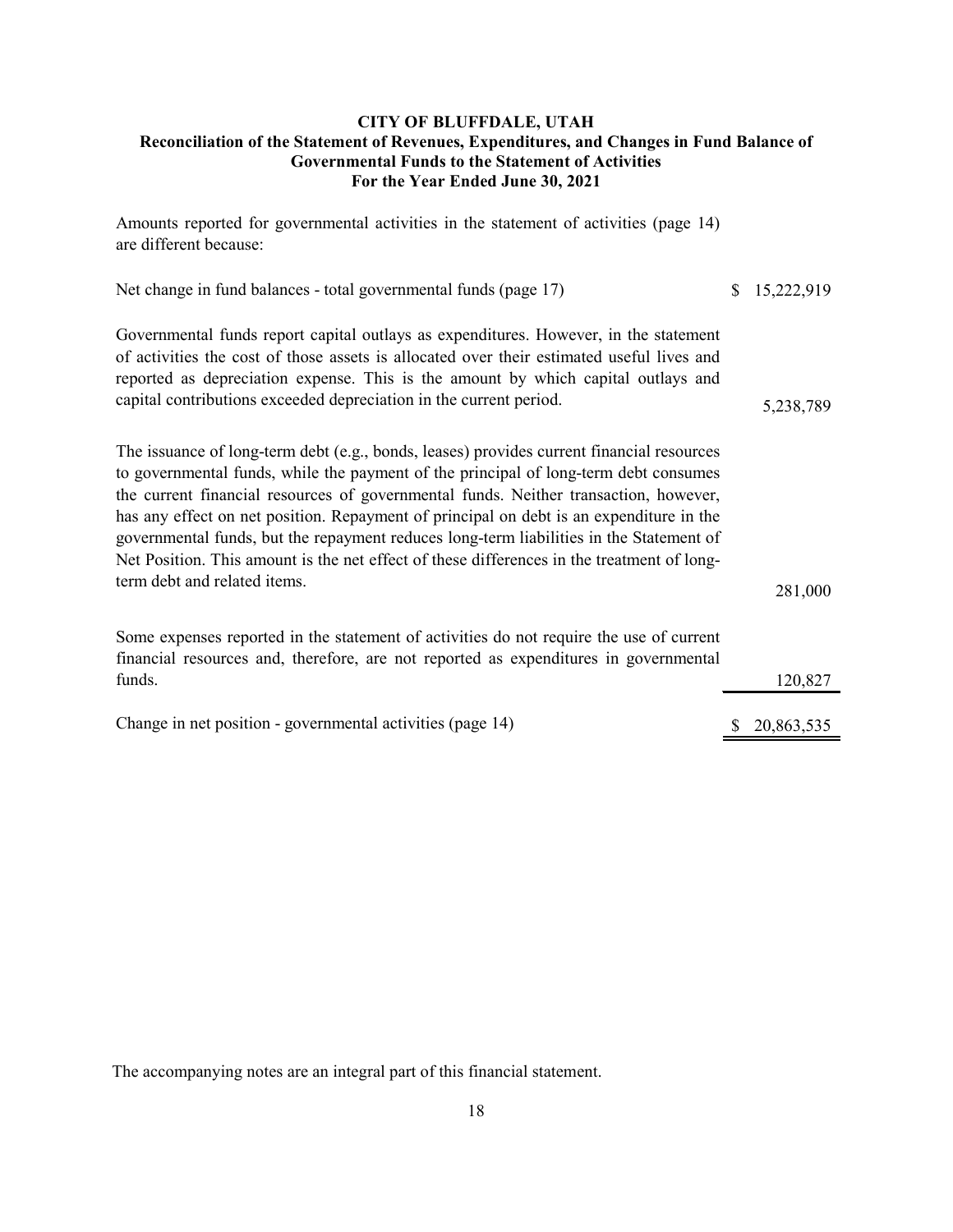# **CITY OF BLUFFDALE, UTAH Statement of Revenues, Expenditures, and Changes in Fund Balance – Budget to Actual – General Fund For the Year Ended June 30, 2021**

|                                 | Original<br><b>Budget</b> | Final<br><b>Budget</b> | Actual          | <b>Variance With</b><br><b>Final Budget -</b><br><b>Positve</b><br>(Negative) |
|---------------------------------|---------------------------|------------------------|-----------------|-------------------------------------------------------------------------------|
| <b>REVENUES</b>                 |                           |                        |                 |                                                                               |
| Taxes                           | \$<br>5,753,028           | \$<br>6,073,028        | \$<br>7,322,990 | \$<br>1,249,962                                                               |
| Licenses and permits            | 802,000                   | 1,662,000              | 1,870,304       | 208,304                                                                       |
| Charges for service             | 1,413,950                 | 1,413,950              | 1,523,405       | 109,455                                                                       |
| Intergovernmental               | 530,000                   | 964,000                | 1,161,892       | 197,892                                                                       |
| Garbage                         | 903,000                   | 953,000                | 939,331         | (13,669)                                                                      |
| Fines and forfeitures           | 260,000                   | 300,000                | 335,837         | 35,837                                                                        |
| Cemetery                        | 5,000                     | 5,000                  | 6,400           | 1,400                                                                         |
| Interest                        | 60,000                    | 60,000                 | 32,357          | (27, 643)                                                                     |
| Miscellaneous                   | 294,150                   | 294,150                | 258,421         | (35, 729)                                                                     |
| Contributions and transfers     | 1,144,908                 | 6,319,558              |                 | (6,319,558)                                                                   |
| Sale of assets                  | 10,000                    | 10,000                 | 10,735          | 735                                                                           |
| Total revenues                  | 11,176,036                | 18,054,686             | 13,461,672      | (4, 593, 014)                                                                 |
| <b>EXPENDITURES</b>             |                           |                        |                 |                                                                               |
| General government              |                           |                        |                 |                                                                               |
| City council                    | 128,700                   | 128,700                | 71,982          | 56,718                                                                        |
| Mayor                           | 36,300                    | 61,300                 | 59,440          | 1,860                                                                         |
| Administration                  | 1,104,700                 | 1,183,700              | 1,027,108       | 156,592                                                                       |
| Facilities                      | 575,400                   | 575,400                | 559,082         | 16,318                                                                        |
| Planning and zoning             | 303,000                   | 325,000                | 272,546         | 52,454                                                                        |
| Risk management                 | 110,000                   | 110,000                | 108,976         | 1,024                                                                         |
| Court                           | 269,300                   | 313,300                | 283,470         | 29,830                                                                        |
| Building inspection             | 264,030                   | 361,030                | 338,251         | 22,779                                                                        |
| Code enforcement                | 191,300                   | 207,800                | 169,460         | 38,340                                                                        |
| Legal                           | 166,700                   | 195,700                | 179,005         | 16,695                                                                        |
| Public safety                   |                           |                        |                 |                                                                               |
| Fire and ambulance              | 2,036,600                 | 2,590,750              | 2,474,671       | 116,079                                                                       |
| Law enforcement                 | 2,267,556                 | 2,267,556              | 2,192,711       | 74,845                                                                        |
| Streets and public works        | 1,920,650                 | 2,756,650              | 1,812,699       | 943,951                                                                       |
| Parks and recreation            | 1,003,620                 | 1,164,620              | 962,021         | 202,599                                                                       |
| Garbage                         | 716,000                   | 766,000                | 721,123         | 44,877                                                                        |
| Transfers                       | 40,000                    | 2,540,000              | 1,356,782       | 1,183,218                                                                     |
| Total expenditures              | 11,133,856                | 15,547,506             | 12,589,327      | 2,958,179                                                                     |
| Net change in fund balance      | 42,180                    | 2,507,180              | 872,345         | (1,634,835)                                                                   |
| Fund balance, beginning of year | 2,857,393                 | 2,857,393              | 2,857,393       |                                                                               |
| Fund balance, end of year       | \$<br>2,899,573           | \$<br>5,364,573        | \$<br>3,729,738 | \$<br>(1,634,835)                                                             |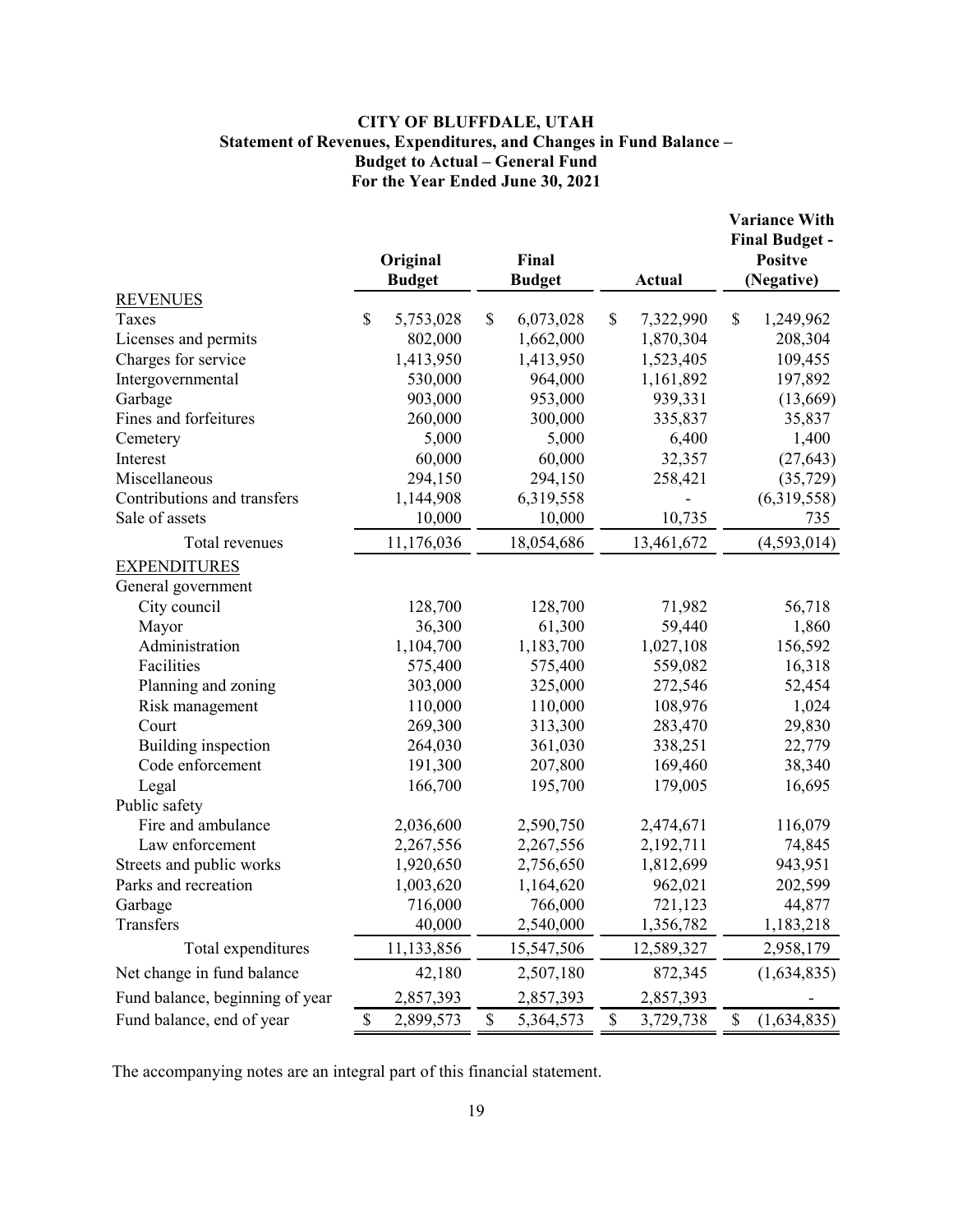# **CITY OF BLUFFDALE, UTAH Statement of Revenues, Expenditures and Changes in Fund Balance – Budget and Actual – Redevelopment Agency – Special Revenue Fund For the Year Ended June 30, 2021**

|                                      |              | <b>Budgeted Amounts</b> |    |            |    |               |    | <b>Variance With</b><br><b>Final Budget</b><br><b>Positive</b> |
|--------------------------------------|--------------|-------------------------|----|------------|----|---------------|----|----------------------------------------------------------------|
|                                      |              | Original                |    | Final      |    | <b>Actual</b> |    | (Negative)                                                     |
| <b>REVENUES</b>                      |              |                         |    |            |    |               |    |                                                                |
| Taxes                                | $\mathbb{S}$ | 600,000                 | \$ | 600,000    | \$ | 1,459,009     | \$ | 859,009                                                        |
| Intergovernmental                    |              | 8,660,000               |    | 8,660,000  |    | 8,636,805     |    | (23, 195)                                                      |
| Interest                             |              |                         |    |            |    | 104,220       |    | 104,220                                                        |
| Total revenue                        |              | 9,260,000               |    | 9,260,000  |    | 10,200,034    |    | 940,034                                                        |
| <b>EXPENDITURES</b>                  |              |                         |    |            |    |               |    |                                                                |
| General government                   |              | 175,000                 |    | 175,000    |    | 25,775        |    | 149,225                                                        |
| Public works                         |              | 8,582,000               |    | 7,582,000  |    | 71,550        |    | 7,510,450                                                      |
| Total expenditures                   |              | 8,757,000               |    | 7,757,000  |    | 97,325        |    | 7,659,675                                                      |
| Excess of revenues over expenditures |              | 503,000                 |    | 1,503,000  |    | 10,102,709    |    | 8,599,709                                                      |
| OTHER FINANCING SOURCES (USES)       |              |                         |    |            |    |               |    |                                                                |
| Transfer out                         |              | (817,000)               |    | (893, 222) |    | (893, 218)    |    | 4                                                              |
| Net change in fund balance           |              | (314,000)               |    | 609,778    |    | 9,209,491     |    | 8,599,713                                                      |
| Fund balance, beginning of year      |              | 17,772,109              |    | 17,772,109 |    | 17,772,109    |    |                                                                |
| Fund balance, end of year            | S            | 17,458,109              | S  | 18,381,887 | S  | 26,981,600    | S  | 8,599,713                                                      |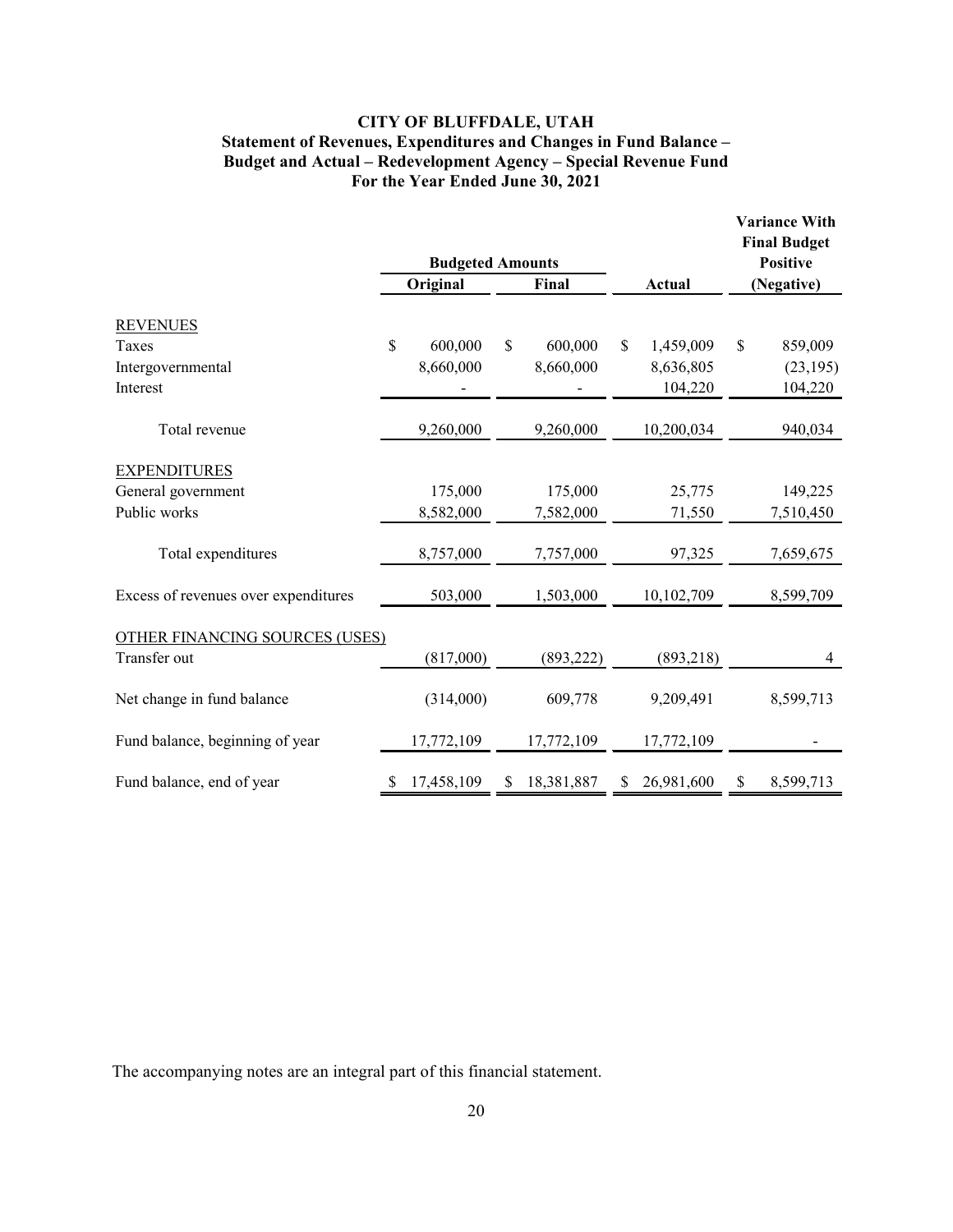# **CITY OF BLUFFDALE, UTAH Statement of Revenues, Expenditures and Changes in Fund Balance – Budget and Actual – Local Building Authority – Special Revenue Fund For the Year Ended June 30, 2021**

|                                   | <b>Budgeted Amounts</b> |              |           |               | <b>Variance With</b><br><b>Final Budget</b><br><b>Positive</b> |
|-----------------------------------|-------------------------|--------------|-----------|---------------|----------------------------------------------------------------|
|                                   | Original                |              | Final     | Actual        | (Negative)                                                     |
| <b>REVENUES</b>                   |                         |              |           |               |                                                                |
| Lease revenue                     | \$<br>8,404,900         | $\mathbb{S}$ | 8,404,900 | \$<br>404,900 | \$<br>(8,000,000)                                              |
| Interest                          |                         |              |           | 2,372         | 2,372                                                          |
| Total revenues                    | 8,404,900               |              | 8,404,900 | 407,272       | (7,997,628)                                                    |
| <b>EXPENDITURES</b>               |                         |              |           |               |                                                                |
| General government                | 8,012,000               |              | 8,000,000 | 520,316       | 7,479,684                                                      |
| Debt service                      | 390,900                 |              | 390,900   | 390,862       | 38                                                             |
| Total expenditures                | 8,402,900               |              | 8,390,900 | 911,178       | 7,479,722                                                      |
| Net change in fund balance        | 2,000                   |              | 14,000    | (503,906)     | (517,906)                                                      |
| Fund balance at beginning of year | 504,803                 |              | 504,803   | 504,803       |                                                                |
| Fund balance at end of year       | \$<br>506,803           | \$           | 518,803   | \$<br>897     | (517,906)                                                      |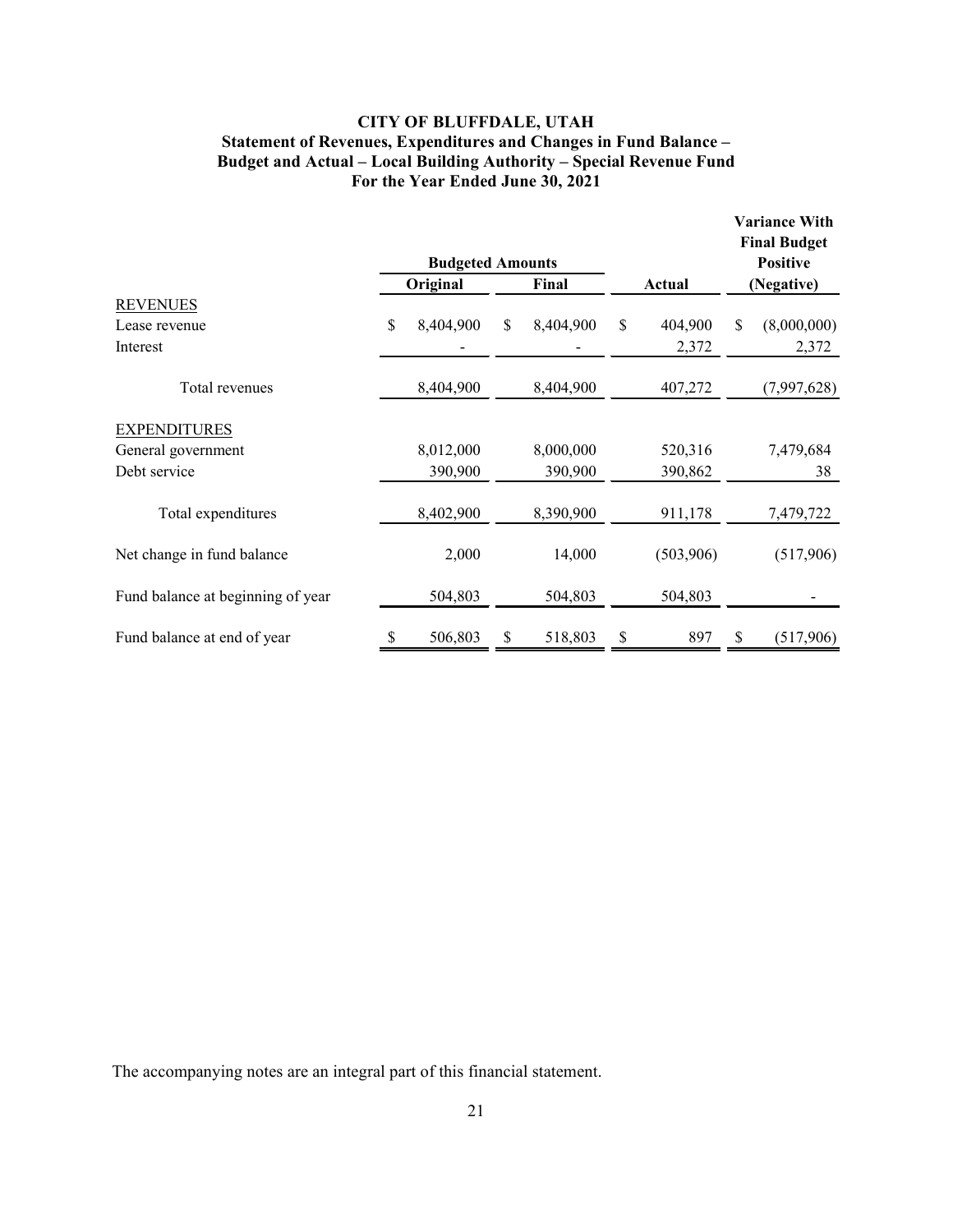## **CITY OF BLUFFDALE, UTAH Statement of Net Position – Proprietary Fund June 30, 2021**

|                                                                                    | Water<br>Fund                |
|------------------------------------------------------------------------------------|------------------------------|
| <b>ASSETS</b>                                                                      |                              |
| Current assets:                                                                    |                              |
| Cash and cash equivalents - unrestricted<br>Cash and cash equivalents - restricted | \$<br>7,070,239<br>1,139,833 |
| Receivables:                                                                       |                              |
| Accounts receivable, net                                                           | 1,112,169                    |
| <b>Total current assets</b>                                                        | 9,322,241                    |
| Investment in water rights and stock                                               | 1,835,755                    |
| Property, plant and equipment:                                                     |                              |
| Land                                                                               | 2,383,366                    |
| Water distribution system                                                          | 43,281,028                   |
| Autos and trucks                                                                   | 882,532                      |
| Machinery and equipment<br>Accumulated depreciation                                | 234,356<br>(13,747,288)      |
|                                                                                    |                              |
| Net property, plant and equipment                                                  | 33,033,994                   |
| <b>Total assets</b>                                                                | 44,191,990                   |
| DEFERRED OUTFLOWS OF RESOURCES                                                     |                              |
| Deferred outflows related to pensions                                              | 70,148                       |
| <b>Total deferred outflows of resources</b>                                        | 70,148                       |
| <b>LIABILITIES</b>                                                                 |                              |
| Current liabilities:                                                               |                              |
| Accounts payable                                                                   | 484,463                      |
| Accrued liabilities                                                                | 45,530                       |
| Accrued compensated absences                                                       | 44,057                       |
| Current portion of long-term debt                                                  | 633,000                      |
| Total current liabilities                                                          | 1,207,050                    |
| Noncurrent liabilities:                                                            |                              |
| Accrued compensated absences                                                       | 17,345                       |
| Long term debt                                                                     | 9,962,000                    |
| Net pension liability                                                              | 17,485                       |
| Total noncurrent liabilities                                                       | 9,996,830                    |
| <b>Total liabilities</b>                                                           | 11,203,880                   |
| DEFERRED INFLOWS OF RESOURCES                                                      |                              |
| Deferred inflows related to pensions                                               | 122,045                      |
| <b>Total deferred inflows of resources</b>                                         | 122,045                      |
| <b>NET POSITION</b>                                                                |                              |
| Net investment in capital assets                                                   | 22,438,994                   |
| Restricted:                                                                        |                              |
| Debt service                                                                       | 317,733                      |
| Capital projects                                                                   | 822,100                      |
| Unrestricted                                                                       | 9,357,386                    |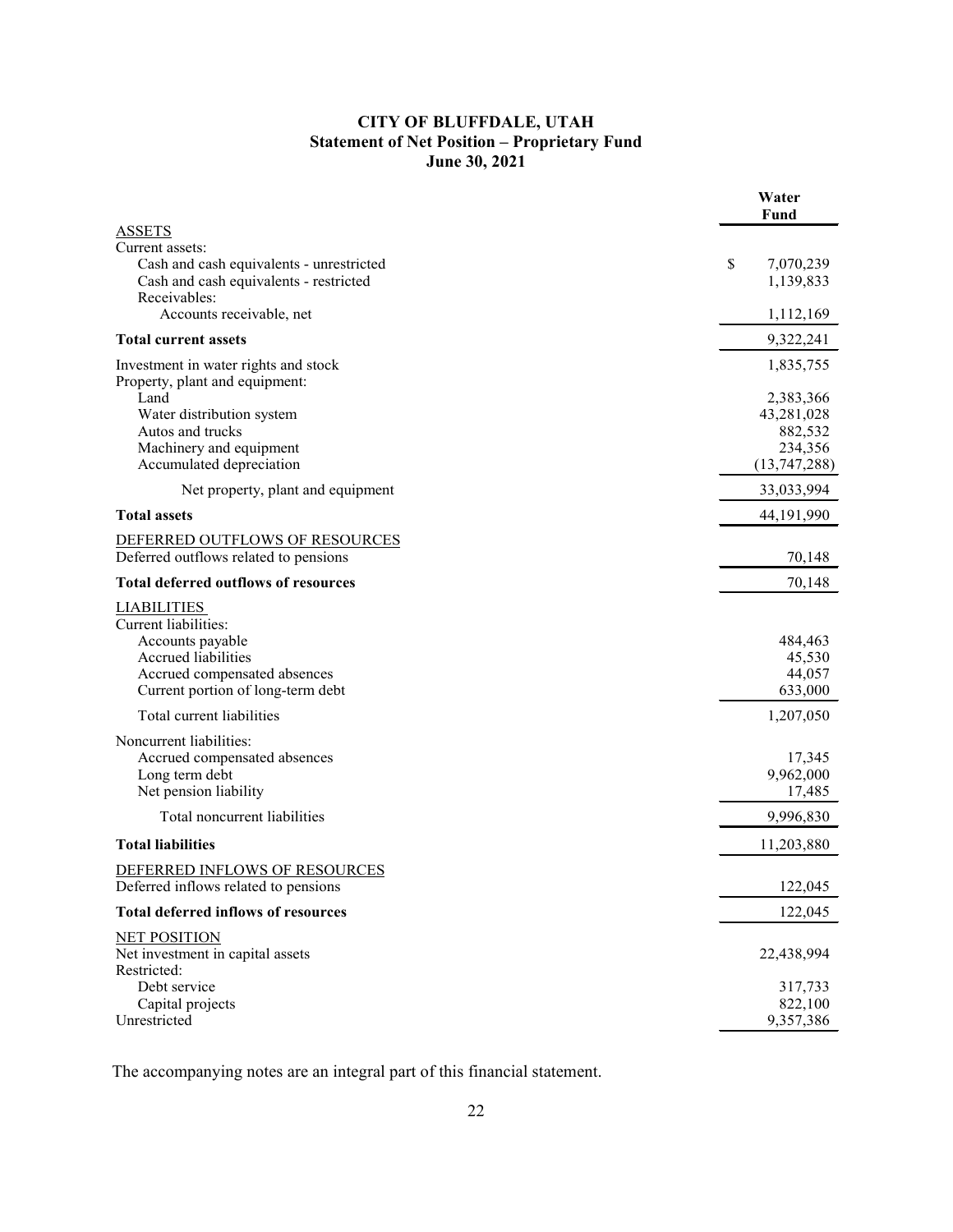# **CITY OF BLUFFDALE, UTAH Statement of Revenues, Expenses, and Changes in Net Position – Proprietary Fund For the Year Ended June 30, 2021**

|                                        | Water<br>Fund   |
|----------------------------------------|-----------------|
| <b>OPERATING REVENUES</b>              |                 |
| Water sales                            | \$<br>7,312,673 |
| Connection and service fees            | 465,865         |
| Total operating revenues               | 7,778,538       |
| <b>OPERATING EXPENSES</b>              |                 |
| Water purchases                        | 1,958,109       |
| Wages and fringe benefits              | 1,417,809       |
| Maintenance and engineering            | 572,866         |
| Office supplies, postage and insurance | 39,150          |
| Depreciation and amortization          | 1,587,826       |
| Other                                  | 503,933         |
| Total operating expenses               | 6,079,693       |
| Operating income                       | 1,698,845       |
| NON-OPERATING REVENUES (EXPENSES)      |                 |
| Interest income                        | 29,463          |
| Interest expense                       | (136, 661)      |
| Impact fees                            | 2,800,154       |
| Total non-operating revenues           | 2,692,956       |
| Income before contributions            | 4,391,801       |
| Capital contributions                  | 799,380         |
| Total other financing sources          | 799,380         |
| Change in net position                 | 5,191,181       |
| Total net position, beginning of year  | 27,745,032      |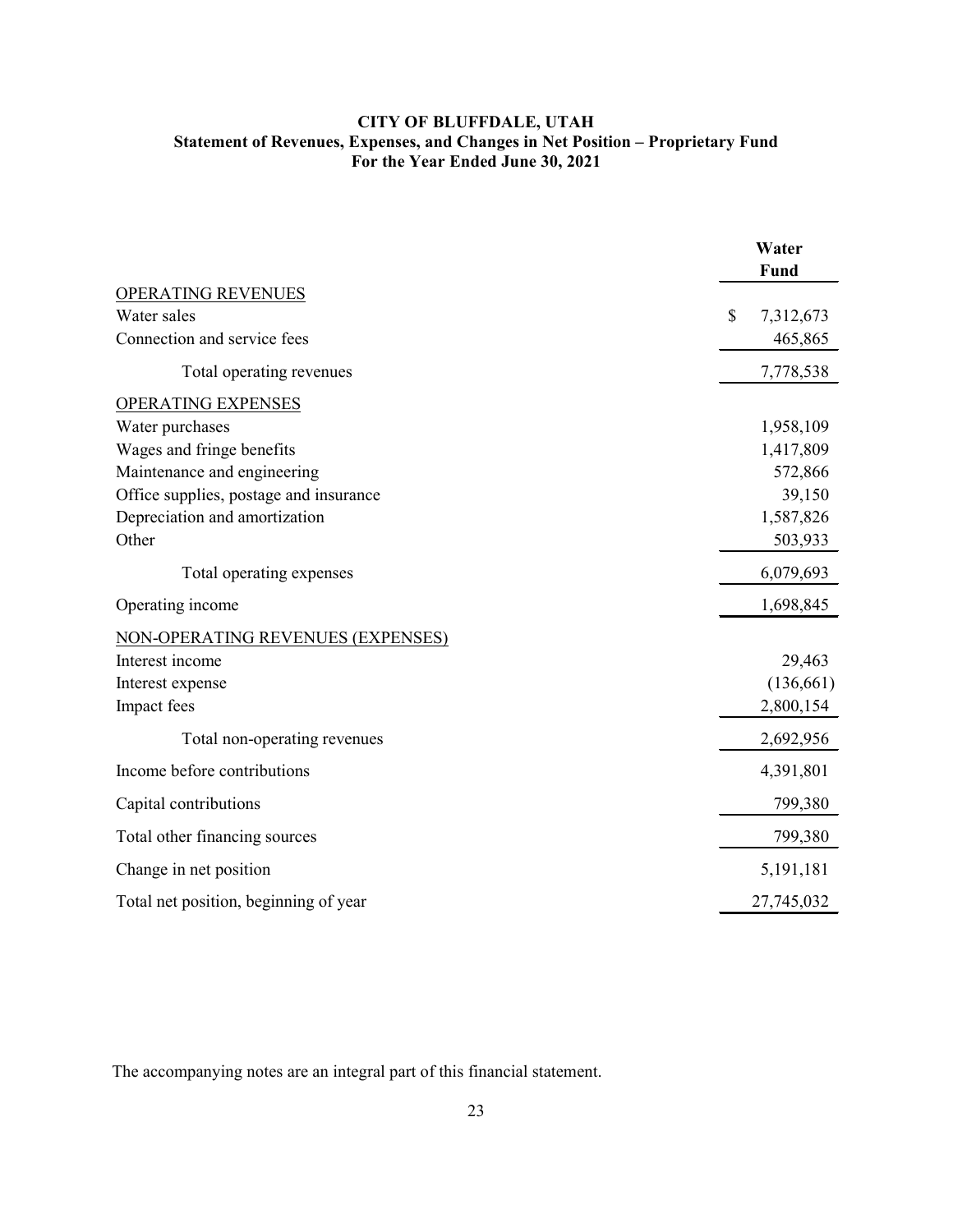# **CITY OF BLUFFDALE, UTAH Statement of Cash Flows – Proprietary Fund For the Year Ended June 30, 2021**

|                                                          | Water        |
|----------------------------------------------------------|--------------|
|                                                          | Fund         |
| Cash flows from operating activities:                    |              |
| Cash received from customers (including cash deposits)   | \$7,620,434  |
| Cash paid to suppliers                                   | (3,212,490)  |
| Cash paid to employees                                   | (1,432,620)  |
| Net cash provided by operating activities                | 2,975,324    |
| Cash flows from non-capital financing activities:        |              |
| Impact fees                                              | 2,800,154    |
| Due to other funds                                       | (95,000)     |
| Net cash provided by non-capital financing activities    | 2,705,154    |
| Cash flow from capital and related financing activities: |              |
| Payments on long-term debt                               | (2,627,000)  |
| Proceeds from bonds                                      | 10,107,000   |
| Interest paid on long-term debt                          | (168,918)    |
| Interest income received                                 | 29,463       |
| Purchase of capital assets                               | (5,397,877)  |
| Net cash provided by capital                             |              |
| and related financing activities                         | 1,942,668    |
| Net increase in cash and cash equivalents                | 7,623,146    |
| Cash and cash equivalents at beginning of year           | 586,926      |
| Cash and cash equivalents at end of year                 | \$ 8,210,072 |

(Continued)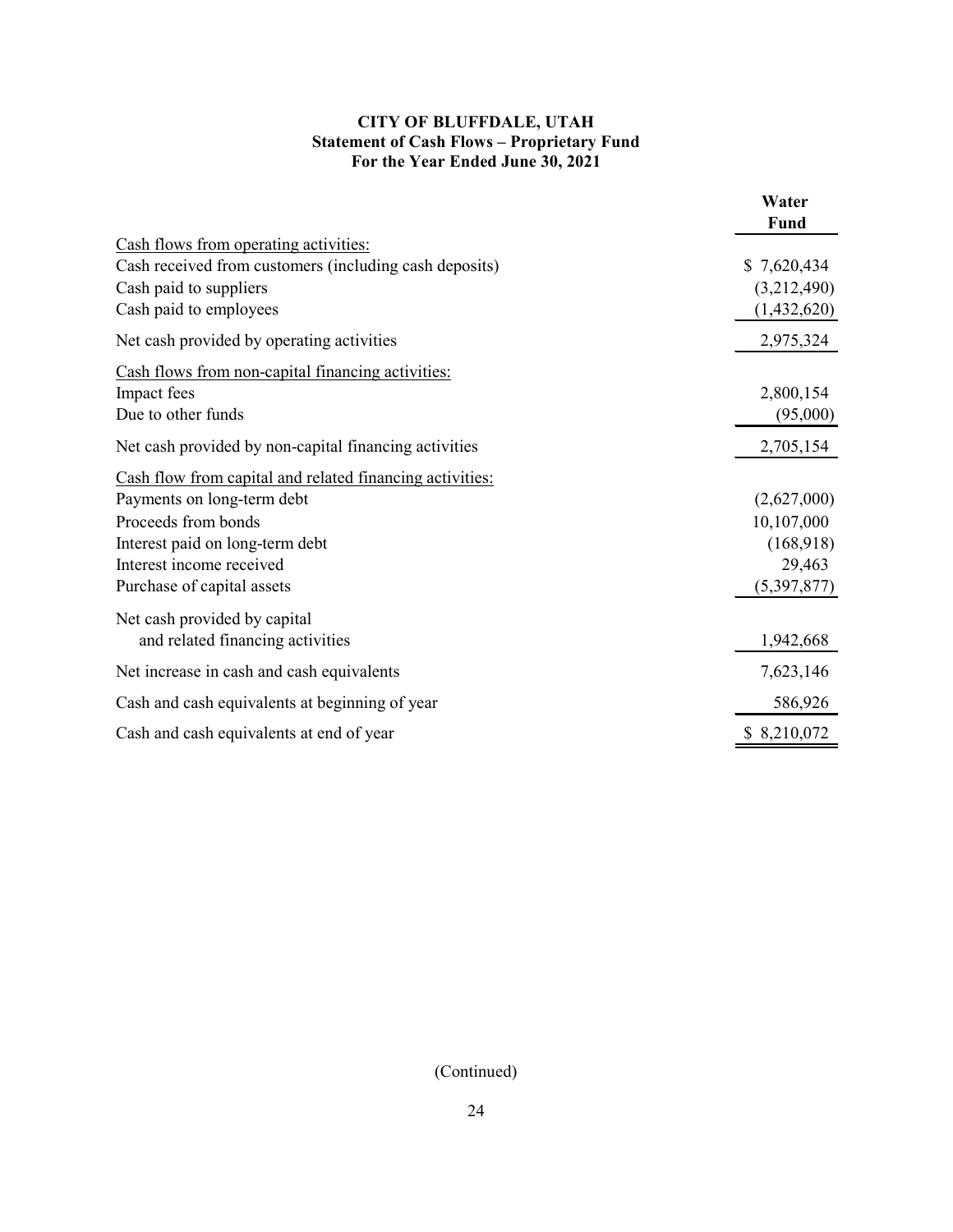## **CITY OF BLUFFDALE, UTAH Statement of Cash Flows – Proprietary Fund (Continued) For the Year Ended June 30, 2021**

|                                                                                                           | Water<br><b>Fund</b> |
|-----------------------------------------------------------------------------------------------------------|----------------------|
| Reconciliation of operating income to net cash provided                                                   |                      |
| <u>by operating activities:</u>                                                                           |                      |
| Operating income                                                                                          | \$1,698,845          |
| Adjustments to reconcile operating income                                                                 |                      |
| to net cash provided by operating activities:                                                             |                      |
| Depreciation and amortization expense                                                                     | 1,587,826            |
| Changes in assets and liabilities:                                                                        |                      |
| Increase in accounts receivable                                                                           | (158, 104)           |
| Decrease in deferred ouflows                                                                              | 6,330                |
| Decrease in accounts payable                                                                              | (138, 432)           |
| Increase in accrued liabilities                                                                           | 19,965               |
| Increase in deferred inflows                                                                              | 58,743               |
| Decrease in net pension liability                                                                         | (99, 849)            |
| Total adjustments                                                                                         | 1,276,479            |
| Net cash provided by operating activities                                                                 | \$2,975,324          |
| Capital and related financing activities not affecting cash:<br>Developer contributions of capital assets | 799,380              |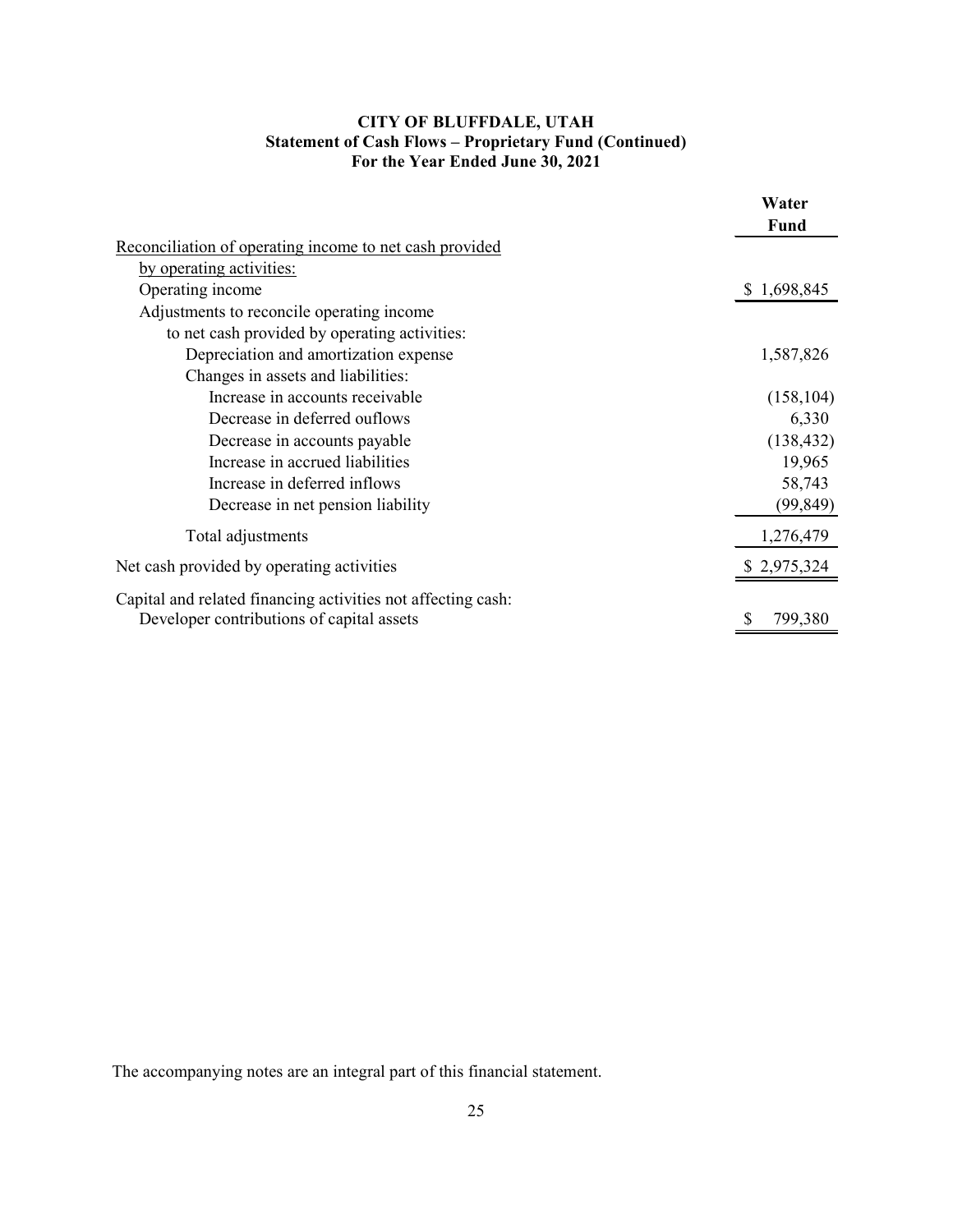#### **CITY OF BLUFFDALE, UTAH Statement of Net Position – Fiduciary Fund June 30, 2021**

|                                                          |   | <b>Escrow</b><br>Fund<br><b>Total</b> |
|----------------------------------------------------------|---|---------------------------------------|
| <b>ASSETS</b><br>Cash and cash equivalents               | S | 4,472,031                             |
| Total assets                                             |   | 4,472,031                             |
| <b>LIABILITIES</b><br>Construction and improvement bonds |   | 4,472,031                             |
| <b>Total liabilities</b>                                 |   | 4,472,031                             |
| <b>NET POSITION</b><br>Unrestricted                      |   |                                       |
| Total net assets                                         |   |                                       |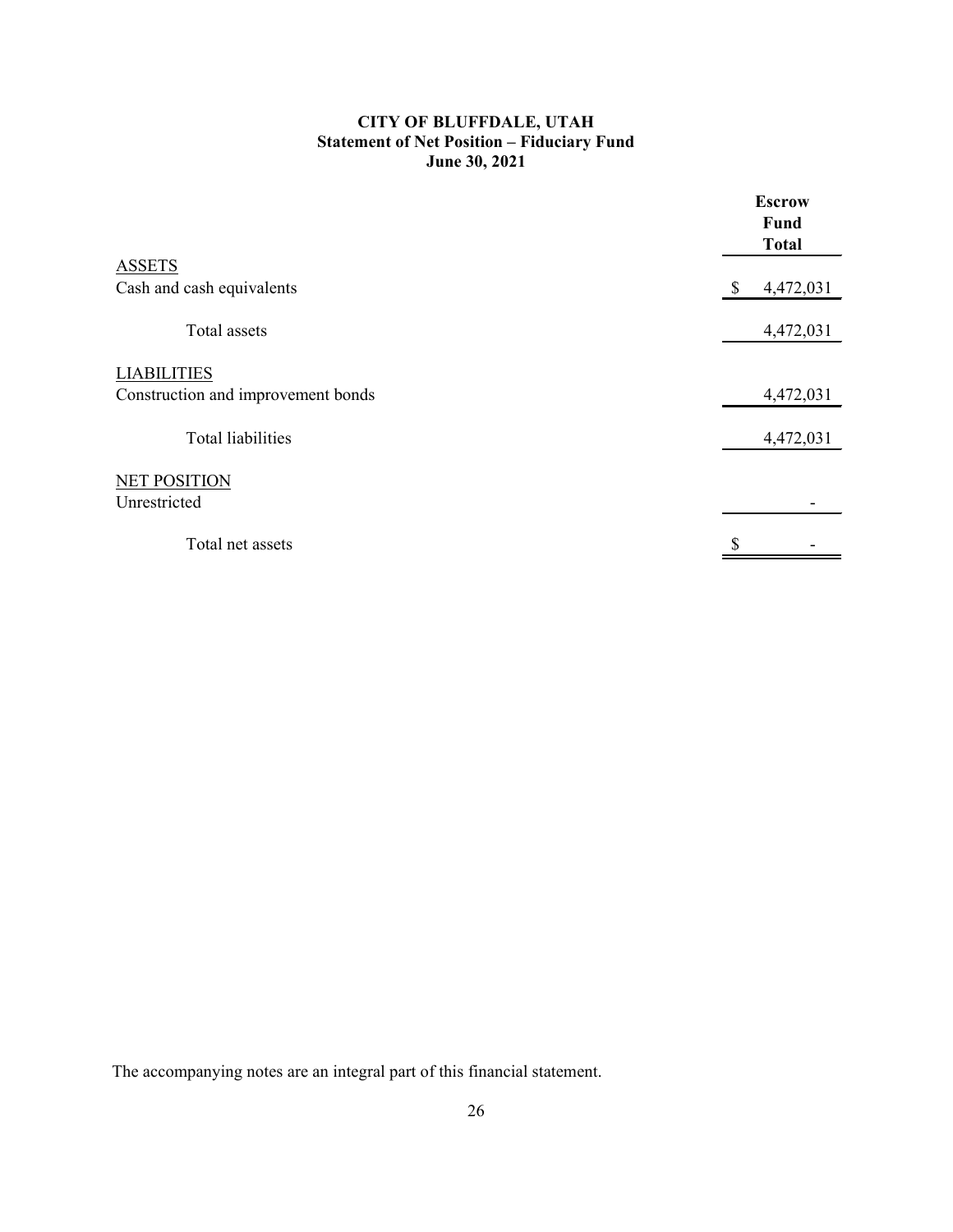#### 1. SUMMARY OF SIGNIFICANT ACCOUNTING POLICIES

#### Reporting Entity

The basic financial statements of City of Bluffdale, Utah (the City) have been prepared in conformity with accounting principles generally accepted in the United States of America (U.S. GAAP) as applicable to governmental units. The Governmental Accounting Standards Board (GASB) is the accepted standard-setting body for establishing accounting and financial reporting principles.

Financial reporting is based upon all GASB pronouncements, as well as the FASB Statements and Interpretations, APB Opinions and Accounting Research Bulletins that were issued on or before November 30, 1989 that do not conflict with or contradict GASB pronouncements. FASB pronouncements issued after November 30, 1989 are not followed in the preparation of the accompanying financial statements.

The City was incorporated in 1978. The City operates under a Council-Mayor form of government. As required by U.S. GAAP, these financial statements present the City and its component units, entities for which the City is considered to be financially accountable. The City is considered to be financially accountable for an organization if the City appoints a voting majority of that organization or there is a potential for that organization to provide specific financial benefits to or impose specific financial burdens on the City. The City is also considered to be financially accountable for an organization if that organization is fiscally dependent (i.e., it is unable to adopt its budget, levy taxes, set rates or charges, or issue bonded debt without approval from the City). The component unit discussed below is included as part of the City's reporting entity as a blended component unit.

The Redevelopment Agency of Bluffdale City (RDA) was established to prepare and carry out plans to improve, rehabilitate and redevelop blighted areas within the City. The RDA is governed by a board of trustees composed of the City Mayor and members of the City Council. Although it is a legally separate entity from the City, the RDA is reported as if it were part of the primary government because of the City's ability to impose its will upon the operations of the RDA. The RDA is included in these financial statements as the Redevelopment Agency Special Revenue Fund as a blended component unit. Separate financial statements are not issued for the RDA.

The Bluffdale City Local Building Authority (LBA) was established to finance and construct municipal buildings that are then leased to the City. The governing board of the LBA is comprised of the Mayor and members of City Council. Although it is a legally separate entity from the City, the LBA is reported as if it were part of the primary government because of the City's ability to impose its will upon the operations of the LBA. The LBA is included in these financial statements as the Local Building Authority Special Revenue Fund as a blended component unit. Separate financial statements are not issued for the LBA.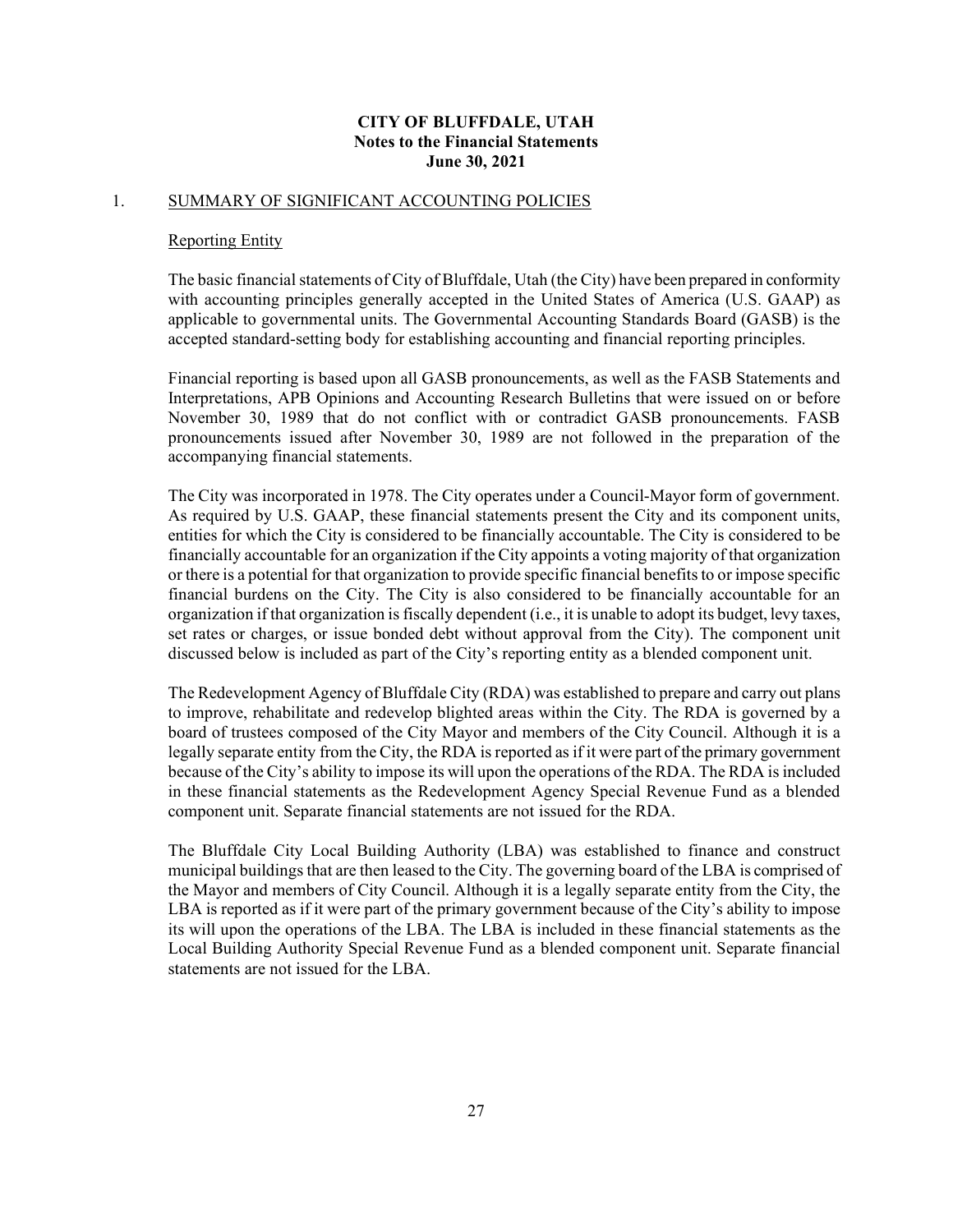#### 1. SUMMARY OF SIGNIFICANT ACCOUNTING POLICIES (CONTINUED)

#### Government-Wide and Fund Financial Statements

The government-wide financial statements (i.e., the statement of net position and the statement of activities) report information on all the nonfiduciary activities of the City and its component units. For the most part, the effect of interfund activity has been removed from these statements. Governmental activities, which normally are supported by taxes and intergovernmental revenues, are reported separately from business-type activities, which rely to a significant extent on fees and charges for support.

The statement of activities demonstrates the degree to which the direct expenses of a given function or segment are offset by program revenues. Direct expenses are those which are clearly identifiable with a specific function or segment. Program revenues include 1) charges to customers or applicants who purchase, use or directly benefit from goods, services or privileges provided by a given function or segment and 2) grants and contributions that are restricted to meeting the operational or capital requirements of a particular function or segment. Taxes and other items not properly included among program revenues are reported instead as general revenues.

Separate financial statements are provided for governmental funds, proprietary funds and fiduciary funds. The latter are excluded from the government-wide financial statements. Major individual governmental funds and major individual enterprise funds are reported as separate columns in the fund financial statements.

#### Measurement Focus, Basis of Accounting and Financial Statement Presentation

The government-wide financial statements are reported using the economic resources measurement focus and the accrual basis of accounting, as are the proprietary fund financial statements. Revenues are recorded when earned and expenses are recorded when a liability is incurred, regardless of the timing of related cash flows. Property taxes are recognized as revenues in the year for which they are levied. Grants and similar items are recognized as revenue as soon as all eligibility requirements imposed by the provider have been met.

The use of financial resources to acquire capital assets are capitalized as assets in the governmentwide financial statements, rather than reported as expenditures. Proceeds of long-term debt are recorded as a liability in the government-wide financial statements, rather than as an *other financing source*. Amounts paid to reduce long-term debt of the City are reported as a reduction of the related liability, rather than expenditures in the government-wide financial statements.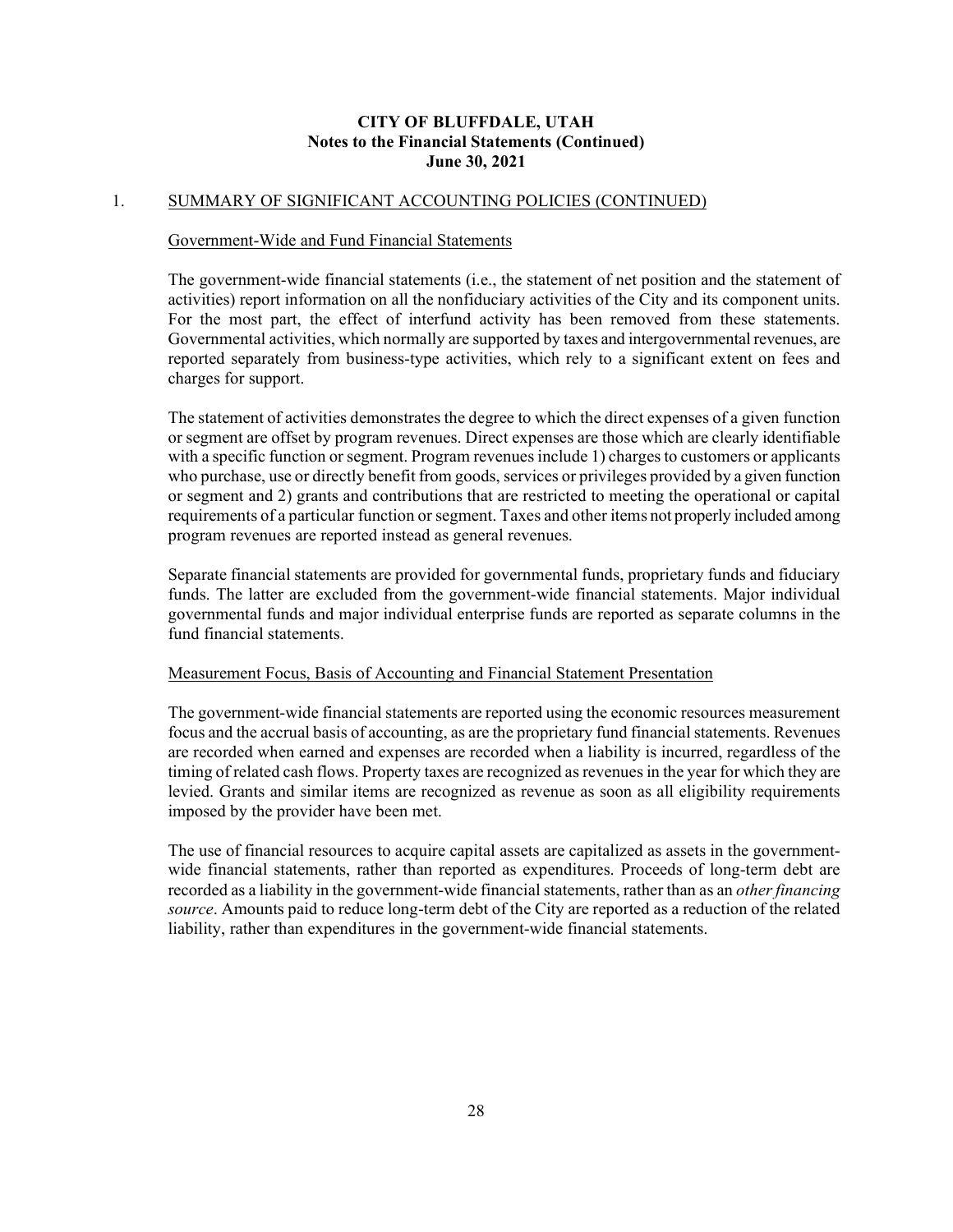#### 1. SUMMARY OF SIGNIFICANT ACCOUNTING POLICIES (CONTINUED)

#### Measurement Focus, Basis of Accounting and Financial Statement Presentation (Continued)

Governmental fund financial statements are reported using the current financial resources measurement focus and the modified accrual basis of accounting.Revenues are recognized as soon as they are both measurable and available. Revenues are considered to be available when they are collectible within the current period or soon enough thereafter to pay liabilities of the current period. Expenditures generally are recorded when a liability is incurred, as under accrual accounting. However, debt-service expenditures, as well as expenditures related to compensated absences and claims and judgments, are recorded only when payment is due. Governmental funds do not report donated capital assets received unless the sale of those assets is imminent. The assets are reported in the government-wide financial statements.

Sales taxes, use taxes, franchise taxes, and earned but unreimbursed state and federal grants associated with the current fiscal period are all considered to be susceptible to accrual and so have been recognized as revenues of the current fiscal period. Property taxes are measurable as of the date levied (assessed) and are recognized as revenues when they become available. Available means when due, or past due, and received within the current period or collected soon enough thereafter (within 60 days) to be used to pay liabilities of the current period. All other revenues are considered to be measurable and available only when cash is received by the City.

The City reports the following major governmental funds:

- The *General Fund* is the government's primary operating fund. It accounts for all financial resources of the general government, except for those required to be accounted for in another fund.
- The *Capital Projects Fund* is used to account for financial resources to be used for the acquisition or construction of the major capital facilities of the City (other than those financed by proprietary funds).
- The *Redevelopment Agency Special Revenue Fund* is used to account for financial resources to be used for the re-vitalization of blighted areas within the City. This fund is a blended component unit.
- The *Local Building Authority Special Revenue Fund* is used to account for financial resources to be used for the design and construction of capital assets for the benefit of the City. This fund is a blended component unit.

The City reports the following major proprietary fund:

• The *Water Fund* accounts for the activities of the City's water production, treatment and distribution operations.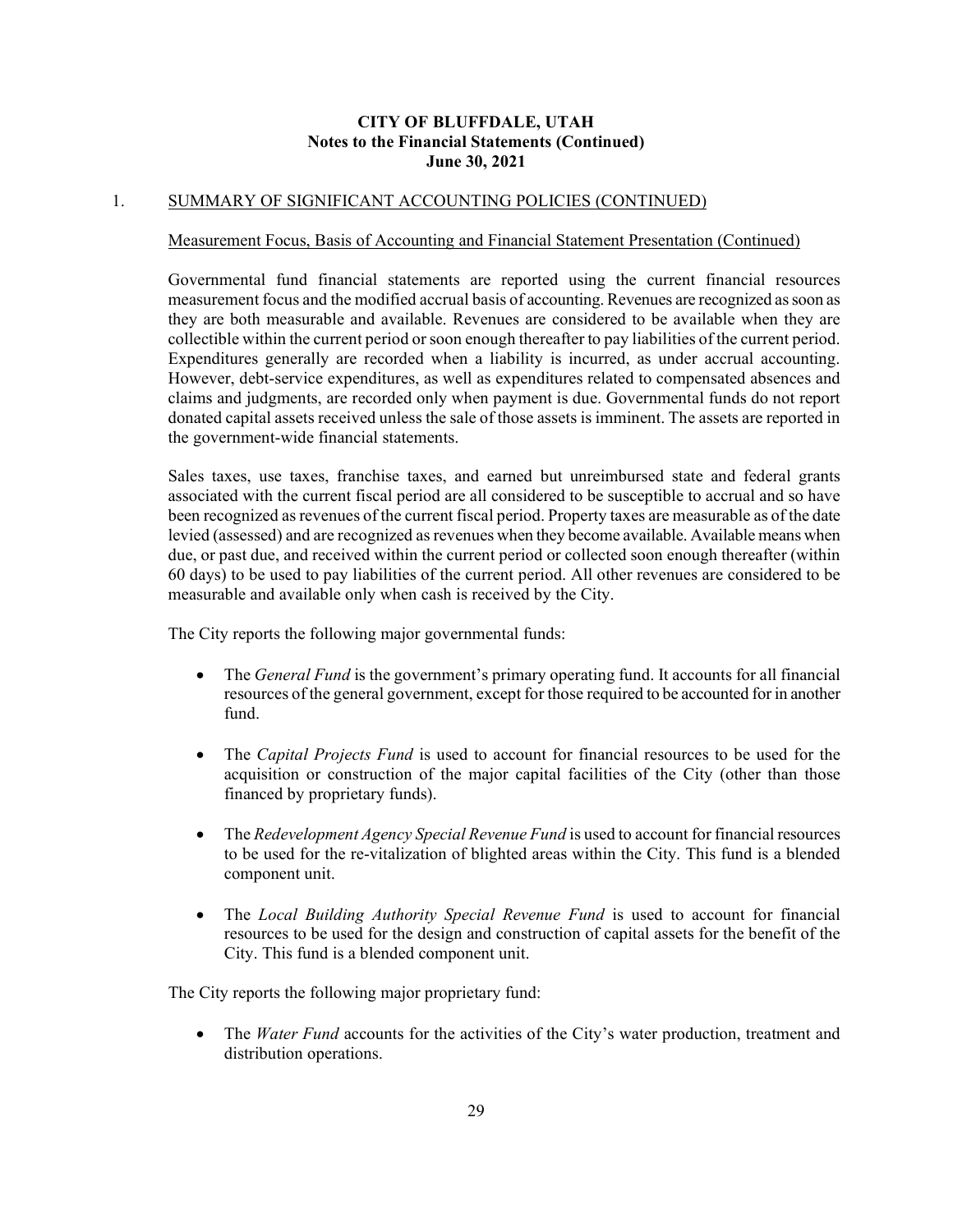#### 1. SUMMARY OF SIGNIFICANT ACCOUNTING POLICIES (CONTINUED)

#### Measurement Focus, Basis of Accounting and Financial Statement Presentation (Continued)

Additionally, the City reports a fiduciary fund to account for construction and improvement bonds received from developers, as these funds are not considered to be assets and liabilities of the City, who acts as trustee to these funds.

As a general rule, the effect of interfund activity has been eliminated from the government-wide financial statements. Exceptions to this general rule are payments to the General Fund by various enterprise funds for the providing of administrative and billing services for such funds. Elimination of these charges would distort the direct costs and program revenues reported for the various functions concerned.

Proprietary (enterprise) funds distinguish operating revenues and expenses from non-operating items. Operating revenues and expenses generally result from providing services and producing and delivering goods in connection with a proprietary fund's principal ongoing operations. The principal operating revenues of all enterprise funds are charges to customers for sales and services. Operating expenses for enterprise funds include the cost of sales and services, administrative expenses, and depreciation on capital assets. All revenues and expenses not meeting this definition are reported as non-operating revenues and expenses.

## Assets, Deferred Outflows, Liabilities, Deferred Inflows, and Net Position or Equity

Cash, Deposits and Investments Cash includes cash on hand, demand deposits with banks and other financial institutions, and deposits in other types of accounts or cash management pools that have the general characteristics of demand deposit accounts. City policy allows for the investment of funds in time certificates of deposit with federally insured depositories, investment in the Utah Public Treasurer's Investment Fund and other investments allowed by the State of Utah's Money Management Act. Investments are reported at fair value. The State Treasurer's Investment Fund operates in accordance with state laws and regulations. The reported value of the Fund is the same as the fair value of the Fund shares.

Cash equivalents are defined as short-term, highly liquid investments that are both readily convertible to known amounts of cash and so near their maturity that they present insignificant risk of changes in value because of changes in interest rates. Investments with maturities of three months or less when purchased meet this definition.

Receivables and Payables Activity between funds that are representative of lending/borrowing arrangements outstanding at the end of the fiscal year are referred to as *due to or due from other funds*. In the Water fund, the City records utility revenues billed to customers when meters are read on a monthly basis. Unbilled service accounts receivable at June 30, 2021 are not material and are not recorded.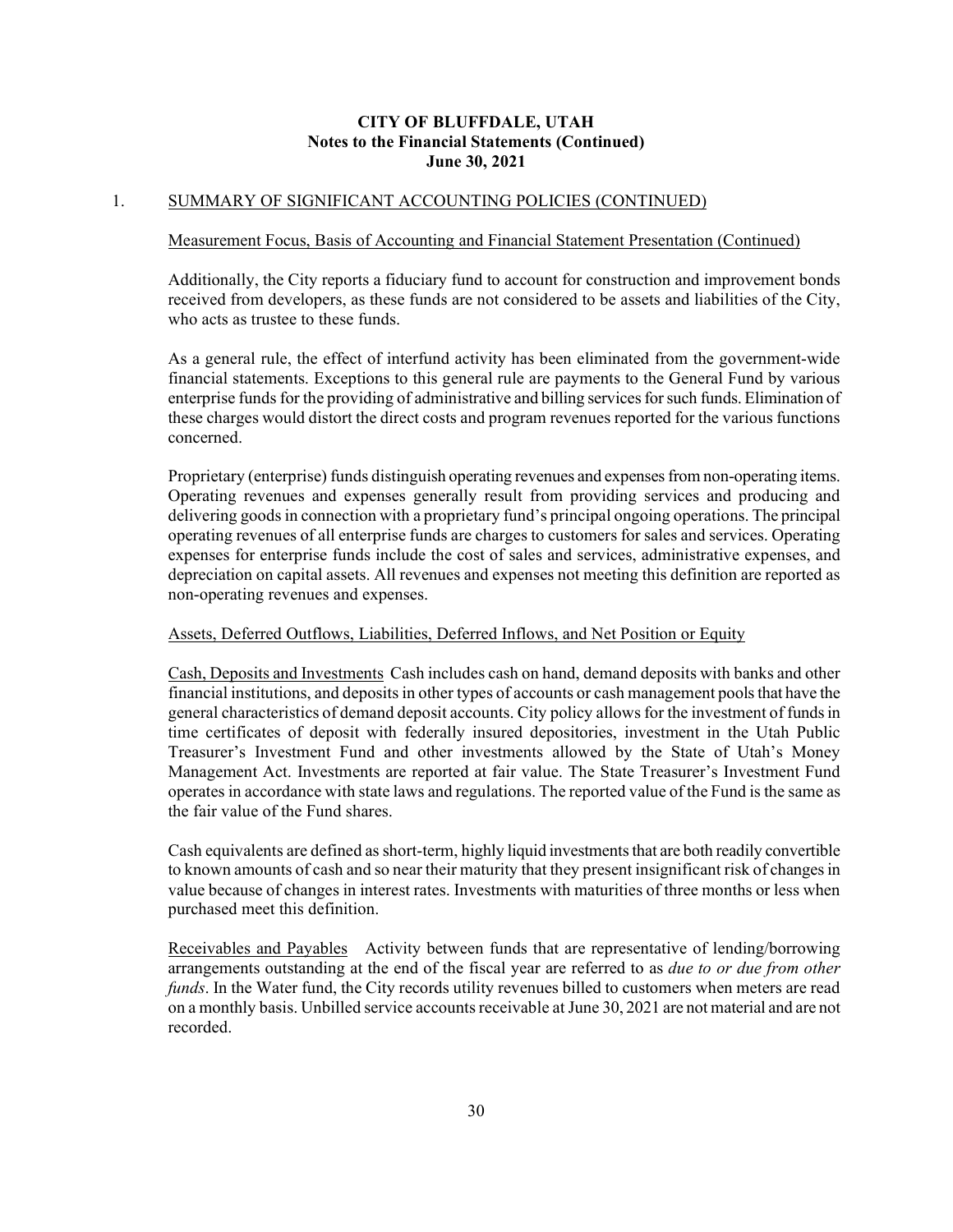#### 1. SUMMARY OF SIGNIFICANT ACCOUNTING POLICIES (CONTINUED)

#### Assets, Deferred Outflows, Liabilities, Deferred Inflows, and Net Position or Equity (Continued)

Inventories and Prepaid Items Inventories of materials and supplies in the proprietary funds, consisting principally of materials used in the repair of the transmission, distribution, collection and treatment systems, are valued at cost and accounted for on a first-in, first-out basis (FIFO). Certain payments to vendors reflect costs applicable to future accounting periods and are recorded as prepaid items in both government-wide and fund financial statements.

Capital Assets Capital assets, which include property, plant, equipment, and infrastructure assets (e.g., roads, bridges, sidewalks, and similar items), are reported in the applicable governmental or business-type activities columns in the government-wide financial statements. Capital assets are defined by the City as assets with an individual cost of more than \$5,000 and an estimated useful life in excess of three years. Such assets are recorded at historical cost or estimated historical cost if purchased or constructed. Donated capital assets are recorded at estimated fair market value at the date of donation. The costs of normal maintenance and repairs that do not add to the value of the asset or materially extend assets lives are not capitalized.

Capital assets are depreciated using the straight-line method over the following estimated useful lives:

| Buildings and improvements | 10 to 50 years     |
|----------------------------|--------------------|
| Infrastructure             | $20$ to 50 years   |
| Machinery and equipment    | 5 to 7 years       |
| Furniture and fixtures     | 5 to 10 years      |
| Water distribution system  | $20$ to $50$ years |

Compensated Absences For governmental funds, amounts of vested or accumulated vacation leave and comp time that are not expected to be liquidated with expendable available financial resources are reported as liabilities in the government-wide statement of net position and as expenses in the government-wide statement of activities. No expenditures are reported for these amounts in the fund financial statements. Vested or accumulated vacation leave and comp time of proprietary funds is recorded as an expense and a liability of those funds as the benefits accrue to the employees and are thus recorded in both the government-wide financial statements and the individual fund financial statements. Sick pay amounts are charged to expenditures when incurred. Employees may accumulate sick leave without limitation. Accumulated vacation leave is paid to employees upon termination or retirement. Compensated absences and pensions of governmental activities are generally liquidated by the general fund.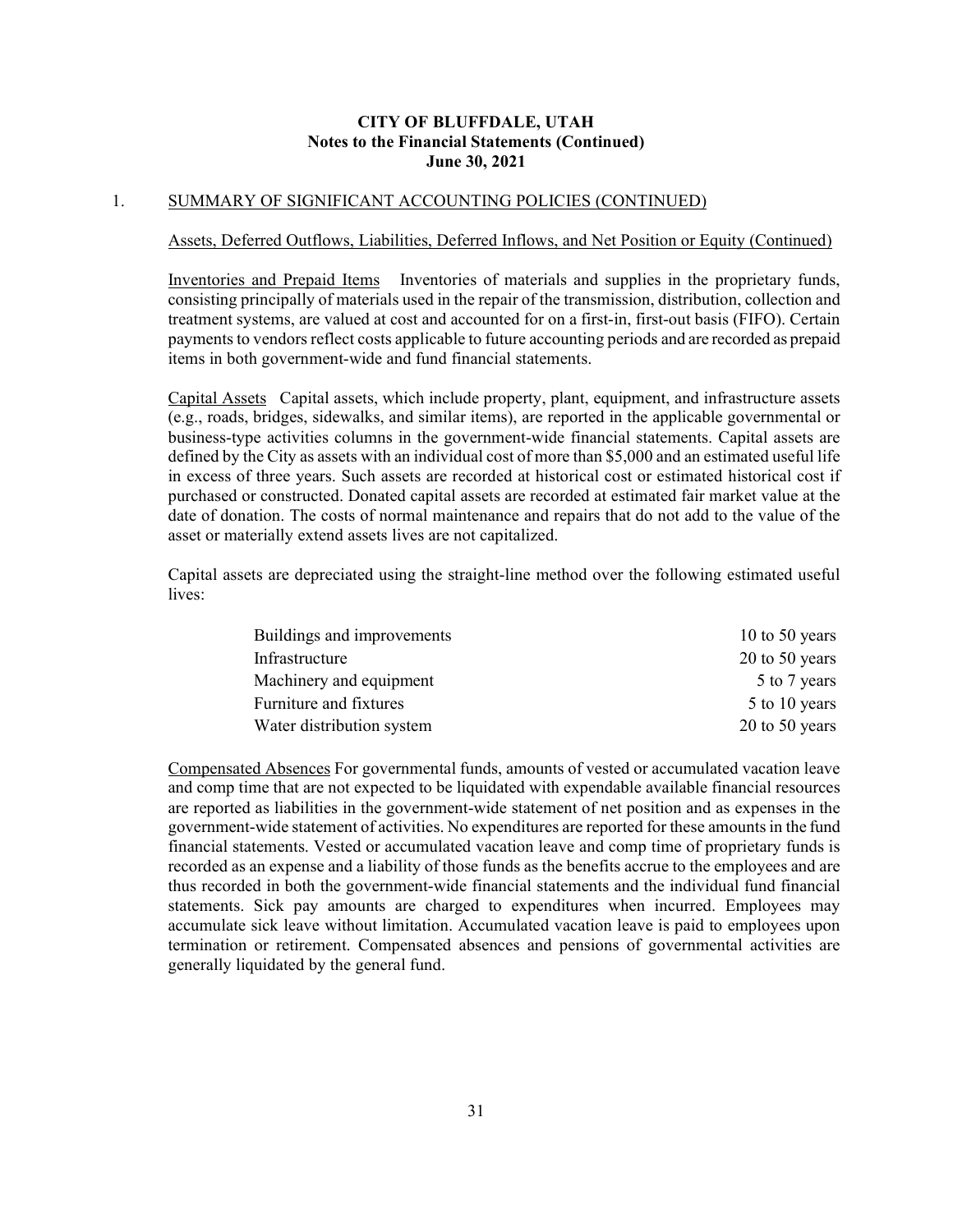#### 1. SUMMARY OF SIGNIFICANT ACCOUNTING POLICIES (CONTINUED)

#### Assets, Deferred Outflows, Liabilities, Deferred Inflows, and Net Position or Equity (Continued)

Deferred Inflows and Outflows of Resources Deferred inflows of resources represent an acquisition of net position that applies to a future period and is therefore deferred until that time. The City recognizes deferred inflows of resources related to pensions.

Governmental funds report revenue that is unavailable as deferred inflows of resources. Governmental funds report unavailable revenue from property taxes and from special assessments. These amounts are deferred and recognized as revenue in the period that the amount become available.

Deferred outflows of resources represent a consumption of net position that applies to a future period and is therefore deferred until that time. A deferred loss on refunding results from the difference in the carrying value of the refunded debt and the reacquisition price. The City recognizes deferred outflows related to pensions.

Long-Term Obligations In the government-wide financial statements and proprietary fund types in the fund financial statements, long-term debt and other long-term obligations are reported as liabilities in the applicable governmental activities, business-type activities, or proprietary fund type statement of net position. Bond premiums and discounts are amortized over the life of the applicable debt. Bond issuance costs are reported as an expense of the current period. In the fund financial statements, governmental fund types recognize bond premiums and discounts, as well as bond issuance costs, during the current period. The face amount of debt issued is reported as *other financing sources* while discounts on debt issuances are reported as *other financing uses*. Issuance costs, whether or not withheld from the actual debt proceeds received, are reported as debt service expenditures.

Fund Balance Governmental fund balance is reported in five separate categories: Nonspendable, restricted, committed, assigned, and unassigned. When both restricted and unrestricted fund balance is available for use, it is the City's policy to use restricted fund balance first. When expenditures qualify for more than one unrestricted fund balance classification, it is the City's policy to use resources in the following order: Committed, assigned, and then unassigned.

Restricted Assets Restricted assets are comprised of cash restricted for future payments of principal and interest on debt service as well as unexpended portions of bonds issued for capital construction purposes.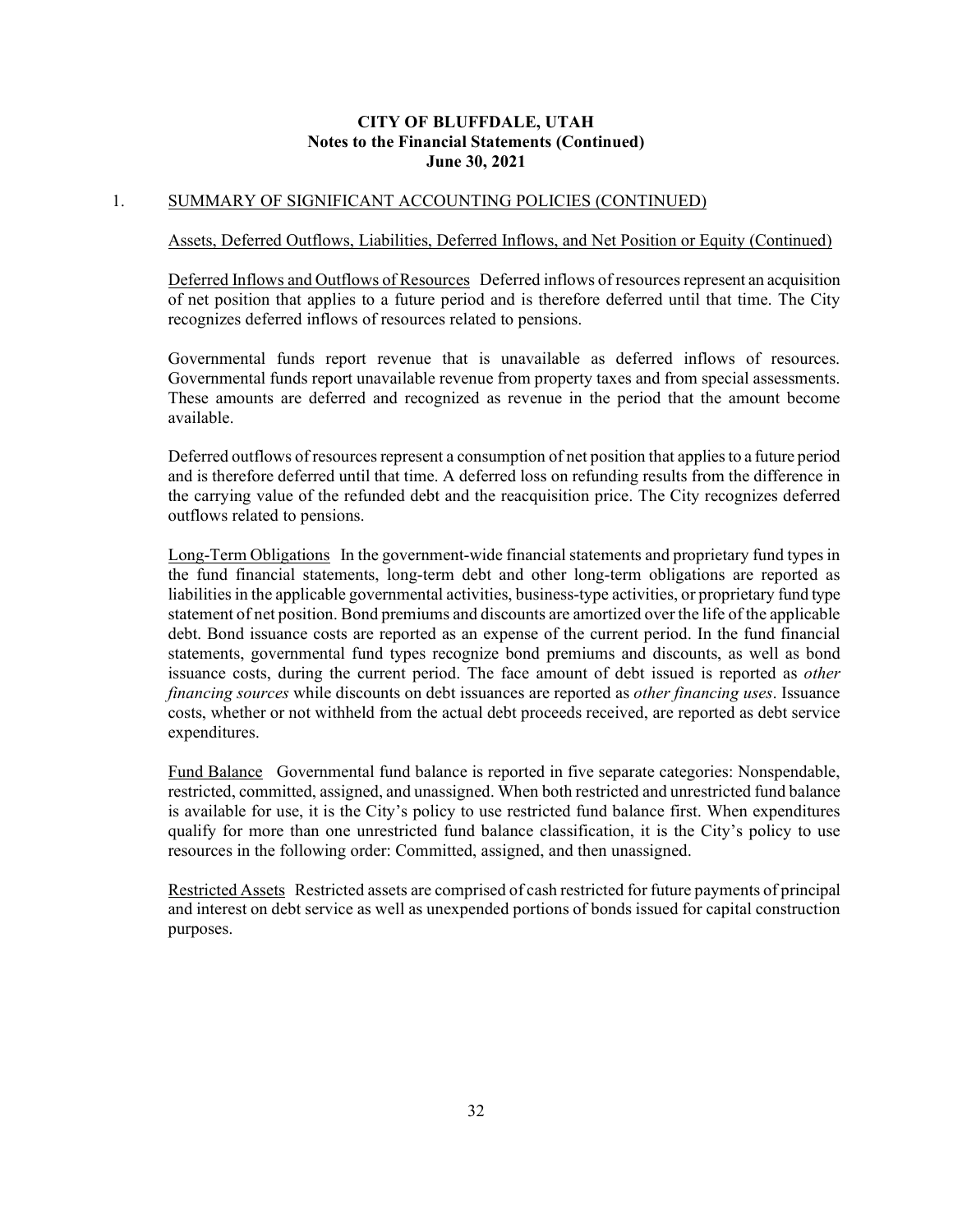#### 1. SUMMARY OF SIGNIFICANT ACCOUNTING POLICIES (CONTINUED)

#### Use of Estimates

The preparation of the financial statements in accordance with U.S. GAAP requires management to make estimates and assumptions that affect the reported amounts of certain financial statement balances. Actual results could vary from the estimates used.

#### Pensions

For purposes of measuring the net pension liability, deferred outflows of resources and deferred inflows of resources related to pensions, pension expense, information about the fiduciary net position of the Utah Retirement Systems Pension Plan (URS), and additions to/deductions from URS's fiduciary net position have been determined on the same basis as they are reported by the URS. For this purpose, benefit payments (including refunds of employee contributions) are recognized when due and payable in accordance with the benefit terms. Investments are reported at fair value.

## 2. RECONCILIATION OF GOVERNMENT-WIDE AND FUND FINANCIAL STATEMENTS

## **Explanation of Certain Differences Between the Governmental Fund Balance Sheet and the Government-Wide Statement of Net Position**

The governmental fund balance sheet includes a reconciliation between total governmental fund balances and net position of governmental activities as reported in the government-wide statement of net position. This difference primarily results from the long-term economic focus of the statement of net position versus the current financial resources focus of the governmental fund balance sheets.

Capital related items:

When capital assets (property, plant and equipment) that are to be used in governmental activities are purchased or constructed, the costs of those assets are reported as expenditures in governmental funds. However, the statement of net position includes those capital assets among the assets of the City as a whole.

| Cost of capital assets and water stock | \$116,762,696  |
|----------------------------------------|----------------|
| Accumulated depreciation               | (28, 774, 585) |
|                                        |                |
| Capital assets, net                    | \$ 87,988,111  |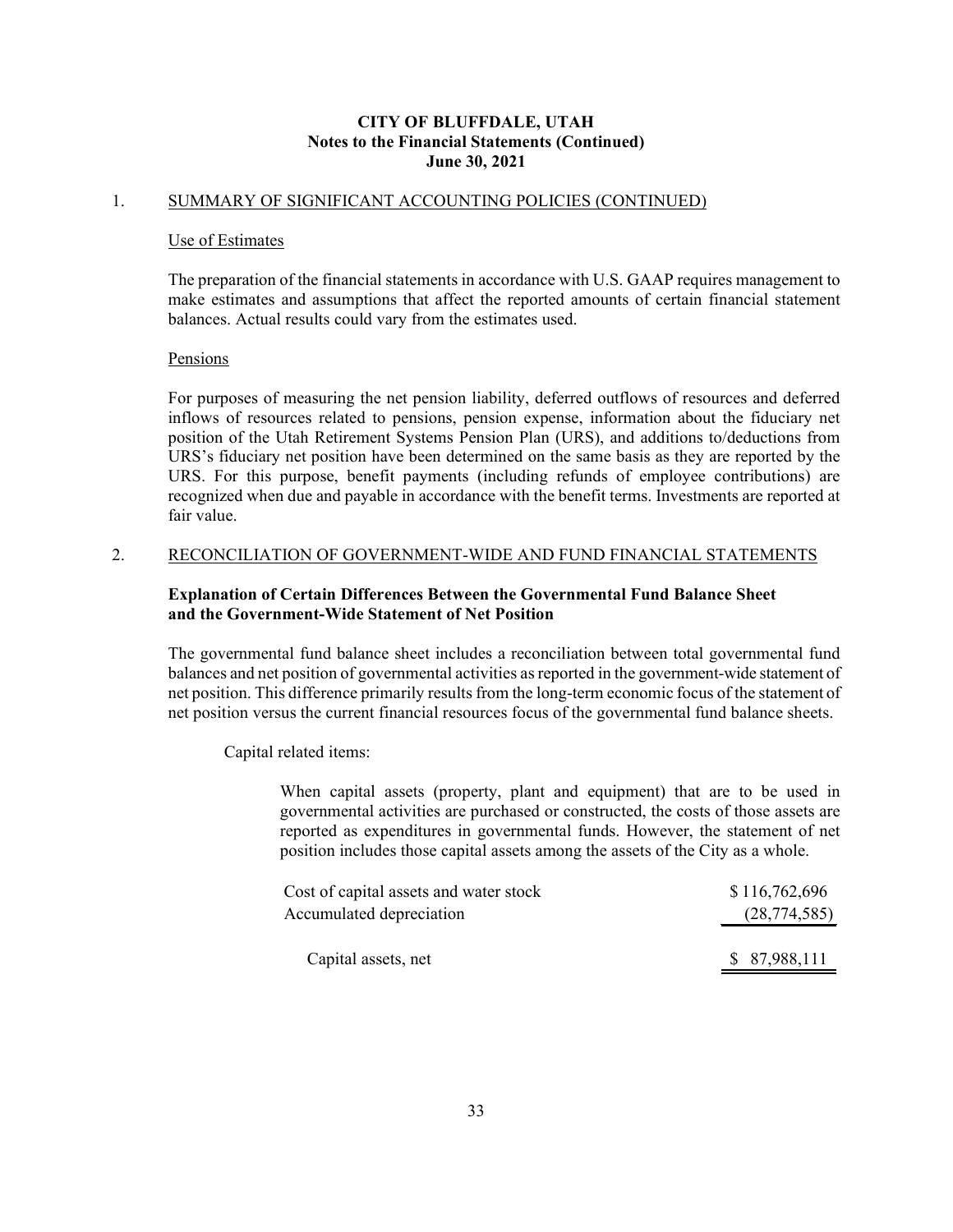## 2. RECONCILIATION OF GOVERNMENT-WIDE AND FUND FINANCIAL STATEMENTS (CONTINUED)

## **Explanation of Certain Differences Between the Governmental Fund Balance Sheet and the Government-Wide Statement of Net Position (Continued)**

Long-term debt transactions:

Long-term liabilities applicable to the City's governmental activities are not due and payable in the current period and accordingly are not reported as fund liabilities in the fund financials. All liabilities (both current and long-term) are reported in the statement of net position. Balances at June 30, 2021 were:

| Sales tax revenue bonds            | S | 403,000     |
|------------------------------------|---|-------------|
| Lease revenue bonds                |   | 6,110,000   |
| Premiums                           |   | 156,352     |
| Interest payable on long-term debt |   | 80,530      |
| Compensated absences               |   | 164,321     |
| Pension liability, net             |   | 277,523     |
|                                    |   |             |
|                                    |   | 7, 191, 726 |

## **Explanation of Certain Differences Between Governmental Fund Operating Statements and the Statement of Net Activities**

The governmental fund statement of revenues, expenditures, and changes in fund balances includes a reconciliation between net changes in fund balances - total governmental funds and changes in net position of governmental activities as reported in the government-wide statement of activities. The first element of this reconciliation states that capital outlays and contributions are reported in the governmental funds as expenditures while the government-wide statement of activities allocates these costs over the useful lives of the assets as depreciation. While shown in the reconciliation as the net difference, the elements of this difference are as follow:

| Capital outlays and contributions | \$ 8,996,111 |
|-----------------------------------|--------------|
| Depreciation expense              | (3,757,322)  |
|                                   |              |
| Net difference, as reported       | \$5,238,789  |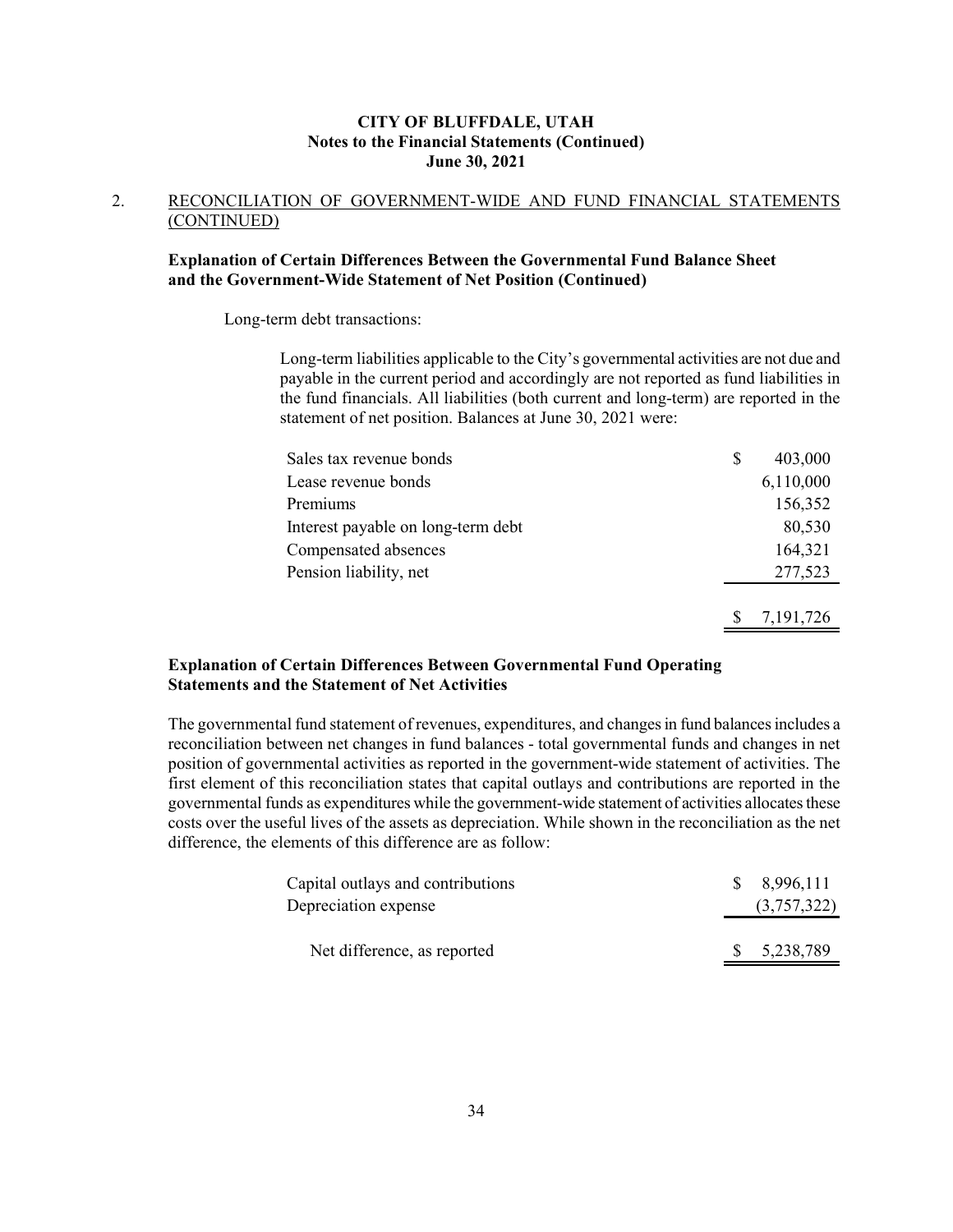## 3. STEWARDSHIP, COMPLIANCE AND ACCOUNTABILITY

## Budgetary Information

- For the fiscal year beginning July 1, the Mayor submits a proposed budget to the City Council by the first City Council meeting in May. The budget includes proposed expenditures and the means of financing them.
- By passage of a resolution, the budget is legally enacted on or before June 15, after a public hearing has been held.
- Once adopted, the budget can be amended by subsequent City Council action. The budget officer is authorized to transfer budgeted amounts between departments within any fund; however, the City Council must approve any revisions that alter the total expenditures of any fund. Increased appropriations require a public hearing to amend the budget.
- Interim adjustments of estimated revenues and appropriations, during the year ended June 30, 2021, have been included in the final budget approved by the City Council, as presented in the basic financial statements.
- As determined by state law, the level by which expenditures may not legally exceed appropriations is the total departmental budgets within a given fund.
- Unencumbered appropriations lapse at the end of each fiscal year.

Annual budgets for the General Fund, all Special Revenue Funds and the Capital Projects Fund were legally adopted by the City and are prepared on the modified-accrual method of accounting.

Although Utah State law requires the initial preparation of budgets for all City funds (both governmental and proprietary), it only requires the reporting of actual versus such budgets for governmental funds.

The City Council made several supplemental budgetary appropriations throughout the year, including increases and decreases in the general fund. The expenditure appropriations for the fund increased approximately \$4,414,000. The biggest increases were in transfersfor \$2,500,000, streets and public works for \$836,000, and fire and ambulance for \$554,000. The other changes were generally spread among the functions and were for general operations items.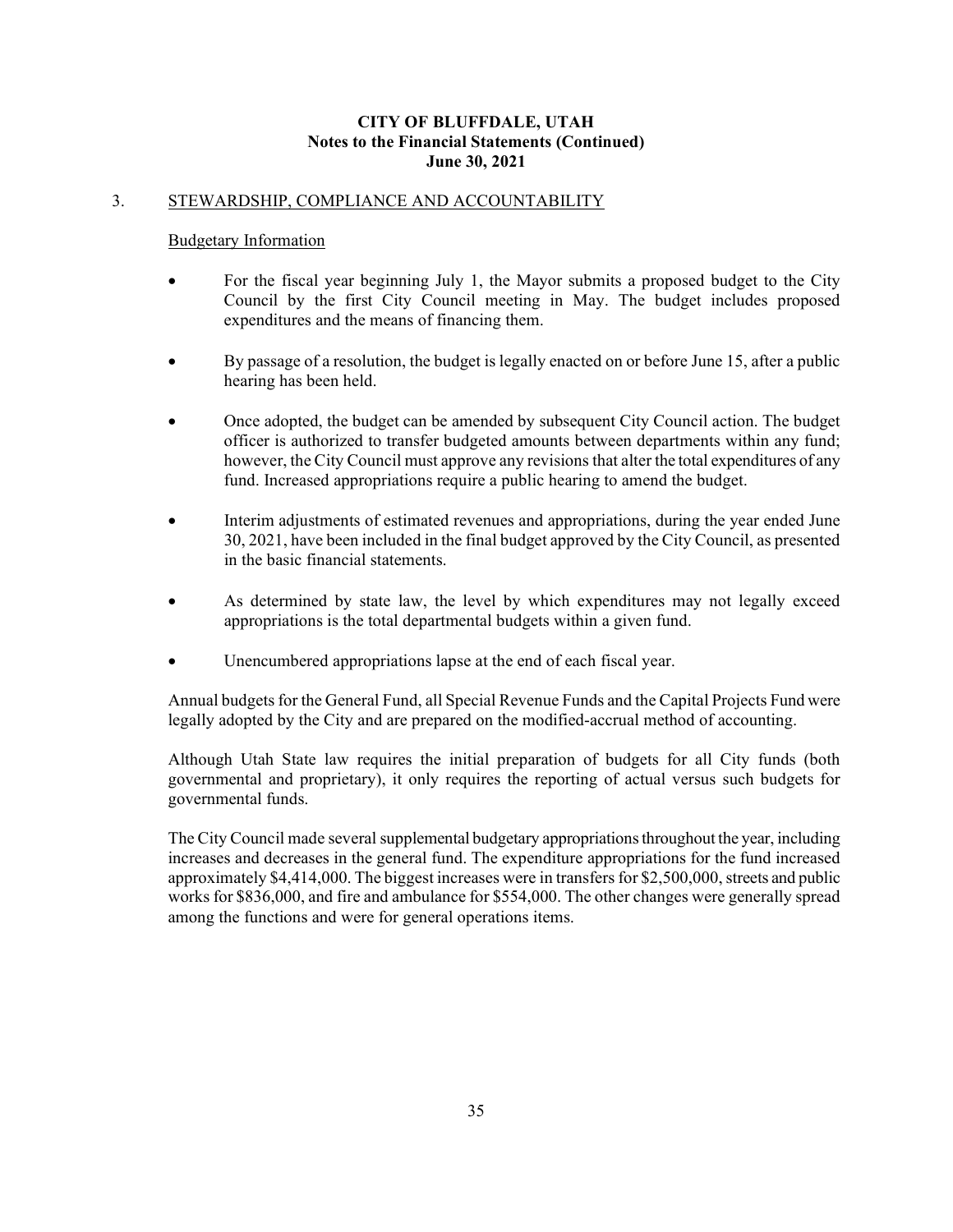#### 3. STEWARDSHIP, COMPLIANCE AND ACCOUNTABILITY (CONTINUED)

#### Tax Revenues

Property taxes are collected by the Salt Lake County Treasurer and remitted to the City in two to three installments in November, December, and January of each fiscal year and a final settlement by March 31st. Taxes are levied and are due and payable on November 1st and delinquent after November 30th of each year at which time they become liens if not paid. An accrual of delinquent current and prior year's property taxes beyond that which was received within 60 days after fiscal year end has not been made, as the amounts are not deemed to be material. An accrual for current year property taxes estimated to be collected the following November and December is made each year. The City's RDA receives property tax revenues, which are levied and remitted by other governments. As the RDA is not the taxing entity who legally levied this tax, these funds are recorded as intergovernmental revenues. During 2021, \$10,095,814 was remitted to the RDA.

Sales taxes are collected by the Utah State Tax Commission and remitted to the City monthly. An accrual has been made for all taxes received by the State for the period ended June 30th and thus due and payable to the City.

Franchise taxes are charged to various utility companies doing business with the City including telephone, cable television, gas utility, and electric utility companies. The fees are remitted on a monthly, quarterly, semi-annual, or annual basis. An accrual has not been made for fees due and payable to the City at June 30th as the amounts are not deemed to be material.

#### 4. DEPOSITS AND INVESTMENTS

Utah State law establishes the rules and regulations for deposits and investments and is known as the Utah Money Management Act. The Act established the Money Management Council that promulgates additional rules and determines which financial institutions may qualify to hold deposits and investments for state and local entities. The City has complied with the Utah Money Management Act and rules of the Money Management Council with regard to deposits and investments.

As of June 30, 2021, the City's demand deposits amounted to \$1,472,918. Cash equivalents restricted for debt service invested in money market accounts amounted to \$833,474.

As of June 30, 2021, the City had investments in the Utah Public Treasurer's Investment Fund of \$52,968,228. The fund is not rated and the weighted average maturity was less than 90 days.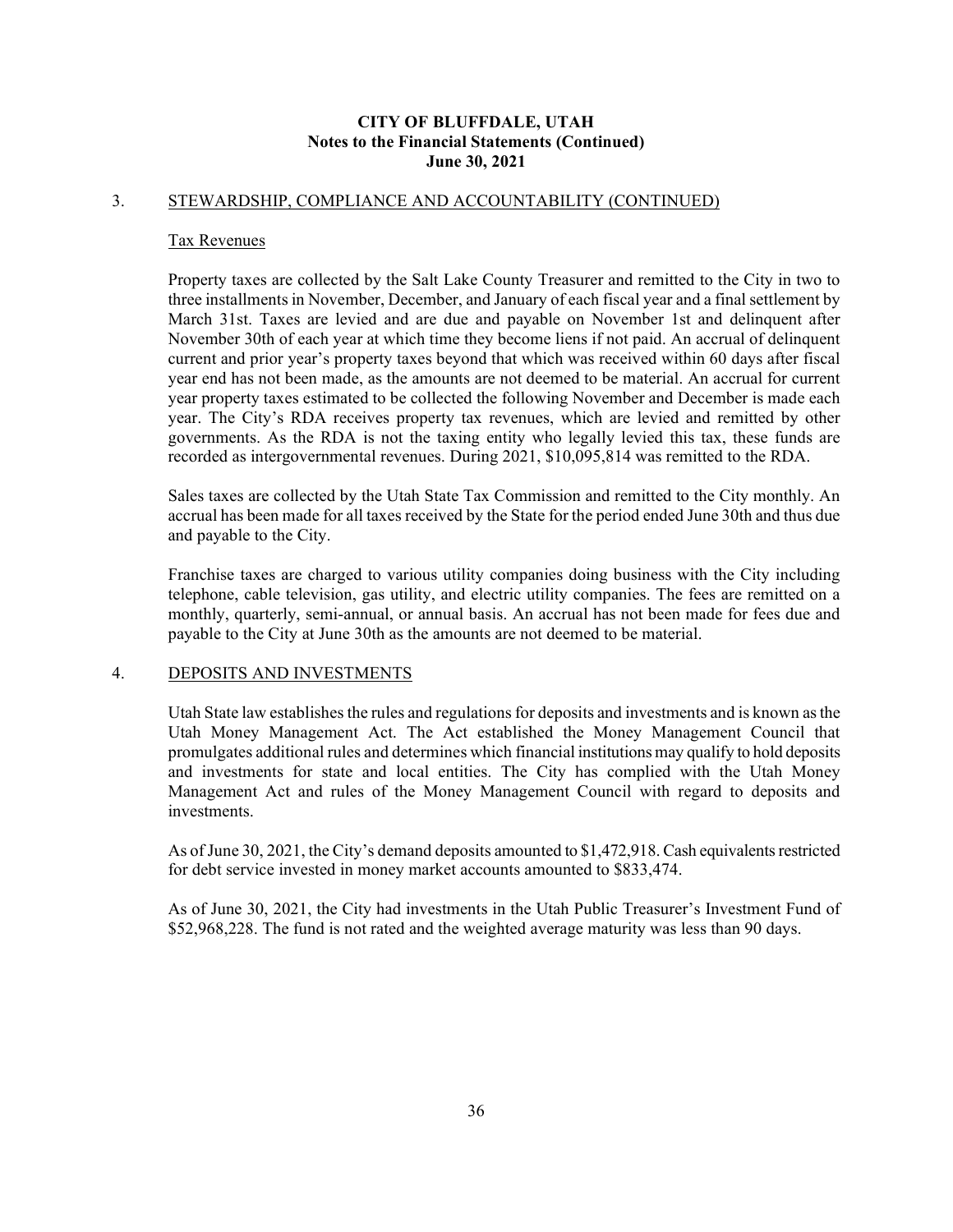#### 4. DEPOSITS AND INVESTMENTS (CONTINUED)

Custodial Credit Risk – Deposits This is the risk that in the event of a bank failure, the City's deposits may not be returned. As of June 30, 2021, \$268,407 of the City's \$2,273,407 bank balance was insured by FDIC limits and, therefore, is not exposed to custodial credit risk. The Utah Money Management Act does not require deposits to be insured or collateralized and the City has no formal policy regarding deposit credit risk. The Act requires that the City keep deposits in a qualified depository, which the City has done.

Custodial Credit Risk – Investments This is the risk that in the event of the failure of the counterparty, the City will not be able to recover the value of its investments that are in the possession of an outside party. The City has no formal policy regarding custodial credit risk for investments. Money invested in the Utah Public Treasurer's Investment Fund is pooled with many other state and local entities and is managed by the Utah State Treasurer. The Fund is not categorized as to custodial credit risk.

Interest Rate Credit Risk This is the risk that changes in interest rates will adversely affect the fair value of an investment. The City's policy for managing its exposure to fair value loss from changes in interest rates is to follow the Utah Money Management Act and only invest in instruments that mature in one year or less. Investments within the Public Treasurer's Investment Fund have a weighted average maturity of less than ninety days.

Credit Risk This is the risk that an issuer will not fulfill its obligations. The City policy is consistent with and complies with the Utah State Money Management Act. Investment is limited to U.S. Treasuries, U.S. Government Agency instruments, Utah Public Treasurer's Investment Fund, and other instruments that are rated A or higher by Standard & Poor's or Moody's. The City only invested in the Utah Public Treasurer's Investment Fund and U.S. Treasury securities during the year.

Concentration of Credit Risk City policy requires diversification and limits the amount that may be invested in the same company. First, the City may not invest more than 20% of its idle funds outside of the Utah Public Treasurer's Investment Fund. Second, not more than 10% of the total portfolio may be invested in a single company's credit instruments. The Utah Public Treasurer's Investment Fund is highly diversified and must comply with various rules of the Utah State Money Management Act and Money Management Council.

The deposits and investments described above are included on the government-wide statement of net position as follows:

| Cash and cash equivalents | \$39,142,581 |
|---------------------------|--------------|
| Restricted cash           | 16, 133, 122 |
|                           | \$55,275,703 |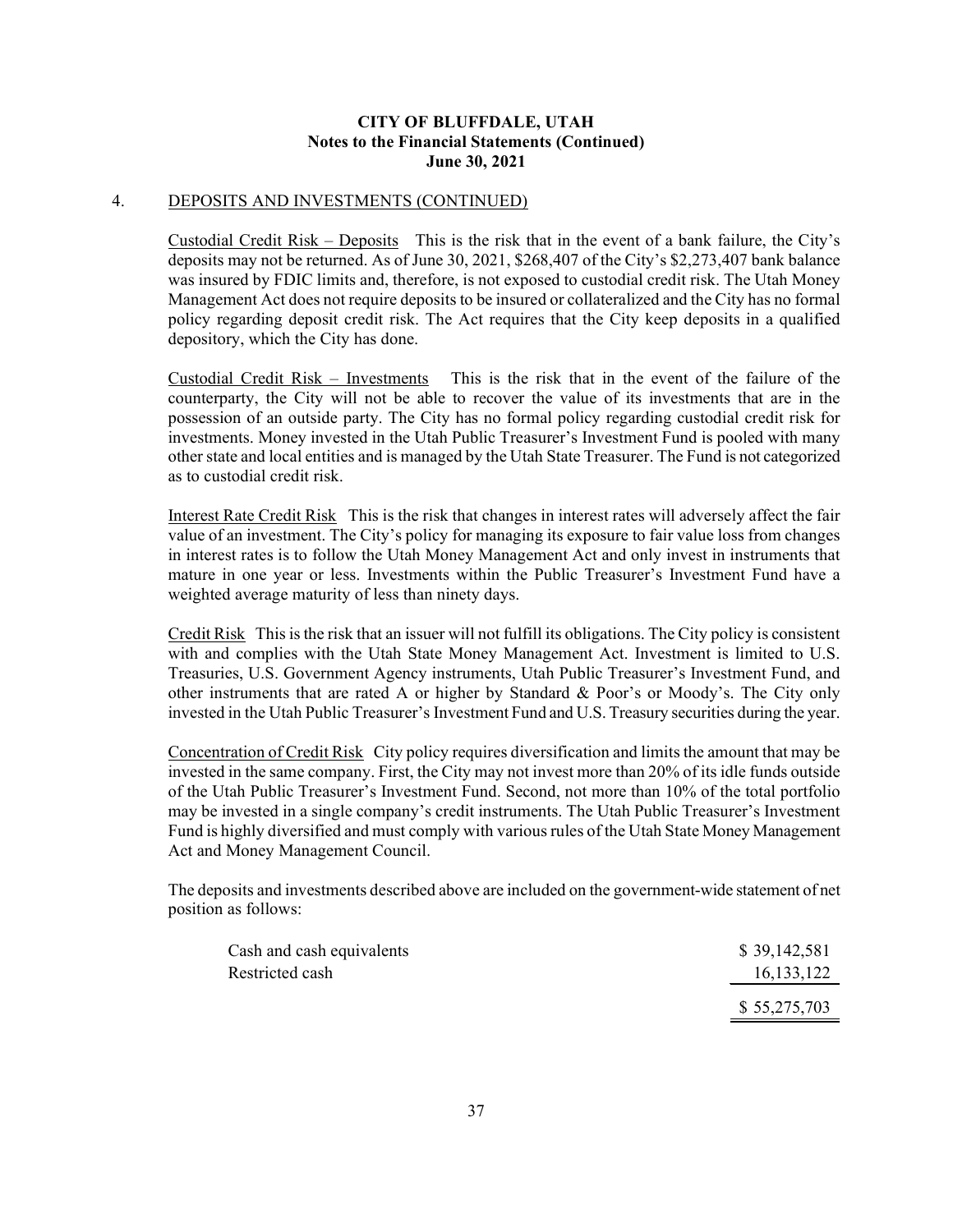## 5. ACCOUNTS RECEIVABLE

Receivables as of June 30, 2021 for the City's individual major funds, including the applicable allowances for uncollectible accounts, are as follows:

|                                       |             |        | Redevelopment |    |           |                 |  |
|---------------------------------------|-------------|--------|---------------|----|-----------|-----------------|--|
|                                       | General     | Agency |               |    | Water     | Total           |  |
| Receivables:                          |             |        |               |    |           |                 |  |
| Taxes                                 | \$2,405,270 | \$     |               | \$ |           | 2,405,270<br>S. |  |
| Accounts and others                   | 308,043     |        |               |    | 1,121,169 | 1,429,212       |  |
| Intergovernmental                     | 222,492     |        | 10,095,814    |    |           | 10,318,306      |  |
| Gross receivables                     | 2,935,805   |        | 10,095,814    |    | 1,121,169 | 14,152,788      |  |
| Less: allowance for<br>uncollectibles |             |        |               |    | (9,000)   | (9,000)         |  |
| Net total receivables                 | \$2,935,805 |        | 10,095,814    | S  | 1,112,169 | \$14,143,788    |  |

Governmental funds report *deferred revenue* as deferred inflows of resources in connection with receivables for revenues that are not considered to be available to liquidate liabilities of the current period. Governmental funds also defer revenue recognition in connection with resources that have been received, but not yet earned. At June 30, 2021, the various components of *deferred revenue* and *unearned revenue* reported in the government funds were as follows:

|                                                                                                 | Deferred<br><b>Inflows</b> |   |          |
|-------------------------------------------------------------------------------------------------|----------------------------|---|----------|
|                                                                                                 | of Resources               |   | Unearned |
| Property taxes receivable (General Fund)<br>Intergovernmental receivable (Redevelopment Agency) | \$1,549,860<br>10,095,814  | S |          |
| Total deferred inflows of resources/<br>unearned revenue, governmental funds                    | \$11,645,674               | S |          |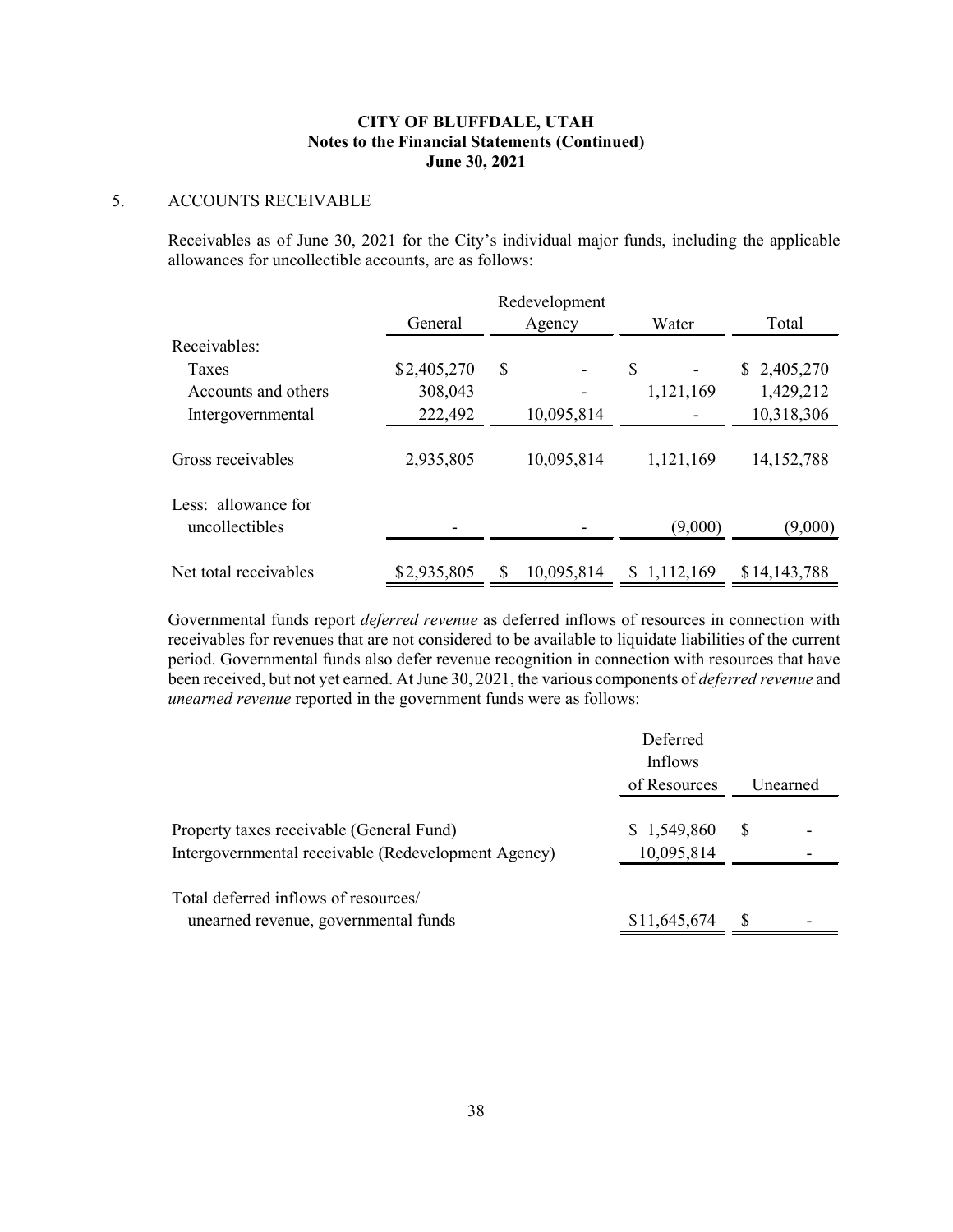# 6. CAPITAL ASSETS

Capital asset activity for governmental activities for the year ended June 30, 2021 was as follows:

|                                 | 7/1/20       | Increases        | Decreases | 6/30/21        |
|---------------------------------|--------------|------------------|-----------|----------------|
| Governmental activities         |              |                  |           |                |
| Capital assets:                 |              |                  |           |                |
| Land                            | \$17,707,997 | <sup>\$</sup>    | \$        | \$17,707,997   |
| <b>Buildings</b>                | 14,416,361   | 605,140          |           | 15,021,501     |
| Infrastructure                  | 69,985,401   | 7,188,007        |           | 77,173,408     |
| Machinery and equipment         | 5,616,226    | 1,202,964        |           | 6,819,190      |
| Total capital assets            | 107,725,985  | 8,996,111        |           | 116,722,096    |
| Accumulated depreciation:       |              |                  |           |                |
| <b>Buildings</b>                | (2,644,329)  | (486, 022)       |           | (3,130,351)    |
| Infrastructure                  | (18,527,200) | (3,009,119)      |           | (21, 536, 319) |
| Machinery and equipment         | (3,845,734)  | (262, 181)       |           | (4,107,915)    |
| Total accumulated depreciation  | (25,017,263) | (3,757,322)      |           | (28, 774, 585) |
| Net governmental capital assets | \$82,708,722 | 5,238,789<br>SS. | \$        | \$87,947,511   |

Capital asset activity for business-type activities for the year ended June 30, 2021 was as follows:

|                                  | 7/1/20         | Increases   | Decreases | 6/30/21      |
|----------------------------------|----------------|-------------|-----------|--------------|
| Business-type activities         |                |             |           |              |
| Capital assets:                  |                |             |           |              |
| Land                             | \$2,383,366    | -S          | \$        | \$2,383,366  |
| Water distribution system        | 37,286,095     | 5,994,933   |           | 43,281,028   |
| Autos and trucks                 | 882,532        |             |           | 882,532      |
| Machinery and equipment          | 232,032        | 2,324       |           | 234,356      |
| Total capital assets             | 40,784,025     | 5,997,257   |           | 46,781,282   |
| Accumulated depreciation:        |                |             |           |              |
| Water distribution system        | (11, 351, 803) | (1,532,296) |           | (12,884,099) |
| Auto and trucks                  | (688, 892)     | (42, 937)   |           | (731, 829)   |
| Machinery and equipment          | (118, 767)     | (12, 593)   |           | (131,360)    |
| Total accumulated depreciation   | (12, 159, 462) | (1,587,826) |           | (13,747,288) |
| Net business-type capital assets | \$28,624,563   | \$4,409,431 | \$        | \$33,033,994 |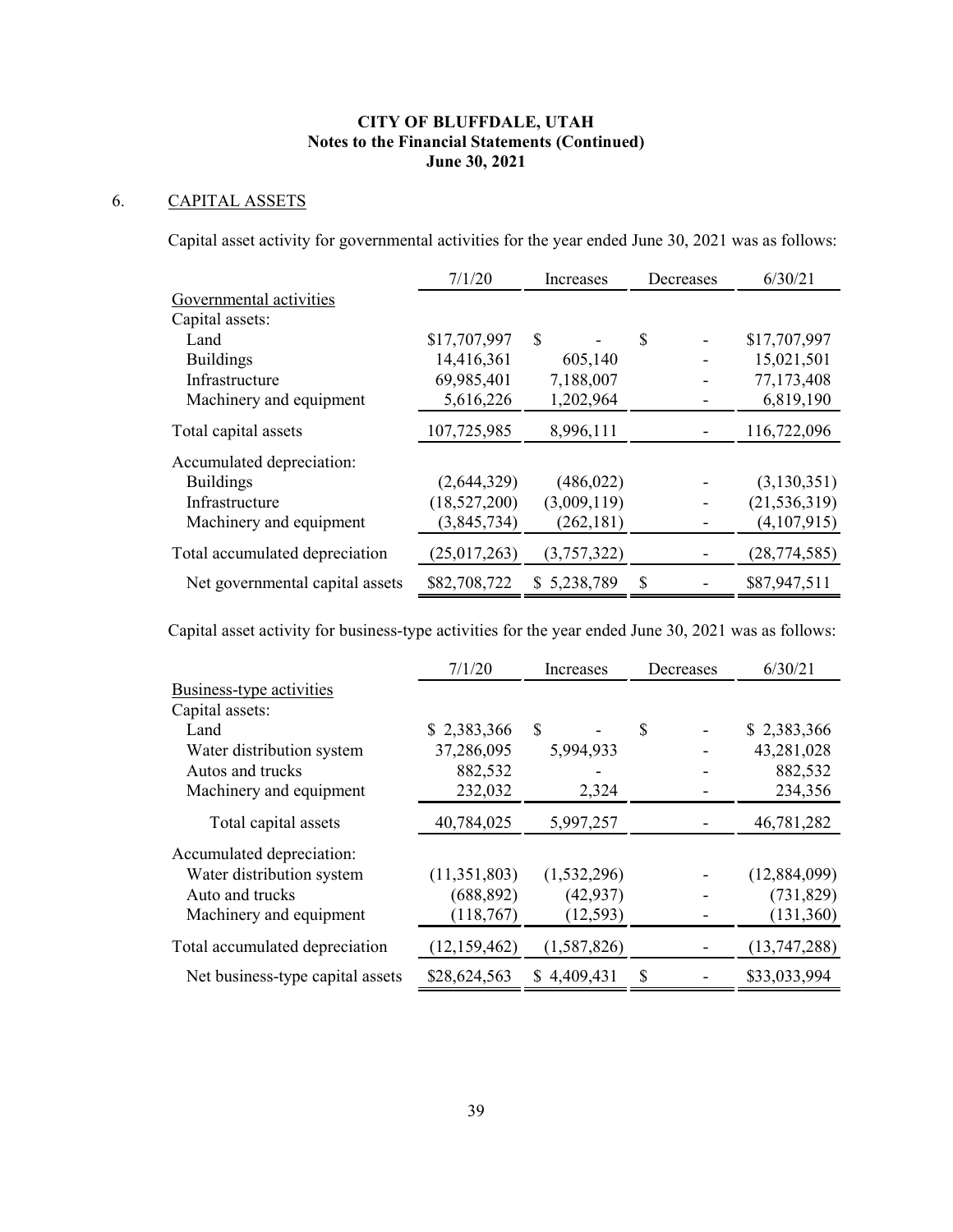# 6. CAPITAL ASSETS (CONTINUED)

In the government-wide financial statements depreciation was charged as follows by program or activity:

| Governmental activities:                              |              |
|-------------------------------------------------------|--------------|
| General government                                    | 408,859<br>S |
| Public safety                                         | 329,305      |
| Highways and public improvements                      | 2,523,361    |
| Parks and recreation                                  | 495,797      |
| Total depreciation expense - governmental activities  | \$ 3,757,322 |
| Business-type activities:                             |              |
| Water                                                 | \$1,587,826  |
| Total depreciation expense - business-type activities | \$1,587,826  |

# 7. REVENUE BONDS

The City has issued bonds where the revenues and assets of the issuing fund are pledged as security for the bonds.

Revenue bonds outstanding at June 30, 2021, by issue, are as follows:

|                                            |                 | Annual                     |                        | Final Due | Outstanding   |
|--------------------------------------------|-----------------|----------------------------|------------------------|-----------|---------------|
| <b>Bond Description</b>                    | Original Issue  | Principal                  | <b>Interest Rate</b>   | Date      | as of 6/30/21 |
| Sales Tax Revenue<br>Refunding Series 2015 | 1,022,000<br>S. | $$115,000$ to<br>\$170,000 | 2.06%                  | 8/1/23    | \$<br>403,000 |
| Lease Revenue<br>Series 2016               | 6,705,000       | $$145,000$ to<br>\$280,000 | $3.0\%$ to<br>$4.00\%$ | 3/1/45    | 6,110,000     |
| Water Revenue<br>Series 2011               | 3,573,000       | $$50,000$ to<br>\$248,000  | 3.19%                  | 6/1/31    |               |
| Water Revenue Refunding<br>Series 2015     | 1,152,000       | $$110,000$ to<br>\$126,000 | 2.22%                  | 4/1/25    | 488,000       |
| Water Revenue Refunding                    |                 | $$175,000$ to              |                        |           |               |
| Series 2020A                               | 2,107,000       | \$211,000                  | 1.84%                  | 4/1/32    | 2,107,000     |
| Water Revenue                              |                 | \$340,000 to               | $0.60\%$ to            |           |               |
| Series 2020B                               | 8,000,000       | \$477,000                  | 1.95%                  | 4/1/41    | 8,000,000     |
|                                            | \$22,559,000    |                            |                        |           | \$17,108,000  |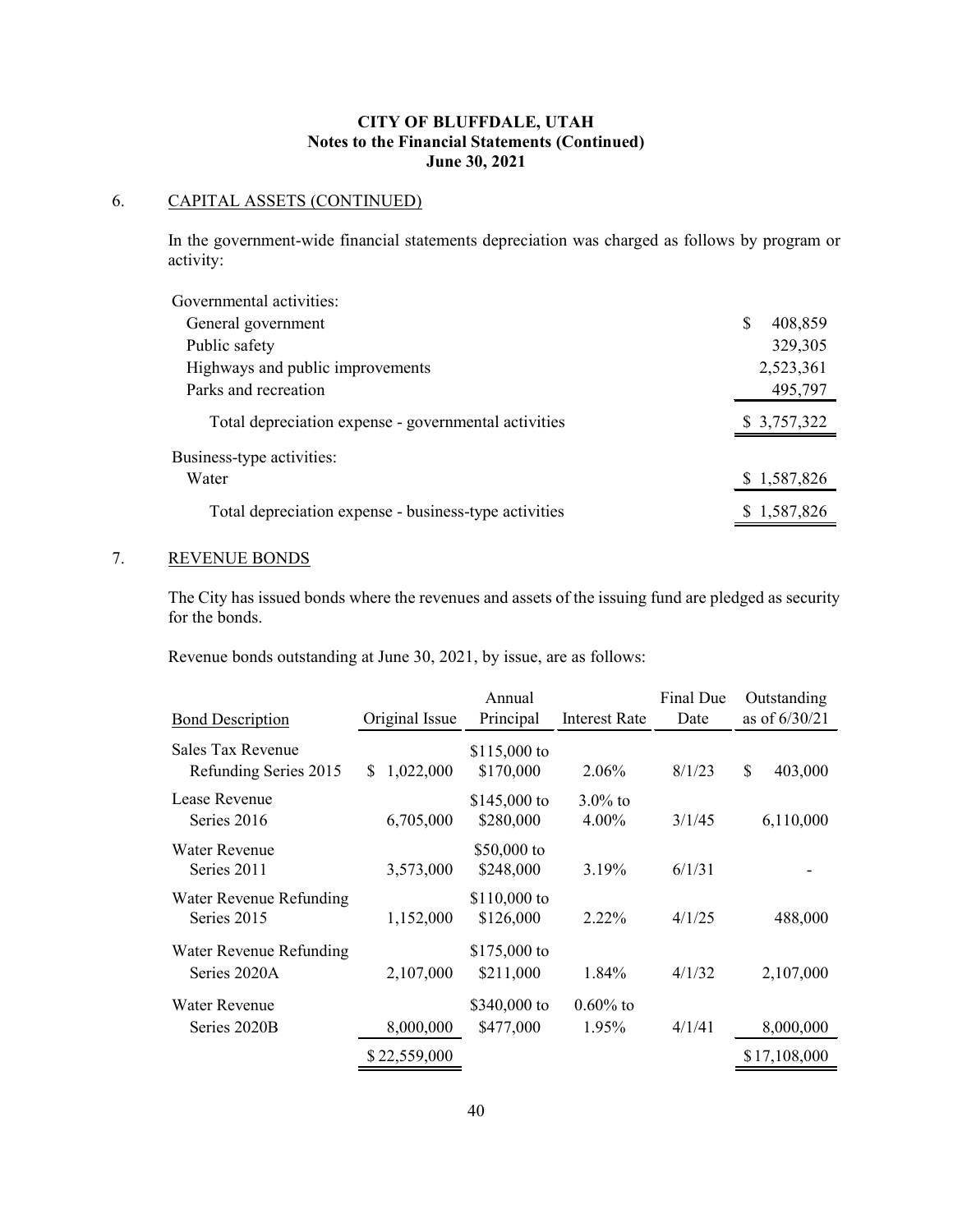## 7. REVENUE BONDS (CONTINUED)

Revenue bond debt service requirements to maturity are as follows:

|               | Principal     | Interest     | Total          |
|---------------|---------------|--------------|----------------|
|               |               |              |                |
| 2020          | \$<br>925,000 | 381,718<br>S | 1,306,718<br>S |
| 2023          | 941,000       | 366,182      | 1,307,182      |
| 2024          | 963,000       | 349,274      | 1,312,274      |
| 2025          | 839,000       | 333,254      | 1,172,254      |
| 2026          | 732,000       | 317,275      | 1,049,275      |
| $2027 - 2031$ | 3,919,000     | 1,366,765    | 5,285,765      |
| $2032 - 2036$ | 3,542,000     | 969,932      | 4,511,932      |
| $2037 - 2041$ | 3,812,000     | 547,120      | 4,359,120      |
| $2042 - 2046$ | 1,435,000     | 137,063      | 1,572,063      |
|               | \$17,108,000  | \$4,768,583  | \$21,876,583   |

In September 2020, the City issued \$2,107,000 of Water Revenue Refunding Bonds Series 2020A. The bonds were used to defease all the series 2011 Water Revenue Bonds. \$2,339,744, which includes \$255,321 of the remaining Series 2011 debt service reserve funds, were placed into an irrevocable trust to provide for future debt services payments and funds necessary to call the bonds on their first call date. Accordingly, the trust assets and liability for the Series 2011 bonds are not included on the City's financial statements as this obligation has been legally defeased. \$22,577 of the proceeds were used to pay issuance costs. This transaction generated a net present value savings of \$154,093 over the life of the debt.

In September 2020, the City issued \$8,000,000 of Water Revenue Bonds Series 2020B. The bonds were be used to finance the costs of land purchases and water infrastructure projects.

#### 8. CHANGES IN LONG-TERM LIABILITIES

Long-term liability activity for governmental activities for the year ended June 30, 2021 was as follows:

|                                                | 7/1/20               | <b>Additions</b> | Reductions           | 6/30/21              | Due in One<br>Year |
|------------------------------------------------|----------------------|------------------|----------------------|----------------------|--------------------|
| Governmental activities                        |                      |                  |                      |                      |                    |
| Bonds payable:<br>Sales tax revenue            | 529,000<br>S         | S                | (126,000)<br>S       | S<br>403,000         | \$<br>132,000      |
| Lease revenue<br>Premium                       | 6,265,000<br>162,958 |                  | (155,000)<br>(6,606) | 6,110,000<br>156,352 | 160,000<br>6,606   |
| Total bonds payable                            | 6,956,958            |                  | (287, 606)           | 6,669,352            | 298,606            |
| Compensated absences                           | 136,805              | 253,539          | (226, 023)           | 164,321              | 118,506            |
| Governmental activity<br>long-term liabilities | 7,093,763            | 253,539          | (513, 629)           | 6,833,673<br>S       | 417,112            |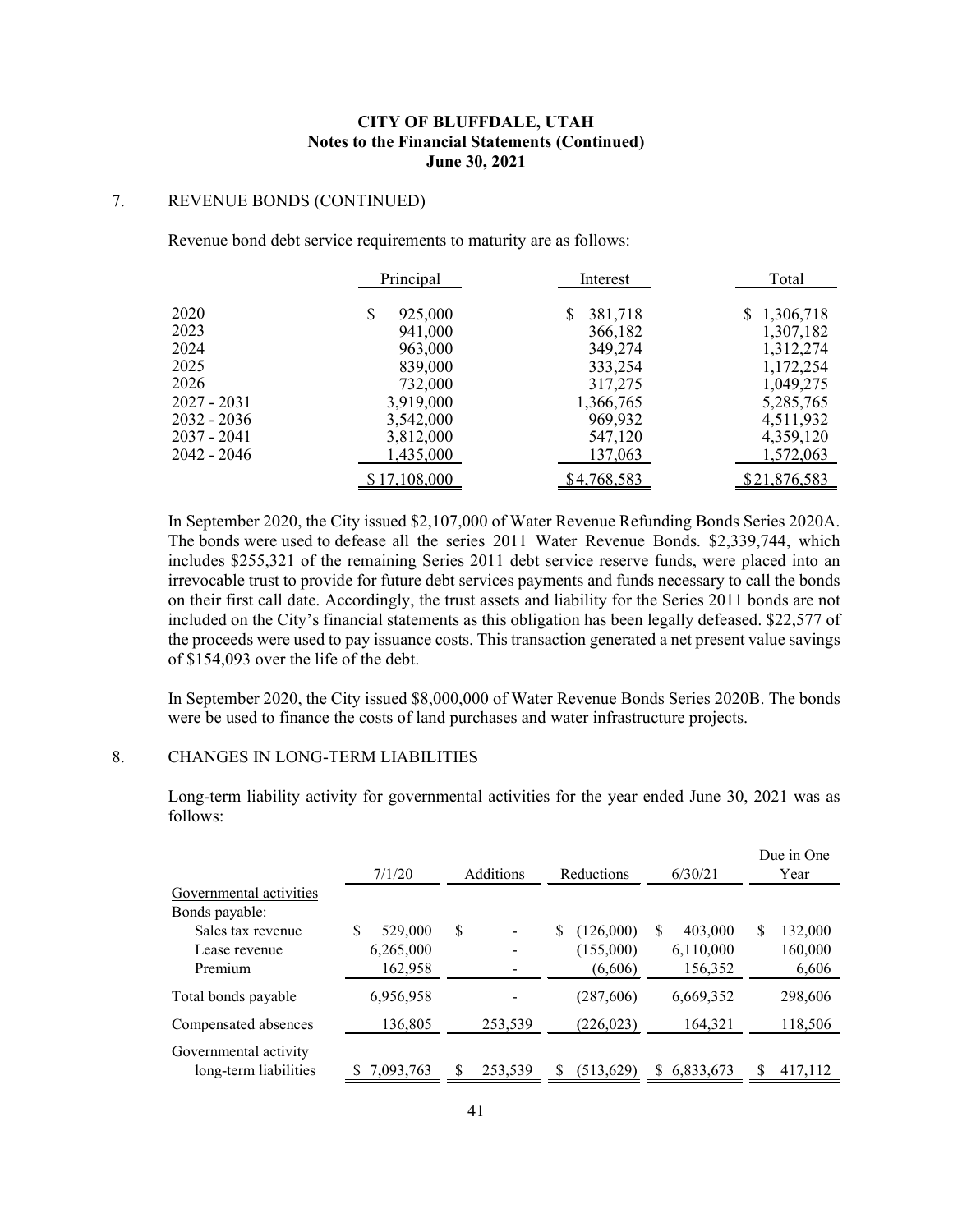#### 8. CHANGES IN LONG-TERM LIABILITIES (CONTINUED)

Long-term liability activity for business-type activities for the year ended June 30, 2021 was as follows:

|                                                 | 7/1/20    | <b>Additions</b> | Reductions    | 6/30/21      | Due in One<br>Year |
|-------------------------------------------------|-----------|------------------|---------------|--------------|--------------------|
| Business-type activities                        |           |                  |               |              |                    |
| Bonds payable:<br>Water revenue                 | 3,115,000 | \$10,107,000     | \$(2,627,000) | \$10,595,000 | 633,000<br>S       |
| Total bonds payable                             | 3,115,000 | 10,107,000       | (2,627,000)   | 10,595,000   | 633,000            |
| Compensated absences                            | 43,848    | 86,010           | (68, 456)     | 61,402       | 44,057             |
| Business-type activity<br>long-term liabilities | 3,158,848 | \$10,193,010     | \$(2,695,456) | \$10,656,402 | 677,057            |

# 9. INTERFUND TRANFERS

During the course of normal operations, transfers are made between funds. The following table summarizes the transfers made during the year:

|                  | Transfers out              |               |           |  |  |
|------------------|----------------------------|---------------|-----------|--|--|
|                  | Redevelopment              |               |           |  |  |
| Transfers in     | Total<br>General<br>agency |               |           |  |  |
| Capital projects | 1,356,782                  | 893,218       | 2,250,000 |  |  |
| Totals           | 1,356,782                  | \$<br>893,218 | 2,250,000 |  |  |

## 10. OTHER INFORMATION

Risk Management The City is exposed to various risks of loss related to torts; theft of, damage to, and destruction of assets; errors and omissions; injuries to employees; and natural disasters. The City carries insurance through the Utah Local Government Insurance Trust for all of these risks of loss. Settlement amounts have not exceeded insurance coverage for the current year or the three prior years. Expenses and claims not covered by insurance are recognized when it is probable that a loss has occurred and the amount of the loss can be reasonably estimated. In determining claims, events that might create claims, but for which none have been reported, are considered. City Management estimates that the amount of other actual or potential claims against the City as of June 30, 2021 will not materially affect the financial condition of the City.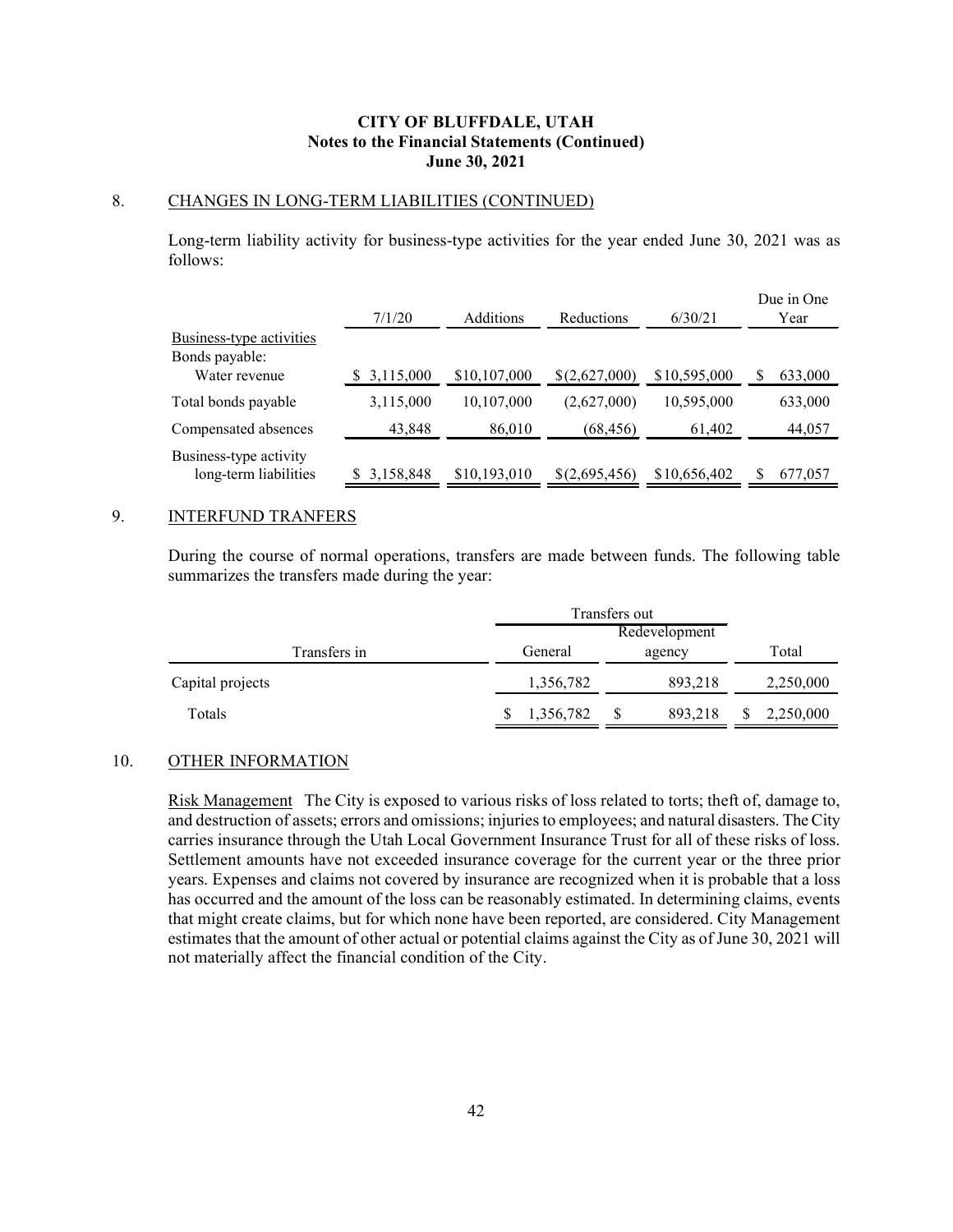#### 10. OTHER INFORMATION (CONTINUED)

Redevelopment Agency In connection with the activities of the Redevelopment Agency (RDA), incremental tax revenues totaling \$10,095,814 were generated. The RDA was not required to pay any portion of this revenue to other taxing agencies. There is no outstanding debt of the RDA at June 30, 2021.

During the year ended June 30, 2021, funds expended by the RDA were limited to the categories of general government for \$25,775 and public works for \$71,550.

#### 11. PENSION PLANS

General Information about the Pension Plan

#### Plan description

Eligible plan participants are provided with pensions through the Utah Retirement Systems. The Utah Retirement Systems are comprised of the following pension trust funds:

- Public Employees Noncontributory Retirement System (Noncontributory System); is a multiple employer, cost sharing, public employee retirement system.
- Tier 2 Public Employees Contributory Retirement System (Tier 2 Public Employees System) is a multiple employer, cost sharing, public employee retirement system.
- Tier 2 Public Safety and Firefighter Contributory Retirement System (Tier 2 Public Safety and Firefighters System) is a mutiple employer, cost sharing, public employee retirement system.

The Tier 2 Public Employees System became effective July 1, 2011. All eligible employees beginning work on or after July 1, 2011, who has no previous service credit with any of the Utah Retirement Systems, are members of the Tier 2 Retirement System.

The Utah Retirement Systems (Systems) are established and governed by the respective sections of Title 49 of the Utah Code Annotated 1953, as amended. The Systems' defined benefit plans are amended statutorily by the State Legislature. The Utah State Retirement Office Act in Title 49 provides for the administration of the Systems under the direction of the Board, whose members are appointed by the Governor. The Systems are fiduciary funds defined as pension (and other employee benefit) trust funds. URS is a component unit of the State of Utah. Title 49 of the Utah Code grants the authority to establish and amend the benefit terms.

URS issues a publicly available financial report that can be obtained by writing Utah Retirement System, 560 E 200 S, Salt Lake City, Utah 84102 or visiting the website: www.urs.org.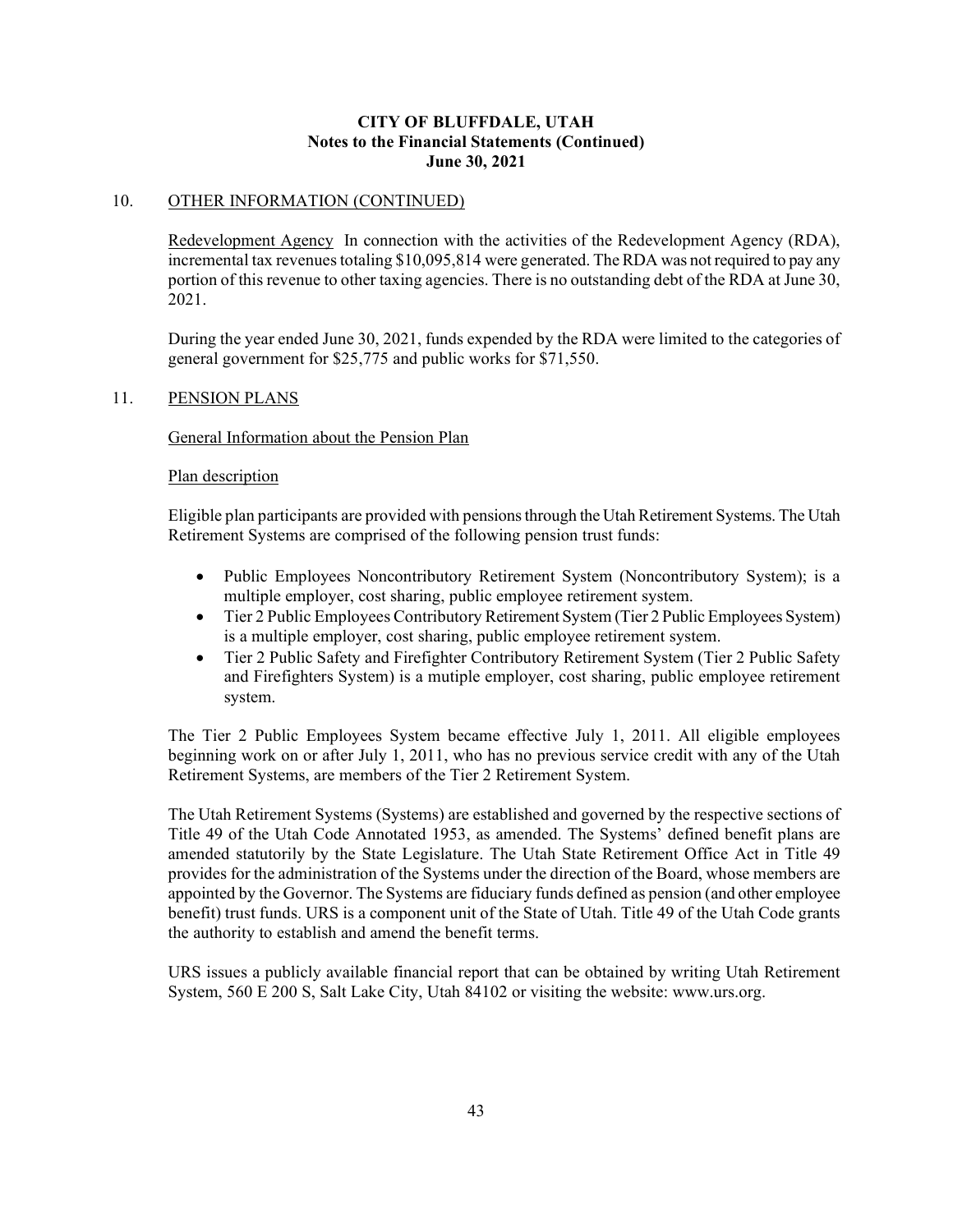#### 11. PENSION PLANS (CONTINUED)

#### Benefits Provided

URS provides retirement, disability, and death benefits. Retirement benefits are as follows:

| <b>System</b>                                        | <b>Final Average</b><br><b>Salary</b> | <b>Years of Service</b><br>Required and/or age<br><b>Eligible for Benefit</b>                       | <b>Benefit Percent</b><br>per Year<br>of Service                            | $COLA**$      |
|------------------------------------------------------|---------------------------------------|-----------------------------------------------------------------------------------------------------|-----------------------------------------------------------------------------|---------------|
| Noncontributory<br>System                            | Highest 3 years                       | 30 years any age<br>25 years any age*<br>20 years age $60*$<br>10 years age $62*$<br>4 years age 65 | $2.00\%$ per year<br>all years                                              | Up to $4\%$   |
| Tier 2 Public<br>Employees<br>System                 | Highest 5 years                       | 35 years any age<br>20 years age $60*$<br>10 years age $62*$<br>4 years age 65                      | $1.50\%$ per year<br>all years                                              | Up to $2.5\%$ |
| Tier 2 Public<br>Safety and<br>Firefighter<br>System | Highest 5 years                       | 25 years any age<br>20 years age $60*$<br>10 years age $62*$<br>4 years age 65                      | $1.50\%$ per year to<br>June 2020<br>2.00% per year July<br>2020 to present | Up to $2.5\%$ |

\*Actuarial reductions are applied

\*\*All post-retirement cost-of-living adjustments are non-compounding and are based on the original benefit except for Judges, which is a compounding benefit. The cost-of-living adjustments are also limited to the actual Consumer Price Index (CPI) increase for the year, although unused CPI increases not met may be carried forward to subsequent years.

#### Contribution Rate Summary

As a condition of participation in the Systems, employers and/or employees are required to contribute certain percentages of salary and wages as authorized by statute and specified by the URS Board. Contributions are actuarially determined as an amount that, when combined with employee contributions (where applicable), is expected to finance the costs of benefits earned by employees during the year, with an additional amount to finance any unfunded actuarial accrued liability. Contribution rates as of June 30, 2020 are as follows: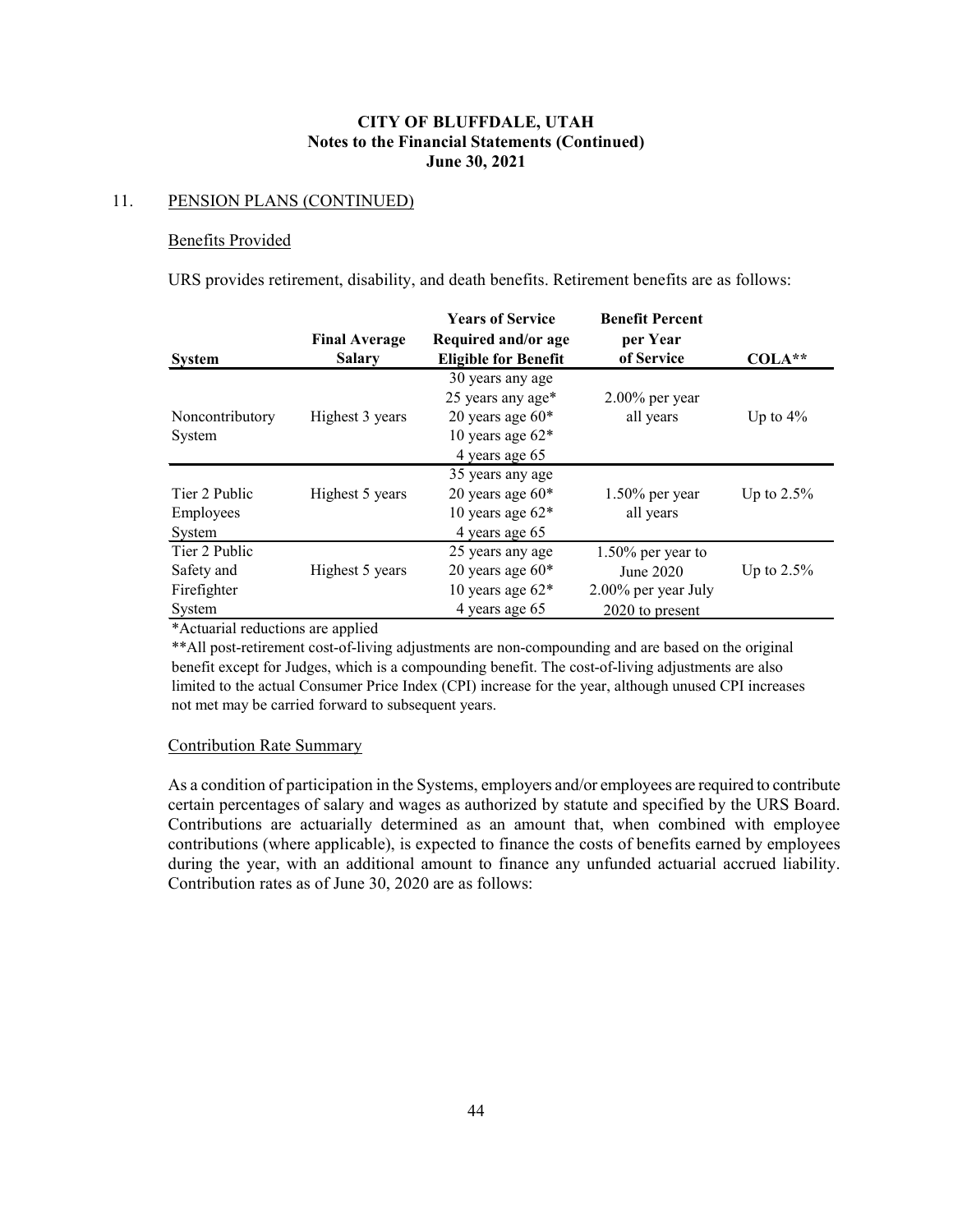## 11. PENSION PLANS (CONTINUED)

#### Contributions (Continued)

|                                     |           |          | Employer |
|-------------------------------------|-----------|----------|----------|
|                                     | Employee  | Employer | 401(k)   |
| Contributory System                 |           |          |          |
| 11-Local Governmental Div - Tier 1  | $6.00\%$  | 14.46%   | N/A      |
| 111-Local Governmental Div - Tier 2 | N/A       | 15.80%   | $0.89\%$ |
| Noncontributory System              |           |          |          |
| 15-Local Government Div - Tier 1    | N/A       | 18.47%   | N/A      |
| Firefighters Retirement System      |           |          |          |
| 32 Other Division B                 | $16.71\%$ | $7.24\%$ | N/A      |
| 132 Tier 2 DB Hybrid Firefighters   | $2.27\%$  | 14.08%   | N/A      |
| Tier 2 DC Only                      |           |          |          |
| 211 Local Government                | N/A       | 6.69%    | 10.00%   |
| 232 Firefighters                    | N/A       | $0.08\%$ | 14.00%   |

Tier 2 rates include a statutory required contribution to finance the unfunded actuarial accrued liability of the Tier 1 plans.

For fiscal year ended June 30, 2021, the employer and employee contributions to the Systems were as follows:

|                                | <b>Employer</b>      | <b>Employee</b>      |
|--------------------------------|----------------------|----------------------|
| <b>System</b>                  | <b>Contributions</b> | <b>Contributions</b> |
| Noncontributory System         | 172,156              | N/A                  |
| Tier 2 Public Employees System | 185,414              |                      |
| Tier 2 DC Only                 | 29.410               | N/A                  |
| <b>Total Contributions</b>     | 386,980              | -                    |

Contributions reported are the URS Board approved required contributions by System. Contributions in the Tier 2 Systems are used to finance the unfunded liabilities in the Tier 1 Systems.

Combined Pension Assets, Liabilities, Expense, and Deferred Outflows and Inflows of Resources Relating to Pensions

At June 30, 2021, the City reported a net pension asset of \$0 and a net pension liability of \$87,421.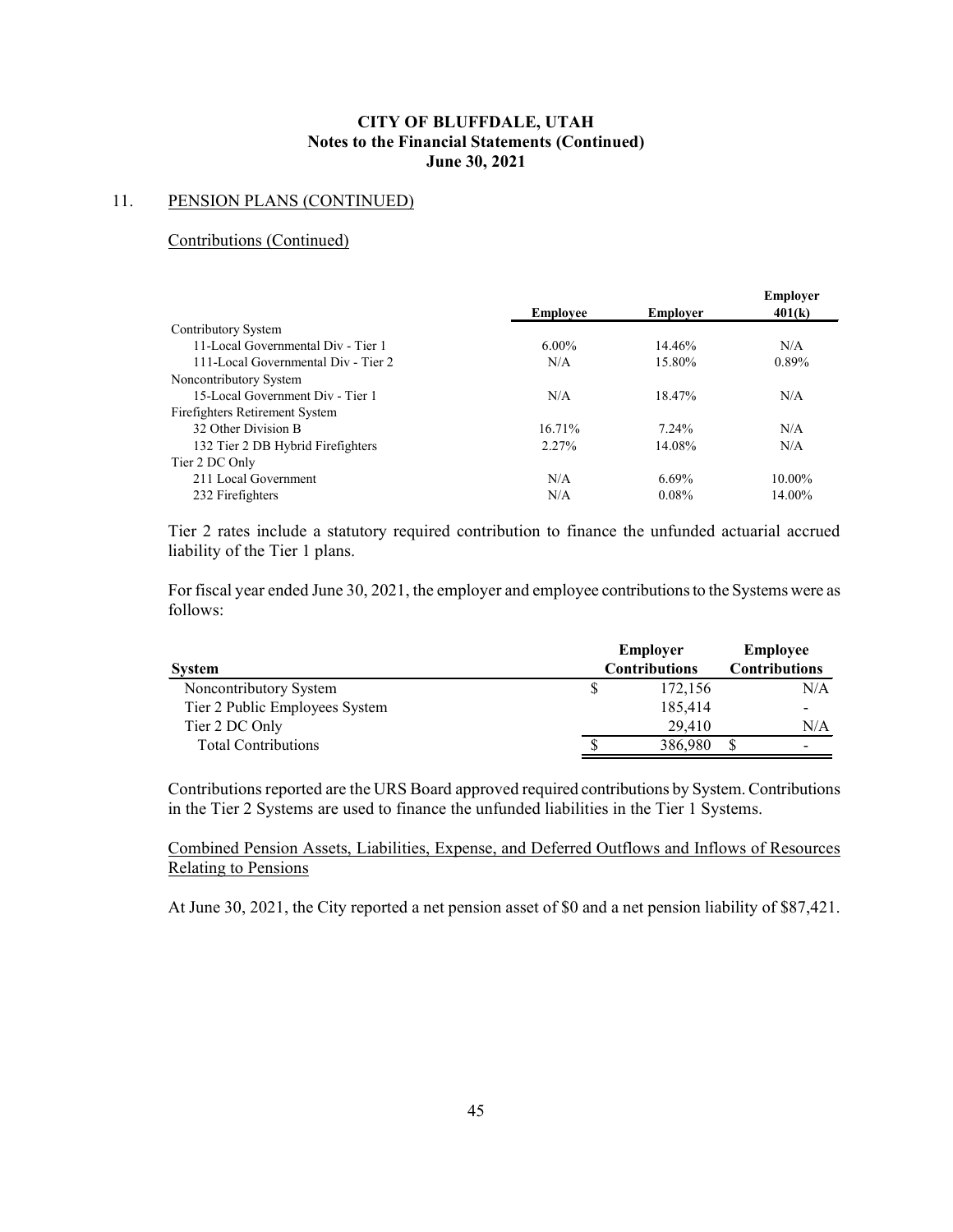#### 11. PENSION PLANS (CONTINUED)

Combined Pension Assets, Liabilities, Expense, and Deferred Outflows and Inflows of Resources Relating to Pensions (Continued)

|                                                   | (Measurement Date): December 31, 2020 |                             |   | Proportionate                   |                        |                                   |                      |
|---------------------------------------------------|---------------------------------------|-----------------------------|---|---------------------------------|------------------------|-----------------------------------|----------------------|
|                                                   |                                       | <b>Net Pension</b><br>Asset |   | <b>Net Pension</b><br>Liability | Proportionate<br>Share | <b>Share</b><br>December 31, 2019 | Change<br>(Decrease) |
| Noncontributory System<br>Tier 2 Public Employees | \$                                    | $\overline{\phantom{a}}$    | ъ | 76.351                          | 0.1488468%             | 0.1494461%                        | $-0.0005993%$        |
| System                                            |                                       | $\overline{\phantom{0}}$    |   | 10.107                          | 0.0702729%             | 0.0818659%                        | $-0.0115930\%$       |
| Tier 2 Public Safety and<br>Firefighter System    |                                       | ۰                           |   | 963                             | 0.0107381%             | 0.0532827%                        | $-0.0425446%$        |
|                                                   |                                       | $\overline{\phantom{a}}$    |   | 87,421                          |                        |                                   |                      |

The net pension asset and liability was measured as of December 31, 2020, and the total pension liability used to calculate the net pension asset and liability was determined by an actuarial valuation as of January 1, 2020 and rolled-forward using generally accepted actuarial procedures. The proportion of the net pension asset and liability is equal to the ratio of the employer's actual contributions to the Systems during the plan year over the total of all employer contributions to the System during the plan year.

For the year ended June 30, 2021, the City recognized pension expense of \$212,795.

At June 30, 2021, the City reported deferred outflows of resources and deferred inflows of resources related to pensions from the following sources:

|                                                             |     | <b>Deferred</b>    |   | <b>Deferred</b>  |
|-------------------------------------------------------------|-----|--------------------|---|------------------|
|                                                             |     | <b>Outflows of</b> |   | Inflows of       |
|                                                             |     | <b>Resources</b>   |   | <b>Resources</b> |
| Differences between expected and actual experience          | S   | 112.231            | S | 4,628            |
| Changes in assumptions                                      |     | 13,008             |   | 10,458           |
| Net difference between projected and actual earnings on     |     |                    |   |                  |
| pension plan investments                                    |     |                    |   | 587,670          |
| Changes in proportion and differences between contributions |     |                    |   |                  |
| and proportionate share of contributions                    |     | 26,275             |   | 7,467            |
| Contributions subsequent to the measurement date            |     | 199,225            |   |                  |
| Total                                                       | \$. | 350,739            |   | 610.223          |

\$199,225 reported as deferred outflows of resources related to pensions results from contributions made by the City prior to the fiscal year end, but subsequent to the measurement date of December 31, 2020.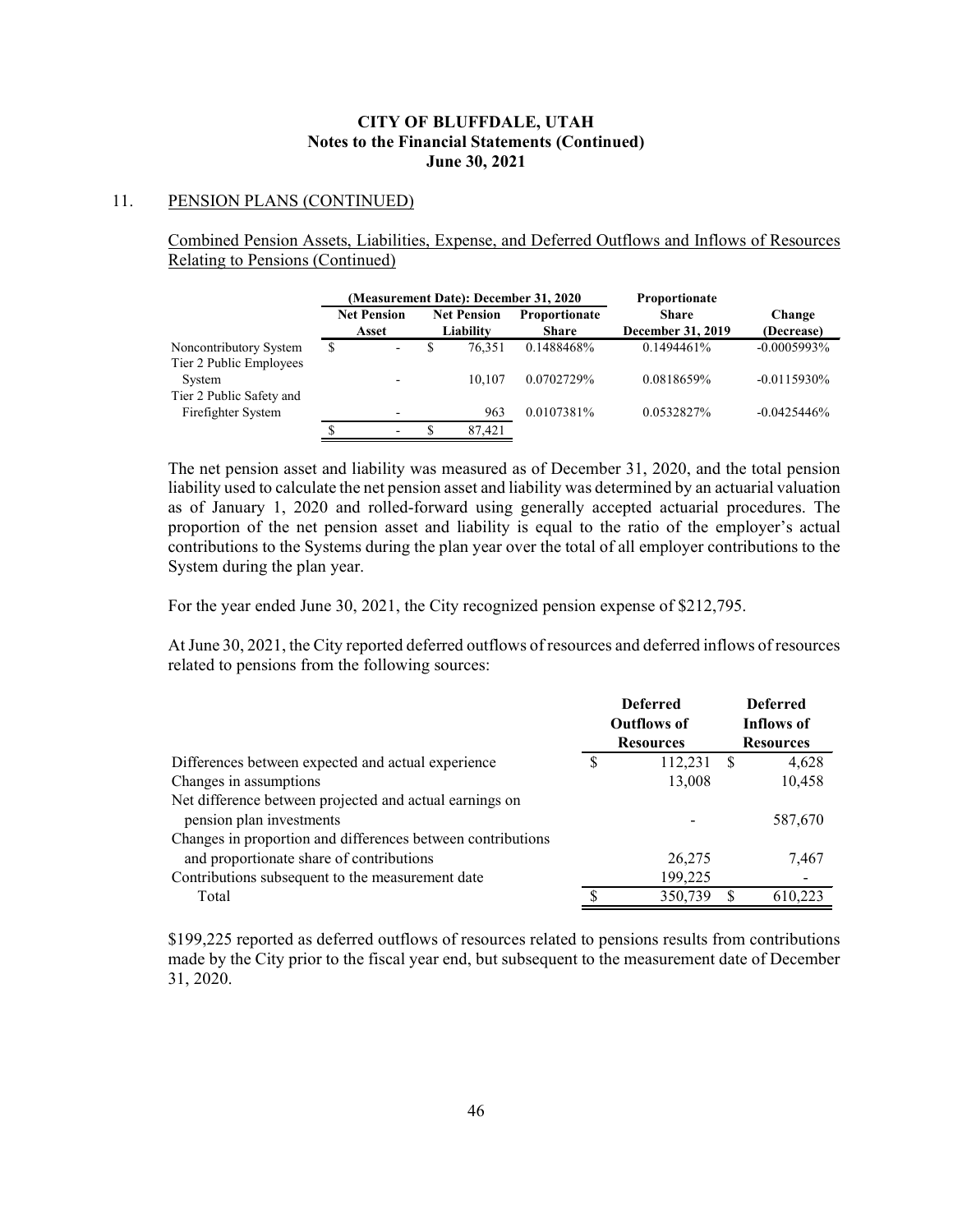#### 11. PENSION PLANS (CONTINUED)

Combined Pension Assets, Liabilities, Expense, and Deferred Outflows and Inflows of Resources Relating to Pensions (Continued)

These contributions will be recognized as a reduction of the net pension liability in the upcoming fiscal year. Other amounts reported as deferred outflows of resources and deferred inflows of resources related to pensions will be recognized in pension expense as follows:

|                                |   | <b>Net Deferred</b><br><b>Outflows (Inflows)</b> |
|--------------------------------|---|--------------------------------------------------|
| <b>Year Ended December 31,</b> |   | of Resources                                     |
| 2021                           | S | (122, 262)                                       |
| 2022                           |   | (56, 823)                                        |
| 2023                           |   | (201, 478)                                       |
| 2024                           |   | (94, 840)                                        |
| 2025                           |   | 3,143                                            |
| Thereafter                     |   | 13,550                                           |

Noncontributory System Pension Expense, Deferred Outflows and Inflows of Resources

For the year ended June 30, 2021, the City recognized pension expense of \$111,267.

At June 30, 2021, the City reported deferred outflows of resources and deferred inflows of resources related to pensions from the following sources:

|                                                             | <b>Deferred</b>    |            | <b>Deferred</b>  |
|-------------------------------------------------------------|--------------------|------------|------------------|
|                                                             | <b>Outflows of</b> | Inflows of |                  |
|                                                             | <b>Resources</b>   |            | <b>Resources</b> |
| Differences between expected and actual experience          | 102.429            |            |                  |
| Changes in assumptions                                      |                    |            | 9,987            |
| Net difference between projected and actual earnings on     |                    |            |                  |
| pension plan investments                                    |                    |            | 557,511          |
| Changes in proportion and differences between contributions |                    |            |                  |
| and proportionate share of contributions                    | 11,956             |            | 3,587            |
| Contributions subsequent to the measurement date            | 86,802             |            |                  |
| Total                                                       | 201,187            |            | 571,085          |

\$86,802 reported as deferred outflows of resources related to pensions results from contributions made by us prior to our fiscal year end, but subsequent to the measurement date of December 31, 2020.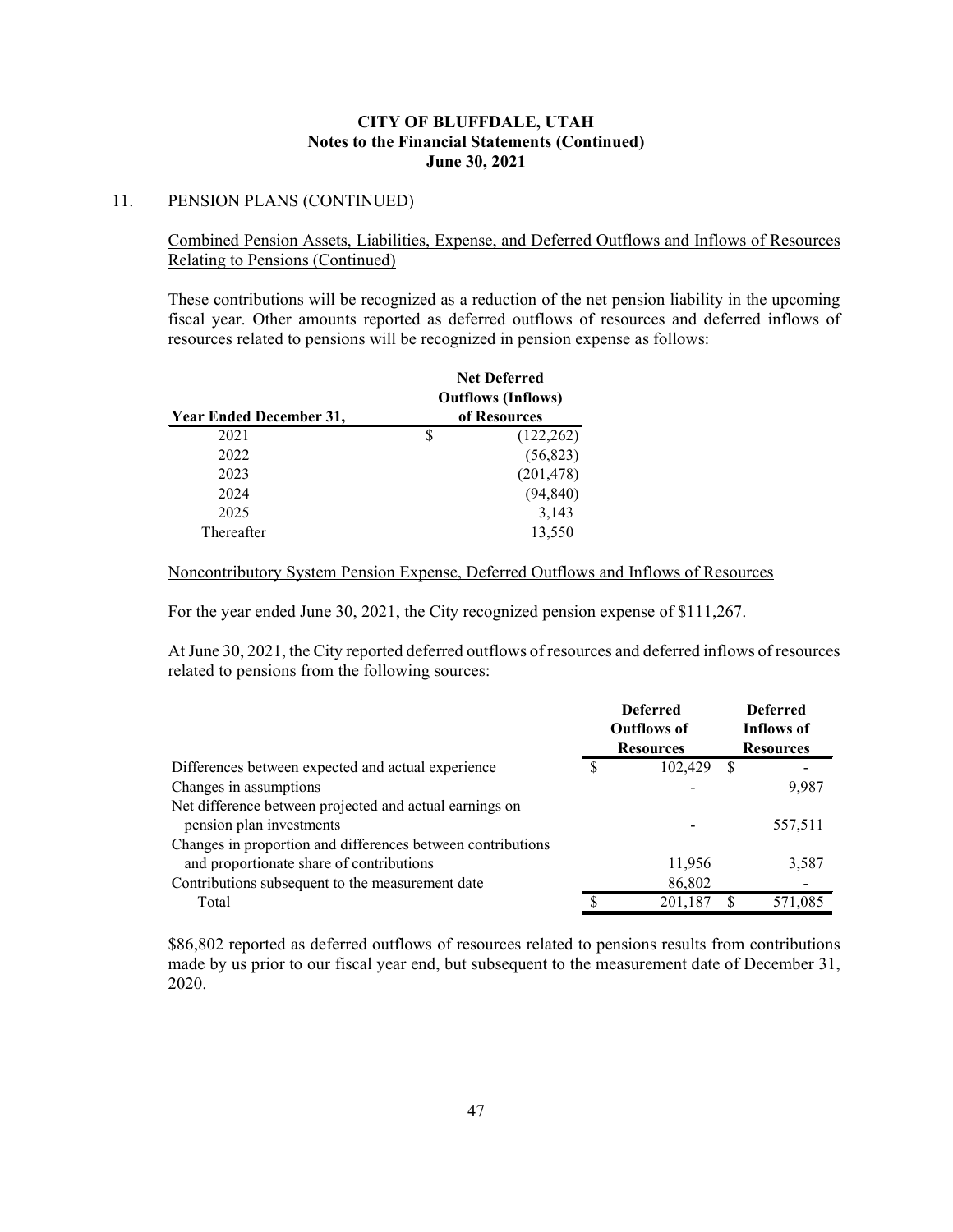#### 11. PENSION PLANS (CONTINUED)

Noncontributory System Pension Expense, and Deferred Outflows and Inflows of Resources (Continued)

These contributions will be recognized as a reduction of the net pension liability in the upcoming fiscal year. Other amounts reported as deferred outflows of resources and deferred inflows or resources related to pensions will be recognized in pension expense as follows:

|                         | <b>Net Deferred</b>       |
|-------------------------|---------------------------|
|                         | <b>Outflows (Inflows)</b> |
| Year Ended December 31, | of Resources              |
| 2021                    | (116,746)                 |
| 2022                    | (53, 421)                 |
| 2023                    | (194, 107)                |
| 2024                    | (92,427)                  |

#### Tier 2 Public Employees System Pension Expense and Deferred Outflows and Inflows of Resources

For the year ended June 30, 2021, the City recognized pension expense of \$98,796.

At June 30, 2021, we reported deferred outflows of resources and deferred inflows of resources relating to pensions from the following sources:

|                                                             | <b>Deferred</b>    | <b>Deferred</b>  |
|-------------------------------------------------------------|--------------------|------------------|
|                                                             | <b>Outflows of</b> | Inflows of       |
|                                                             | <b>Resources</b>   | <b>Resources</b> |
| Differences between expected and actual experience          | 9.304              | 4,628            |
| Changes in assumptions                                      | 12,784             | 368              |
| Net difference between projected and actual earnings on     |                    |                  |
| pension plan investments                                    |                    | 29,543           |
| Changes in proportion and differences between contributions |                    |                  |
| and proportionate share of contributions                    | 13,340             |                  |
| Contributions subsequent to the measurement date            | 112,422            |                  |
| Total                                                       | 147,850            | 34,539           |

\$112,422 reported as deferred outflows of resources related to pensions results from contributions made by us prior to our fiscal year end, but subsequent to the measurement date of December 31, 2020.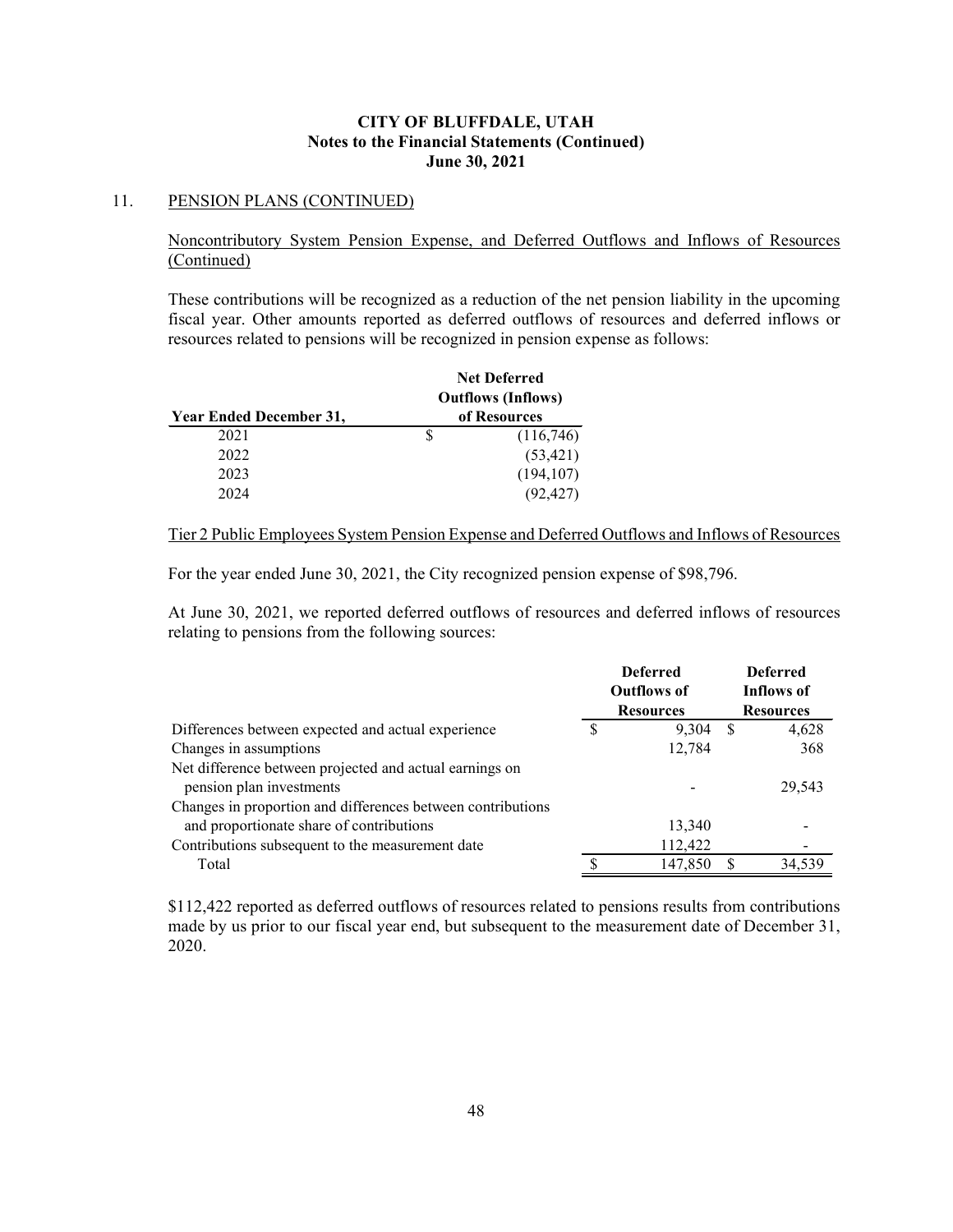#### 11. PENSION PLANS (CONTINUED)

Tier 2 Public Employees System Pension Expense and Deferred Outflows and Inflows of Resources (Continued)

These contributions will be recognized as a reduction of the net pension liability in the upcoming fiscal year. Other amounts reported as deferred outflows of resources and deferred inflows or resources related to pensions will be recognized in pension expense as follows:

|                                |   | <b>Net Deferred</b><br><b>Outflows (Inflows)</b> |
|--------------------------------|---|--------------------------------------------------|
| <b>Year Ended December 31,</b> |   | of Resources                                     |
| 2021                           | S | (5,200)                                          |
| 2022                           |   | (3, 124)                                         |
| 2023                           |   | (7,018)                                          |
| 2024                           |   | (2,158)                                          |
| 2025                           |   | 3,290                                            |
| Thereafter                     |   | 15,099                                           |

Tier 2 Public Safety and Firefighter Pension Expense and Deferred Outflows and Inflows of **Resources** 

For the year ended June 30, 2021, the City recognized pension expense of \$2,732.

At June 30, 2021, we reported deferred outflows of resources and deferred inflows of resources relating to pensions from the following sources:

|                                                             | <b>Deferred</b><br><b>Outflows of</b> |                  | <b>Deferred</b><br>Inflows of |                  |
|-------------------------------------------------------------|---------------------------------------|------------------|-------------------------------|------------------|
|                                                             |                                       | <b>Resources</b> |                               | <b>Resources</b> |
| Differences between expected and actual experience          |                                       | 498              |                               |                  |
| Changes in assumptions                                      |                                       | 224              |                               | 103              |
| Net difference between projected and actual earnings on     |                                       |                  |                               |                  |
| pension plan investments                                    |                                       |                  |                               | 616              |
| Changes in proportion and differences between contributions |                                       |                  |                               |                  |
| and proportionate share of contributions                    |                                       | 980              |                               | 3,880            |
| Contributions subsequent to the measurement date            |                                       |                  |                               |                  |
| Total                                                       |                                       | 1.702            |                               | 4.599            |

\$0 reported as deferred outflows of resources related to pensions results from contributions made by us prior to our fiscal year end, but subsequent to the measurement date of December 31, 2020.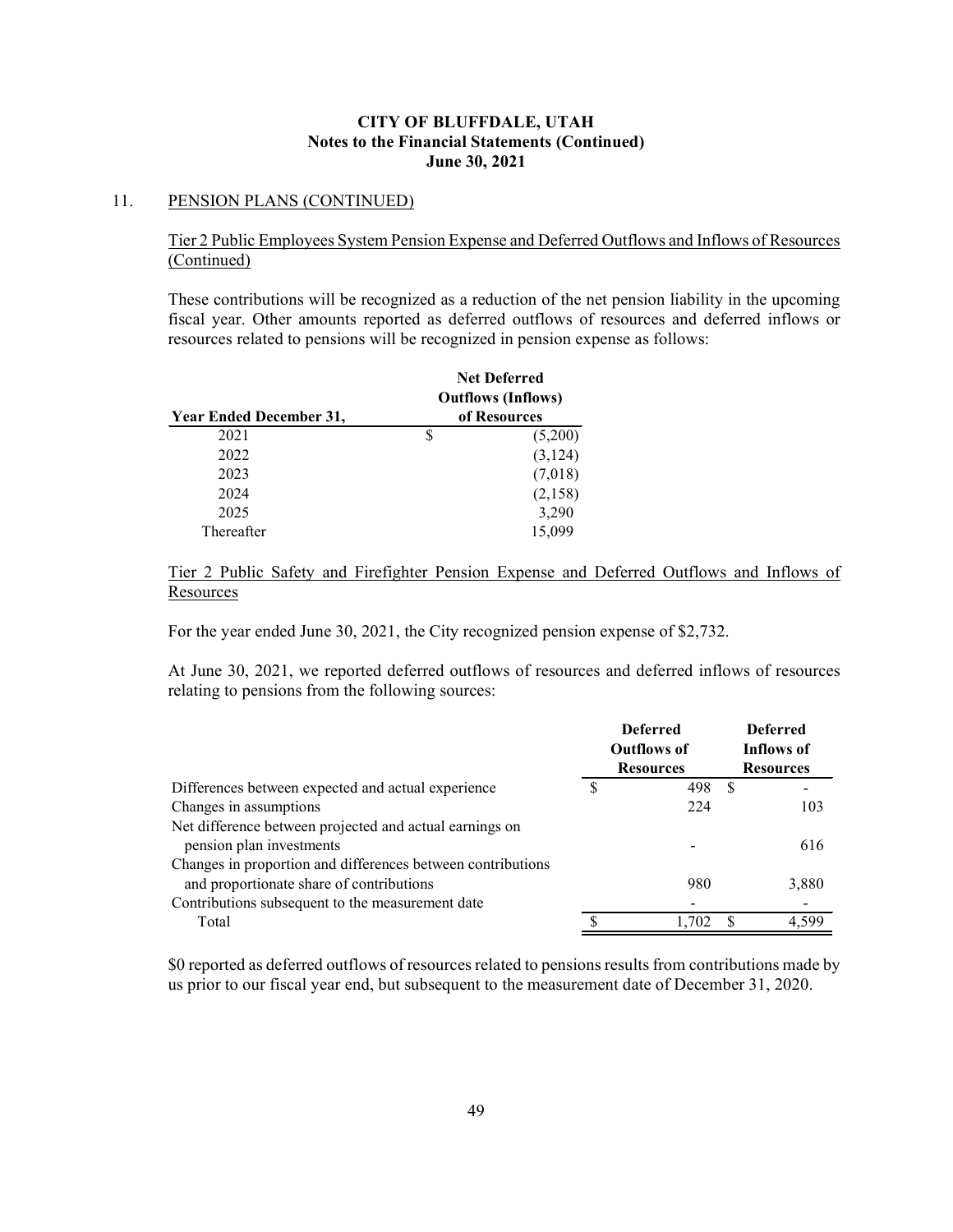#### 11. PENSION PLANS (CONTINUED)

Tier 2 Public Safety and Firefighter Pension Expense and Deferred Outflows and Inflows of Resources (Continued)

These contributions will be recognized as a reduction of the net pension liability in the upcoming fiscal year. Other amounts reported as deferred outflows of resources and deferred inflows or resources related to pensions will be recognized in pension expense as follows:

|                                |   | <b>Net Deferred</b><br><b>Outflows (Inflows)</b> |
|--------------------------------|---|--------------------------------------------------|
| <b>Year Ended December 31,</b> |   | of Resources                                     |
| 2021                           | S | (316)                                            |
| 2022                           |   | (278)                                            |
| 2023                           |   | (353)                                            |
| 2024                           |   | (255)                                            |
| 2025                           |   | (147)                                            |
| Thereafter                     |   |                                                  |

#### Actuarial assumptions

The total pension liability in the December 31, 2020 actuarial valuation was determined using the following actuarial assumptions, applied to all periods included in the measurement:

| Inflation                 | 2.50 percent                                                              |
|---------------------------|---------------------------------------------------------------------------|
| Salary Increases          | 3.25 - 9.75 percent, average, including inflation                         |
| Investment rate of return | 6.95 percent, net of pension plan investment expense, including inflation |

Mortality rates were adopted from an actuarial experience study dated January 1, 2020. The retired mortality tables are developed using URS retiree experience and are based upon gender, occupation, and age as appropriate with projected improvement using 80% of the ultimate rates from the MP-2019 improvement assumption using a base year of 2020. The mortality assumption for active members is the PUB-2010 Employees Mortality Table for public employees, teachers, and public safety members, respectively.

The actuarial assumptions used in the January 1, 2020 valuation were based on the results of an actuarial experience study for the five-year period ending December 31, 2019.

The long-term expected rate of return of pension plan investments was determined using a buildingblock method in which best-estimate ranges of expected future real rates of return (expected returns, net of pension plan investment expense and inflation) are developed for each major asset class. These ranges are combined to produce the long-term expected rate of return by weighting the expected future real rates of return by the target asset allocation percentage and by adding expected inflation. The target allocation and best estimates of arithmetic real rates of return or each major asset class are summarized in the following table: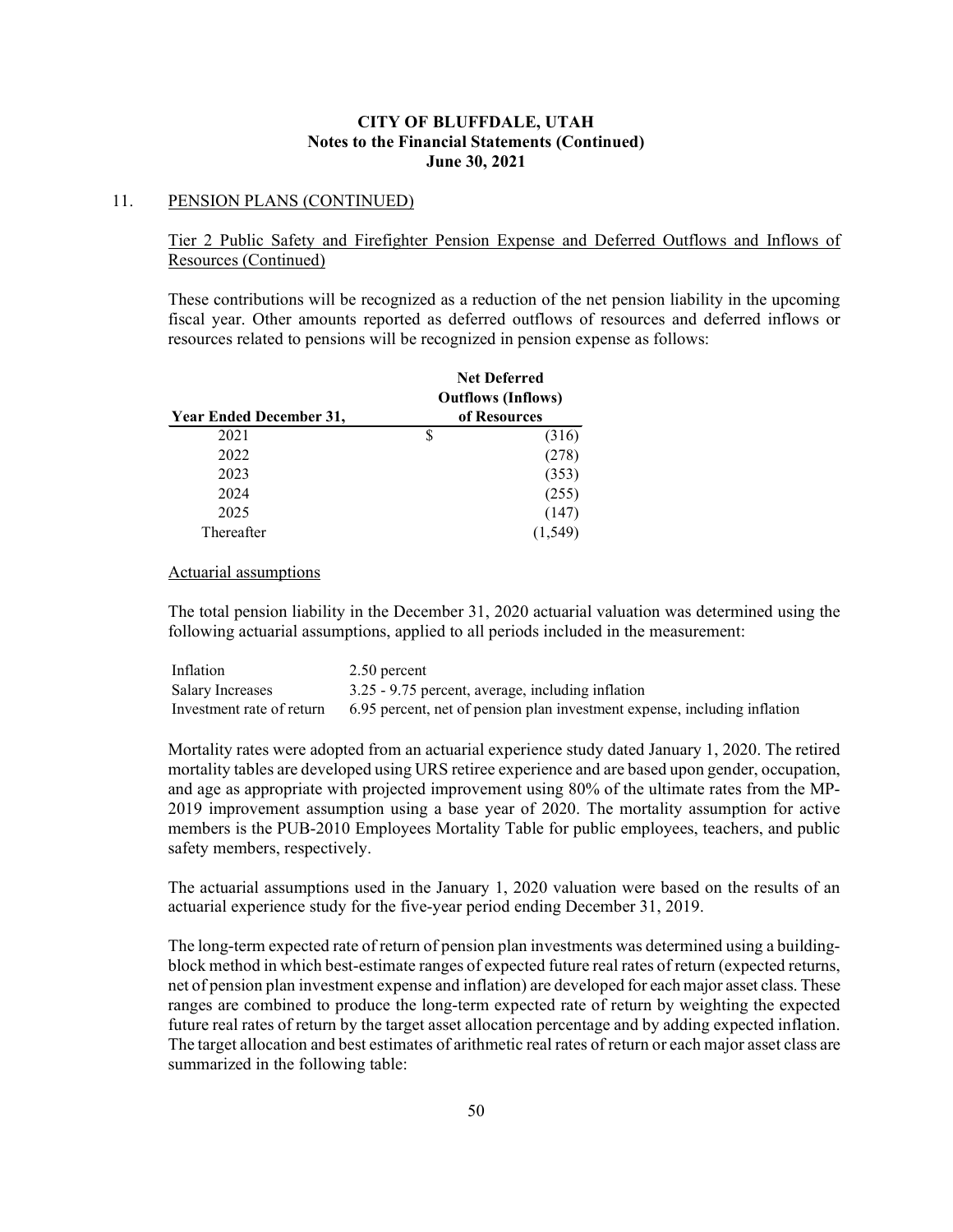#### 11. PENSION PLANS (CONTINUED)

Actuarial assumptions (Continued)

|                                    | <b>Expected Return Arithmetic Basis</b>  |                                               |                                                                                   |  |  |  |
|------------------------------------|------------------------------------------|-----------------------------------------------|-----------------------------------------------------------------------------------|--|--|--|
| <b>Asset Class</b>                 | <b>Target Asset</b><br><b>Allocation</b> | <b>Real Return</b><br><b>Arithmetic Basis</b> | Long-Term<br><b>Expected</b><br><b>Portfolio</b><br><b>Real Rate of</b><br>Return |  |  |  |
| Equity securities                  | 37%                                      | 6.30%                                         | 2.33%                                                                             |  |  |  |
| Debt securities                    | 20%                                      | $0.00\%$                                      | $0.00\%$                                                                          |  |  |  |
| Real assets                        | 15%                                      | 6.19%                                         | $0.93\%$                                                                          |  |  |  |
| Private equity                     | 12%                                      | 9.50%                                         | 1.14%                                                                             |  |  |  |
| Absolute return                    | 16%                                      | 2.75%                                         | $0.44\%$                                                                          |  |  |  |
| Cash and cash equivalents          | $0\%$                                    | $0.00\%$                                      | $0.00\%$                                                                          |  |  |  |
| Totals                             | 100%                                     |                                               | 4.84%                                                                             |  |  |  |
| Inflation                          |                                          |                                               | 2.50%                                                                             |  |  |  |
| Expected arithmetic nominal return |                                          |                                               | 7.34%                                                                             |  |  |  |

The 6.95% assumed investment rate of return is comprised of an inflation rate of 2.50%, a real return of 4.45% that is net of investment expense.

#### Discount Rate

The discount rate used to measure the total pension liability was 6.95 percent. The projection of cash flows used to determine the discount rate assumed that employee contributions will be made at the current contribution rate and that contributions from all participating employers will be made at contractually required rates that are actuarially determined and certified by the URS Board. Based on those assumptions, the pension plan's fiduciary net position was projected to be available to make all projected future benefit payments of current active and inactive employees. Therefore, the long-term expected rate of return on pension plan investments was applied to all periods of projected benefit payments to determine the total pension liability. The discount rate does not use the Municipal Bond Index Rate. The discount rate remained unchanged at 6.95 percent.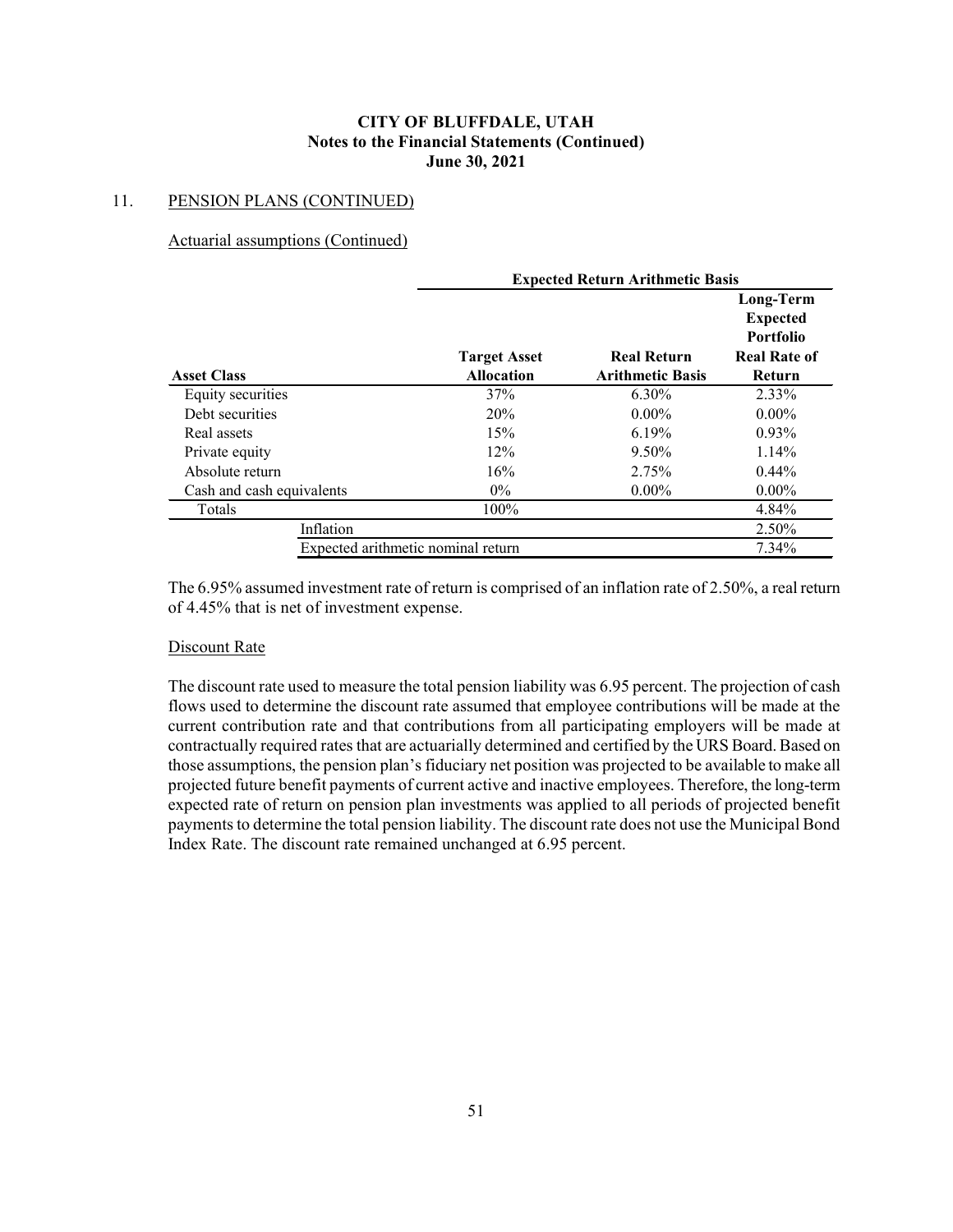#### 11. PENSION PLANS (CONTINUED)

#### Actuarial Assumptions (Continued)

## Sensitivity to the Proportionate Share of the Net Pension Asset and Liability to Changes in the Discount Rate

The following presents the proportionate share of the net pension liability calculated using the discount rate of 6.95 percent, as well as what the proportionate share of the net pension liability would be if it were calculated using a discount rate that is 1-percentage-point lower (5.95 percent) or 1-percentage-point higher (7.95 percent) than the current rate:

|                                      | 1% Decrease |           |  | <b>Discount Rate</b> | 1% Increase |            |  |
|--------------------------------------|-------------|-----------|--|----------------------|-------------|------------|--|
| <b>System</b>                        | $(5.95\%)$  |           |  | $(6.95\%)$           | $(7.95\%)$  |            |  |
| Noncontributory System               |             | 1,323,681 |  | 76.351               |             | (963, 488) |  |
| Tier 2 Public Employees System       |             | 170,074   |  | 10,107               |             | (112,263)  |  |
| Tier 2 Public Safety and Firefighter |             | 4.541     |  | 963                  |             | (1,890)    |  |
| Total                                |             | 1.498.296 |  | 87.421               |             | 1,077,641  |  |

#### Pension Plan Fiduciary Net Position

Detailed information about the pension plan's fiduciary net position is available in the separately issued URS financial report.

#### Defined Contribution Savings Plans

The Defined Contribution Savings Plans are administered by the Utah Retirement Systems Board and are generally supplemental plans to the basic retirement benefits of the Retirement Systems, but may also be used as a primary retirement plan. These plans are voluntary tax-advantaged retirement savings programs authorized under sections 401(k), 457(b) and 408 of the Internal Revenue Code. Detailed information regarding plan provisions is available in the separately issued URS financial report.

Bluffdale City participates in the following Defined Contribution Savings Plans with Utah Retirement Systems:

- $401(k)$  Plan
- $\cdot$  457(b) Plan
- Roth IRA Plan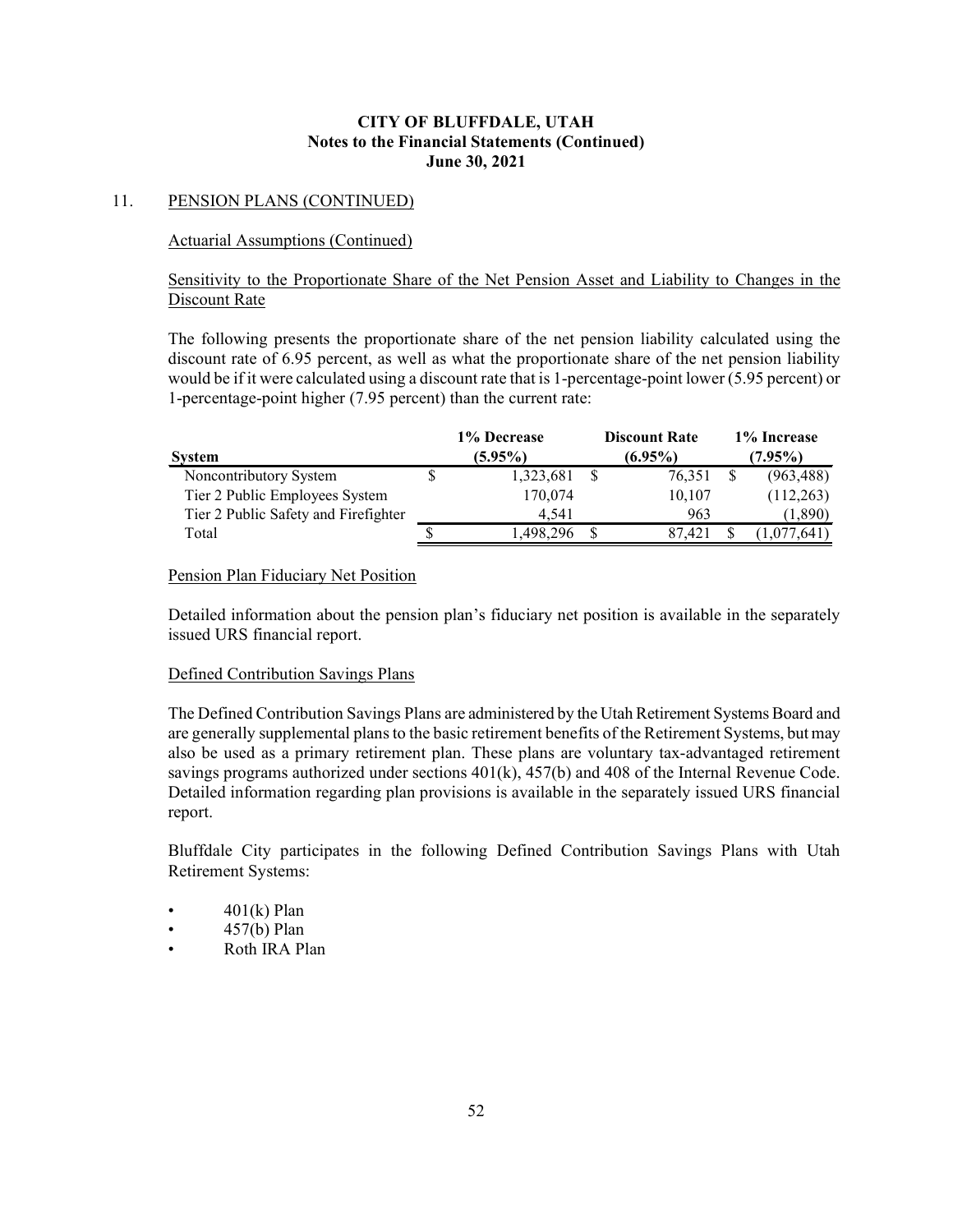# 11. PENSION PLANS (CONTINUED)

## Defined Contribution Savings Plans (Continued)

Employee and employer contributions to the Utah Retirement Defined Contribution Savings Plans for fiscal year ended June 30, were as follows:

|                               |   | 2021    |    | 2020    |          | 2019    |
|-------------------------------|---|---------|----|---------|----------|---------|
| $401(k)$ Plan                 |   |         |    |         |          |         |
| <b>Employer Contributions</b> | S | 270,557 | -8 | 247,329 | <b>S</b> | 230,507 |
| <b>Employee Contributions</b> |   | 127,059 |    | 121,493 |          | 130,764 |
| 457 Plan                      |   |         |    |         |          |         |
| <b>Employer Contributions</b> |   | 89,860  |    | 76,910  |          | 64,451  |
| <b>Employee Contributions</b> |   | 70,570  |    | 60,261  |          | 33,205  |
| <b>Roth IRA Plan</b>          |   |         |    |         |          |         |
| <b>Employer Contributions</b> |   | N/A     |    | N/A     |          | N/A     |
| <b>Employee Contributions</b> |   | 18,938  |    | 15,113  |          | 14,048  |

## 12. SUBSEQUENT EVENTS

Management has evaluated subsequent events through December 2, 2021, the date the financial statements were available to be issued.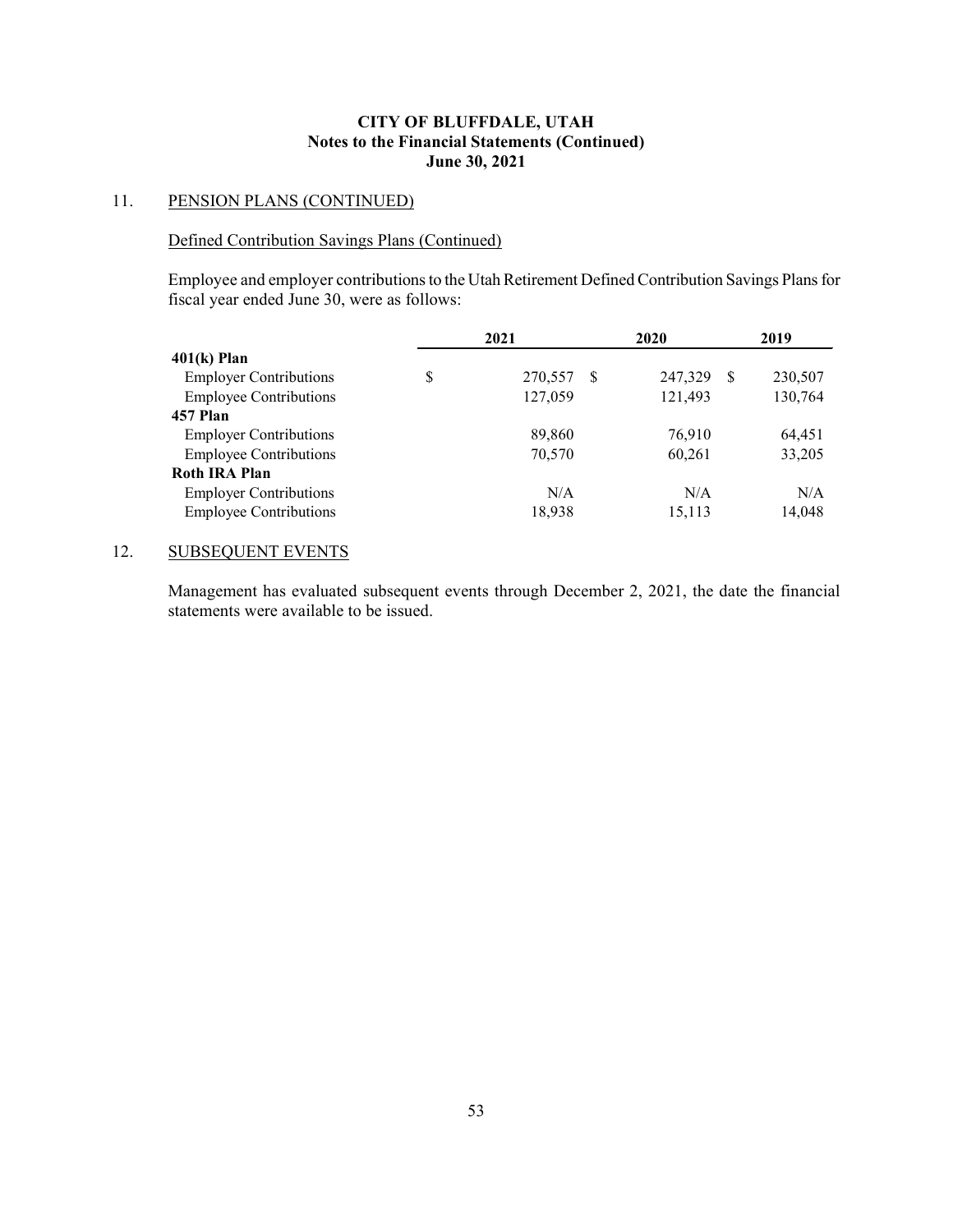# **CITY OF BLUFFDALE, UTAH Schedule of the Revenues, Expenditures, and Changes in Fund Balances – Budget and Actual – Capital Projects Fund For the Year Ended June 30, 2021**

|                                   |                                              |               |              |               |    |            |    | <b>Variance With</b><br><b>Final Budget</b><br><b>Positive</b> |
|-----------------------------------|----------------------------------------------|---------------|--------------|---------------|----|------------|----|----------------------------------------------------------------|
|                                   | <b>Budgeted Amounts</b><br>Original<br>Final |               |              | <b>Actual</b> |    | (Negative) |    |                                                                |
| <b>REVENUES</b>                   |                                              |               |              |               |    |            |    |                                                                |
| Special assessments               | \$                                           | 1,503,000     | $\mathbb{S}$ | 4,243,000     | \$ | 6,808,460  | \$ | 2,565,460                                                      |
| Intergovernmental                 |                                              | 2,432,500     |              | 5,708,000     |    | 3,008,161  |    | (2,699,839)                                                    |
| Interest                          |                                              | 1,000         |              | 1,000         |    | 52,101     |    | 51,101                                                         |
| Miscellaneous                     |                                              |               |              | 164,500       |    | 42,085     |    | (122, 415)                                                     |
| Total revenues                    |                                              | 3,936,500     |              | 10,116,500    |    | 9,910,807  |    | (205, 693)                                                     |
| <b>EXPENDITURES</b>               |                                              |               |              |               |    |            |    |                                                                |
| Streets and public works          |                                              | 12,392,900    |              | 16,870,400    |    | 6,380,018  |    | 10,490,382                                                     |
| Parks and recreation              |                                              | 522,000       |              | 1,522,000     |    | 200        |    | 1,521,800                                                      |
| Debt service                      |                                              | 150,000       |              | 150,000       |    | 135,600    |    | 14,400                                                         |
| Total expenditures                |                                              | 13,064,900    |              | 18,542,400    |    | 6,515,818  |    | 12,026,582                                                     |
| Excess (deficiency) of revenues   |                                              |               |              |               |    |            |    |                                                                |
| over (under) expenditures         |                                              | (9, 128, 400) |              | (8,425,900)   |    | 3,394,989  |    | 11,820,889                                                     |
| OTHER FINANCING SOURCES           |                                              |               |              |               |    |            |    |                                                                |
| Transfers in                      |                                              | 9,875,900     |              | 10,229,400    |    | 2,250,000  |    | (7,979,400)                                                    |
| Net change in fund balance        |                                              | 747,500       |              | 1,803,500     |    | 5,644,989  |    | 3,841,489                                                      |
| Fund balance at beginning of year |                                              | 11,290,244    |              | 11,290,244    |    | 11,290,244 |    |                                                                |
| Fund balance at end of year       |                                              | 12,037,744    | S            | 13,093,744    | S  | 16,935,233 | \$ | 3,841,489                                                      |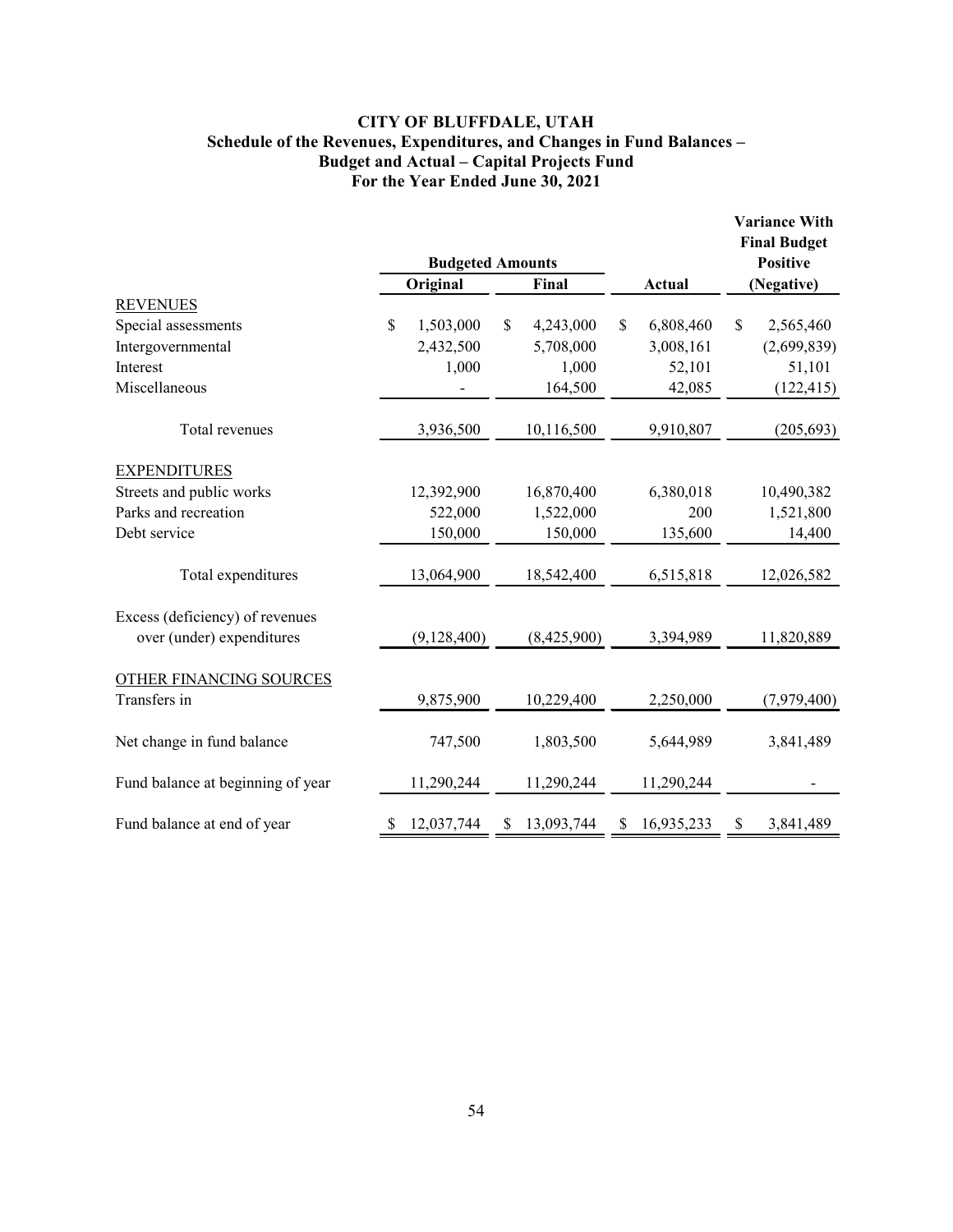## **CITY OF BLUFFDALE, UTAH Schedule of the Proportionate Share of the Net Pension Liability Last Ten Fiscal Years**

|                                                                                                                                                                                                                                                                                                                                                                                                                                                                                                                                                                                                                                                                                                                                                                                                                                                                                                                                                                                                                               | Noncontributory<br>Retirement | Contributory<br>Retirement | <b>Firefighters</b><br>Retirement | <b>Tier 2 Public</b><br><b>Employees</b><br>Retirement | <b>Tier 2 Public</b><br>Safety and<br><b>Firefighters</b><br>Retirement                                                                                                                                                                                                                                                                               |
|-------------------------------------------------------------------------------------------------------------------------------------------------------------------------------------------------------------------------------------------------------------------------------------------------------------------------------------------------------------------------------------------------------------------------------------------------------------------------------------------------------------------------------------------------------------------------------------------------------------------------------------------------------------------------------------------------------------------------------------------------------------------------------------------------------------------------------------------------------------------------------------------------------------------------------------------------------------------------------------------------------------------------------|-------------------------------|----------------------------|-----------------------------------|--------------------------------------------------------|-------------------------------------------------------------------------------------------------------------------------------------------------------------------------------------------------------------------------------------------------------------------------------------------------------------------------------------------------------|
|                                                                                                                                                                                                                                                                                                                                                                                                                                                                                                                                                                                                                                                                                                                                                                                                                                                                                                                                                                                                                               | System                        | System                     | System<br>2021                    | <b>System</b>                                          |                                                                                                                                                                                                                                                                                                                                                       |
| Proportion of the net pension liability (asset)                                                                                                                                                                                                                                                                                                                                                                                                                                                                                                                                                                                                                                                                                                                                                                                                                                                                                                                                                                               | 0.1488468%                    | 0.0000000%                 | 0.0000000%                        | 0.0702729%                                             | 0.0107381%                                                                                                                                                                                                                                                                                                                                            |
| Proportionate share of the net pension liability (asset)                                                                                                                                                                                                                                                                                                                                                                                                                                                                                                                                                                                                                                                                                                                                                                                                                                                                                                                                                                      | \$76,350                      | \$0                        | \$0                               | \$10,107                                               | \$963                                                                                                                                                                                                                                                                                                                                                 |
| Covered employee payroll<br>Proportionate share of the net pension liability (asset)                                                                                                                                                                                                                                                                                                                                                                                                                                                                                                                                                                                                                                                                                                                                                                                                                                                                                                                                          | \$1,131,318                   | \$85,261                   | \$48,462                          | \$1,123,838                                            | \$23,974                                                                                                                                                                                                                                                                                                                                              |
| as a percentage of its covered-employee payroll<br>Plan fiduciary net position as a percentage of the total                                                                                                                                                                                                                                                                                                                                                                                                                                                                                                                                                                                                                                                                                                                                                                                                                                                                                                                   | 6.75%                         | $0.00\%$                   | $0.00\%$                          | 0.90%                                                  | 4.02%                                                                                                                                                                                                                                                                                                                                                 |
| pension liability                                                                                                                                                                                                                                                                                                                                                                                                                                                                                                                                                                                                                                                                                                                                                                                                                                                                                                                                                                                                             | 99.20%                        | $0.00\%$                   | 112.00%<br>2020                   | 98.30%                                                 | System<br>93.10%<br>0.0532827%<br>\$5,012<br>\$87,825<br>5.71%<br>89.60%<br>0.0628969%<br>\$1,576<br>\$84,067<br>1.87%<br>95.60%<br>0.0716233%<br>(S829)<br>\$75,572<br>$-1.10%$<br>103.00%<br>0.0000000%<br>\$0<br>\$0<br>$0.00\%$<br>$0.00\%$<br>0.0000000%<br>\$0<br>\$0<br>$0.00\%$<br>$0.00\%$<br>0.0000000%<br>\$0<br>\$0<br>$0.0\%$<br>$0.0\%$ |
|                                                                                                                                                                                                                                                                                                                                                                                                                                                                                                                                                                                                                                                                                                                                                                                                                                                                                                                                                                                                                               | 0.1494461%                    | 0.0000000%                 | 0.0000000%                        | 0.0818659%                                             |                                                                                                                                                                                                                                                                                                                                                       |
|                                                                                                                                                                                                                                                                                                                                                                                                                                                                                                                                                                                                                                                                                                                                                                                                                                                                                                                                                                                                                               | \$563,243                     | \$0                        | \$0                               | \$18,412                                               |                                                                                                                                                                                                                                                                                                                                                       |
| Proportion of the net pension liability (asset)<br>Proportionate share of the net pension liability (asset)<br>Covered employee payroll<br>Proportionate share of the net pension liability (asset)<br>as a percentage of its covered-employee payroll<br>Plan fiduciary net position as a percentage of the total<br>pension liability<br>Proportion of the net pension liability (asset)<br>Proportionate share of the net pension liability (asset)<br>Covered employee payroll<br>Proportionate share of the net pension liability (asset)<br>as a percentage of its covered-employee payroll<br>Plan fiduciary net position as a percentage of the total<br>pension liability<br>Proportion of the net pension liability (asset)<br>Proportionate share of the net pension liability (asset)<br>Covered employee payroll<br>Proportionate share of the net pension liability (asset)<br>as a percentage of its covered-employee payroll<br>Plan fiduciary net position as a percentage of the total<br>pension liability | \$1,075,153                   | \$81,394                   | \$0                               | \$1,138,027                                            |                                                                                                                                                                                                                                                                                                                                                       |
|                                                                                                                                                                                                                                                                                                                                                                                                                                                                                                                                                                                                                                                                                                                                                                                                                                                                                                                                                                                                                               | 52.39%                        | $0.00\%$                   | $0.00\%$                          | 1.62%                                                  |                                                                                                                                                                                                                                                                                                                                                       |
|                                                                                                                                                                                                                                                                                                                                                                                                                                                                                                                                                                                                                                                                                                                                                                                                                                                                                                                                                                                                                               | 93.70%                        | $0.00\%$                   | $0.00\%$                          | 96.50%                                                 |                                                                                                                                                                                                                                                                                                                                                       |
|                                                                                                                                                                                                                                                                                                                                                                                                                                                                                                                                                                                                                                                                                                                                                                                                                                                                                                                                                                                                                               |                               |                            | 2019                              |                                                        |                                                                                                                                                                                                                                                                                                                                                       |
|                                                                                                                                                                                                                                                                                                                                                                                                                                                                                                                                                                                                                                                                                                                                                                                                                                                                                                                                                                                                                               | 0.1439537%                    | 0.0000000%                 | 0.0000000%                        | 0.0842863%                                             |                                                                                                                                                                                                                                                                                                                                                       |
|                                                                                                                                                                                                                                                                                                                                                                                                                                                                                                                                                                                                                                                                                                                                                                                                                                                                                                                                                                                                                               | \$1,060,035                   | \$0                        | \$0                               | \$36,098                                               |                                                                                                                                                                                                                                                                                                                                                       |
|                                                                                                                                                                                                                                                                                                                                                                                                                                                                                                                                                                                                                                                                                                                                                                                                                                                                                                                                                                                                                               | \$1,058,939                   | \$76,093                   | \$0                               | \$981,488                                              |                                                                                                                                                                                                                                                                                                                                                       |
|                                                                                                                                                                                                                                                                                                                                                                                                                                                                                                                                                                                                                                                                                                                                                                                                                                                                                                                                                                                                                               | 100.10%                       | $0.00\%$                   | $0.00\%$                          | 3.68%                                                  |                                                                                                                                                                                                                                                                                                                                                       |
|                                                                                                                                                                                                                                                                                                                                                                                                                                                                                                                                                                                                                                                                                                                                                                                                                                                                                                                                                                                                                               | 87.00%                        | 91.20%                     | $0.00\%$                          | 90.80%                                                 |                                                                                                                                                                                                                                                                                                                                                       |
|                                                                                                                                                                                                                                                                                                                                                                                                                                                                                                                                                                                                                                                                                                                                                                                                                                                                                                                                                                                                                               |                               |                            | 2018                              |                                                        |                                                                                                                                                                                                                                                                                                                                                       |
|                                                                                                                                                                                                                                                                                                                                                                                                                                                                                                                                                                                                                                                                                                                                                                                                                                                                                                                                                                                                                               | 0.1422440%                    | $0.0000000\%$              | 0.0000000%                        | 0.0783930%                                             |                                                                                                                                                                                                                                                                                                                                                       |
|                                                                                                                                                                                                                                                                                                                                                                                                                                                                                                                                                                                                                                                                                                                                                                                                                                                                                                                                                                                                                               | \$623,214                     | \$0                        | \$0                               | \$6,912                                                |                                                                                                                                                                                                                                                                                                                                                       |
|                                                                                                                                                                                                                                                                                                                                                                                                                                                                                                                                                                                                                                                                                                                                                                                                                                                                                                                                                                                                                               | \$1,039,892<br>59.93%         | \$68,358<br>$0.00\%$       | \$0<br>$0.00\%$                   | \$766,572<br>0.90%                                     |                                                                                                                                                                                                                                                                                                                                                       |
|                                                                                                                                                                                                                                                                                                                                                                                                                                                                                                                                                                                                                                                                                                                                                                                                                                                                                                                                                                                                                               |                               |                            |                                   |                                                        |                                                                                                                                                                                                                                                                                                                                                       |
|                                                                                                                                                                                                                                                                                                                                                                                                                                                                                                                                                                                                                                                                                                                                                                                                                                                                                                                                                                                                                               | 91.90%                        | 98.20%                     | $0.00\%$                          | 97.40%                                                 |                                                                                                                                                                                                                                                                                                                                                       |
| Proportion of the net pension liability (asset)                                                                                                                                                                                                                                                                                                                                                                                                                                                                                                                                                                                                                                                                                                                                                                                                                                                                                                                                                                               | 0.1383070%                    | 0.0000000%                 | 2017<br>0.0000000%                | 0.0731596%                                             |                                                                                                                                                                                                                                                                                                                                                       |
| Proportionate share of the net pension liability (asset)                                                                                                                                                                                                                                                                                                                                                                                                                                                                                                                                                                                                                                                                                                                                                                                                                                                                                                                                                                      | \$888,100                     | \$0                        | \$0                               | \$8,161                                                |                                                                                                                                                                                                                                                                                                                                                       |
| Covered employee payroll                                                                                                                                                                                                                                                                                                                                                                                                                                                                                                                                                                                                                                                                                                                                                                                                                                                                                                                                                                                                      | \$1,025,838                   | \$60,166                   | \$0                               | \$599,964                                              |                                                                                                                                                                                                                                                                                                                                                       |
| Proportionate share of the net pension liability (asset)<br>as a percentage of its covered-employee payroll<br>Plan fiduciary net position as a percentage of the total                                                                                                                                                                                                                                                                                                                                                                                                                                                                                                                                                                                                                                                                                                                                                                                                                                                       | 86.57%                        | $0.00\%$                   | $0.00\%$                          | 1.36%                                                  |                                                                                                                                                                                                                                                                                                                                                       |
| pension liability                                                                                                                                                                                                                                                                                                                                                                                                                                                                                                                                                                                                                                                                                                                                                                                                                                                                                                                                                                                                             | 87.30%                        | 92.90%                     | $0.00\%$<br>2016                  | 95.10%                                                 |                                                                                                                                                                                                                                                                                                                                                       |
| Proportion of the net pension liability (asset)                                                                                                                                                                                                                                                                                                                                                                                                                                                                                                                                                                                                                                                                                                                                                                                                                                                                                                                                                                               | 0.0626162%                    | 1.6964176%                 | 0.0000000%                        | 0.0745151%                                             |                                                                                                                                                                                                                                                                                                                                                       |
| Proportionate share of the net pension liability (asset)                                                                                                                                                                                                                                                                                                                                                                                                                                                                                                                                                                                                                                                                                                                                                                                                                                                                                                                                                                      | \$354,313                     | \$1,192,335                | \$0                               | ( \$163)                                               |                                                                                                                                                                                                                                                                                                                                                       |
| Covered employee payroll                                                                                                                                                                                                                                                                                                                                                                                                                                                                                                                                                                                                                                                                                                                                                                                                                                                                                                                                                                                                      | \$475,440                     | \$607,957                  | \$0                               | \$481,404                                              |                                                                                                                                                                                                                                                                                                                                                       |
| Proportionate share of the net pension liability (asset)<br>as a percentage of its covered-employee payroll<br>Plan fiduciary net position as a percentage of the total                                                                                                                                                                                                                                                                                                                                                                                                                                                                                                                                                                                                                                                                                                                                                                                                                                                       | 74.52%                        | 196.12%                    | $0.00\%$                          | $-0.03%$                                               |                                                                                                                                                                                                                                                                                                                                                       |
| pension liability                                                                                                                                                                                                                                                                                                                                                                                                                                                                                                                                                                                                                                                                                                                                                                                                                                                                                                                                                                                                             | 87.80%                        | 85.70%                     | $0.00\%$                          | 100.20%                                                |                                                                                                                                                                                                                                                                                                                                                       |
|                                                                                                                                                                                                                                                                                                                                                                                                                                                                                                                                                                                                                                                                                                                                                                                                                                                                                                                                                                                                                               |                               |                            | 2015                              |                                                        |                                                                                                                                                                                                                                                                                                                                                       |
| Proportion of the net pension liability (asset)                                                                                                                                                                                                                                                                                                                                                                                                                                                                                                                                                                                                                                                                                                                                                                                                                                                                                                                                                                               | N/A                           | 2.2216079%                 | $0.0000000\overline{0\%}$         | 0.0679200%                                             |                                                                                                                                                                                                                                                                                                                                                       |
| Proportionate share of the net pension liability (asset)                                                                                                                                                                                                                                                                                                                                                                                                                                                                                                                                                                                                                                                                                                                                                                                                                                                                                                                                                                      | N/A                           | \$640,808                  | \$0                               | $(\$2,058)$                                            |                                                                                                                                                                                                                                                                                                                                                       |
| Covered employee payroll                                                                                                                                                                                                                                                                                                                                                                                                                                                                                                                                                                                                                                                                                                                                                                                                                                                                                                                                                                                                      | N/A                           | \$1,052,462                | \$0                               | \$333,812                                              |                                                                                                                                                                                                                                                                                                                                                       |
| Proportionate share of the net pension liability (asset)<br>as a percentage of its covered-employee payroll<br>Plan fiduciary net position as a percentage of the total                                                                                                                                                                                                                                                                                                                                                                                                                                                                                                                                                                                                                                                                                                                                                                                                                                                       | N/A                           | 60.9%                      | $0.0\%$                           | $-0.6%$                                                |                                                                                                                                                                                                                                                                                                                                                       |
| pension liability                                                                                                                                                                                                                                                                                                                                                                                                                                                                                                                                                                                                                                                                                                                                                                                                                                                                                                                                                                                                             | N/A                           | 94.0%                      | $0.0\%$                           | 103.5%                                                 |                                                                                                                                                                                                                                                                                                                                                       |
|                                                                                                                                                                                                                                                                                                                                                                                                                                                                                                                                                                                                                                                                                                                                                                                                                                                                                                                                                                                                                               |                               |                            |                                   |                                                        |                                                                                                                                                                                                                                                                                                                                                       |

#### **Note:**

This schedule usually covers the 10 most recent fiscal years; however, this is the information available

as of the implementation year of GASB 68.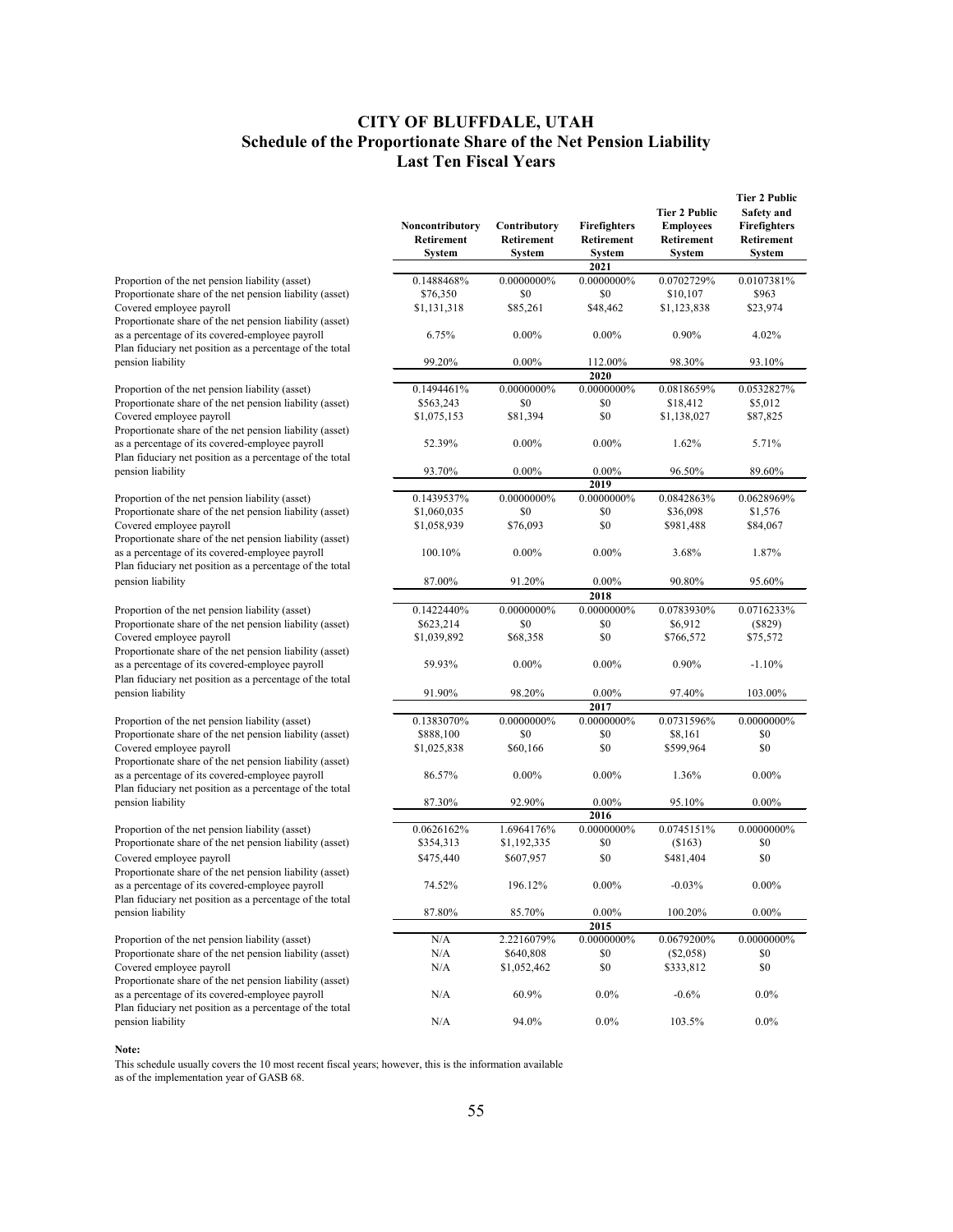# **CITY OF BLUFFDALE, UTAH Schedule of Pension Contributions Last Ten Fiscal Years**

|                                              |              |                      | <b>Contributions in</b> |                          |             |                         |
|----------------------------------------------|--------------|----------------------|-------------------------|--------------------------|-------------|-------------------------|
|                                              |              |                      | relation to the         |                          |             |                         |
|                                              | As of fiscal | Actuarial            | contractually           | Contribution             |             | <b>Contributions as</b> |
|                                              | year ended   | <b>Determined</b>    | required                | deficiency               | Covered     | a percentage of         |
|                                              | June 30      | <b>Contributions</b> | contribution            | (excess)                 | payroll     | covered payroll         |
| Noncontributory System                       | 2015 \$      |                      | \$                      |                          | \$          | $0.00\%$                |
|                                              | 2016         | 180,430              | 180,430                 |                          | 976,879     | 18.47%                  |
|                                              | 2017         | 185,047              | 185,047                 |                          | 1,017,081   | 18.19%                  |
|                                              | 2018         | 175,641              | 175,641                 |                          | 1,025,525   | 17.13%                  |
|                                              | 2019         | 181,294              | 181,294                 |                          | 1,099,528   | 16.49%                  |
|                                              | 2020         | 179,971              | 179,971                 |                          | 1,129,739   | 15.93%                  |
|                                              | 2021         | 172,156              | 172,156                 | $\overline{\phantom{a}}$ | 1,114,502   | 15.45%                  |
| Tier 2 Public Employees System*              | 2015 \$      | 72,746               | \$<br>72,746            | $\blacksquare$           | \$436,973   | 16.65%                  |
|                                              | 2016         | 78,378               | 78,378                  |                          | 516,631     | 15.17%                  |
|                                              | 2017         | 99,675               | 99,675                  |                          | 668,508     | 14.91%                  |
|                                              | 2018         | 128,603              | 128,603                 |                          | 851,109     | 15.11%                  |
|                                              | 2019         | 176,419              | 176,419                 |                          | 1,134,777   | 15.55%                  |
|                                              | 2020         | 178,594              | 178,594                 |                          | 1,140,447   | 15.66%                  |
|                                              | 2021         | 185,414              | 185,414                 |                          | 1,173,512   | 15.80%                  |
| Tier 2 Public Safety and Firefighter System* | 2015 \$      |                      | \$                      | $\blacksquare$           | \$          | $0.00\%$                |
|                                              | 2016         |                      |                         |                          |             | $0.00\%$                |
|                                              | 2017         | 3,289                | 3,289                   |                          | 30,596      | 10.75%                  |
|                                              | 2018         | 8,958                | 8,958                   |                          | 82,793      | 10.82%                  |
|                                              | 2019         | 10,059               | 10,059                  |                          | 88,693      | 11.34%                  |
|                                              | 2020         | 7,893                | 7,893                   |                          | 69,356      | 11.38%                  |
|                                              | 2021         |                      |                         |                          |             | $0.00\%$                |
| Tier 2 Public Employees DC Only System*      | 2015 \$      | 1,006                | \$<br>1,006             | $\blacksquare$           | S<br>11,866 | 8.48%                   |
|                                              | 2016         | 6.022                | 6,022                   |                          | 87,407      | 6.89%                   |
|                                              | 2017         | 6,022                | 6,022                   |                          | 116,923     | 5.15%                   |
|                                              | 2018         | 9,801                | 9,801                   |                          | 146,496     | 6.69%                   |
|                                              | 2021         | 29,410               | 29,410                  |                          | 439,603     | 6.69%                   |

**\*** Contributions in Tier 2 include an amortization rate to help fund the unfunded liabilities in the Tier 1 systems. Tier 2 systems were created July 1, 2011.

Paragraph 81.b of GASB 68 requires employers to disclose a 10-year history of contributions in RSI. Contributions as a percentage of covered payroll may be different than the board certified rate due to rounding and other administrative practices.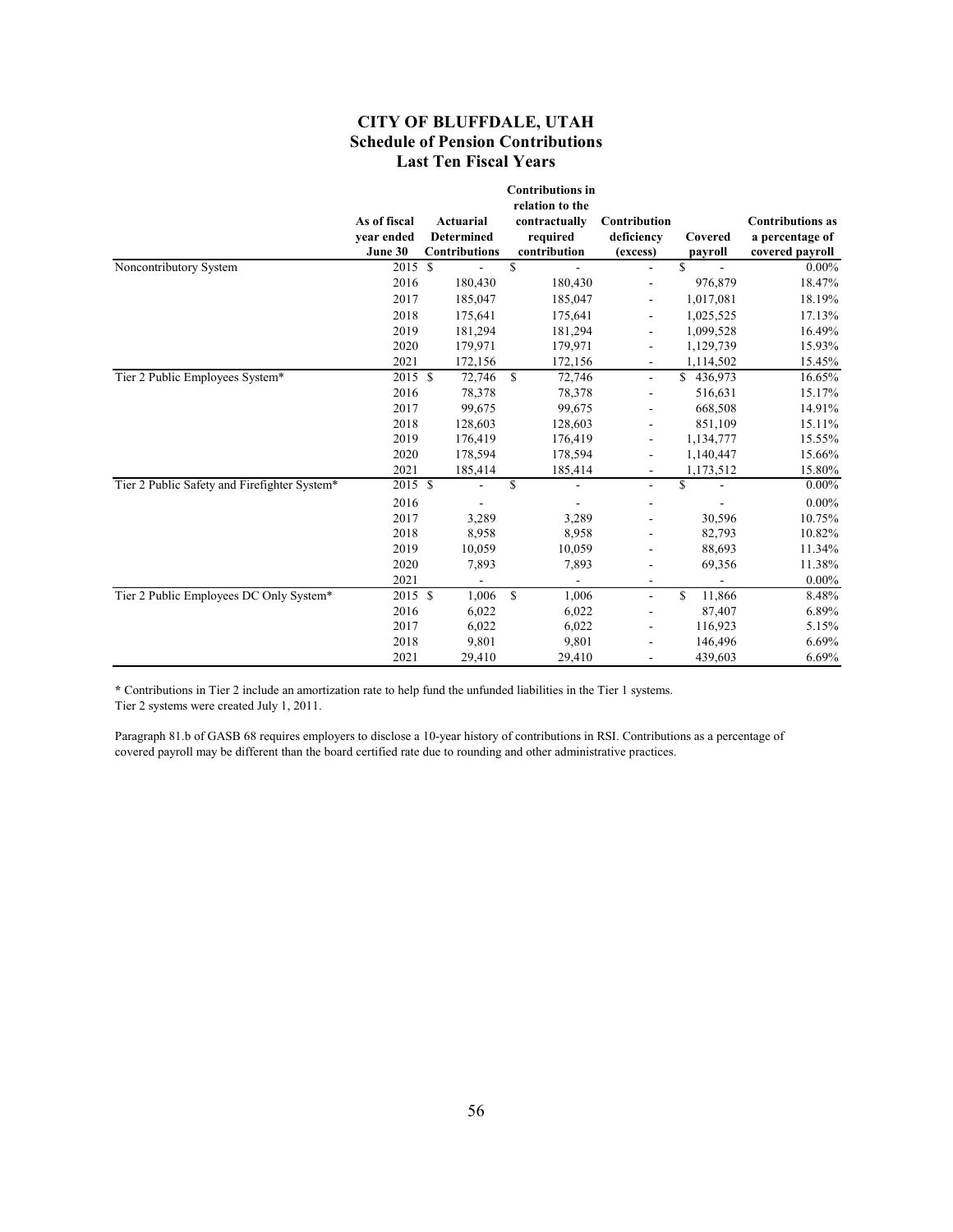#### **CITY OF BLUFFDALE, UTAH Notes to the Required Supplementary Information June 30, 2021**

#### 1. ACTUARIALLY DETERMINED PENSION CONTRIBUTIONS

Contribution rates include an amount for normal cost, the estimated amount necessary to finance benefits earned by members during the current year, and an amount for amortization of the unfunded or excess funded actuarial accrued liability over a closed 20-year amortization period. The rates are determined using the entry age actuarial cost method.

Contributions made were in accordance with actuarially computed funding requirements. For contribution rate purposes, the actuary evaluates the assets of the plan based on a 5-year smoothed expected return wherein 20 percent of a year's excess or shortfall of expected return is recognized each year for five years.

## 2. CHANGE IN ASSUMPTIONS

There were a number of demographic assumptions (e.g. rates of termination, disability, retirement, as well as an updated mortality and salary increase assumption) updated for use in the January 1, 2020 actuarial valuation. These assumption updates were adopted by the Utah State Retirement Board as a result of an Actuarial Experience Study performed for the Utah Retirement Systems. In aggregate, those assumption changes resulted in a \$201 million increase in the Total Pension Liability, which is about 0.50% of the Total Pension Liability as of December 31, 2019 for all systems combined. The Actuarial Experience Study report as of December 31, 2019 provides detailed information regarding those assumption changes, which may be accessed online at newsroom.urs.org under the "Retirement Office" column using the "Reports and Stats" tab.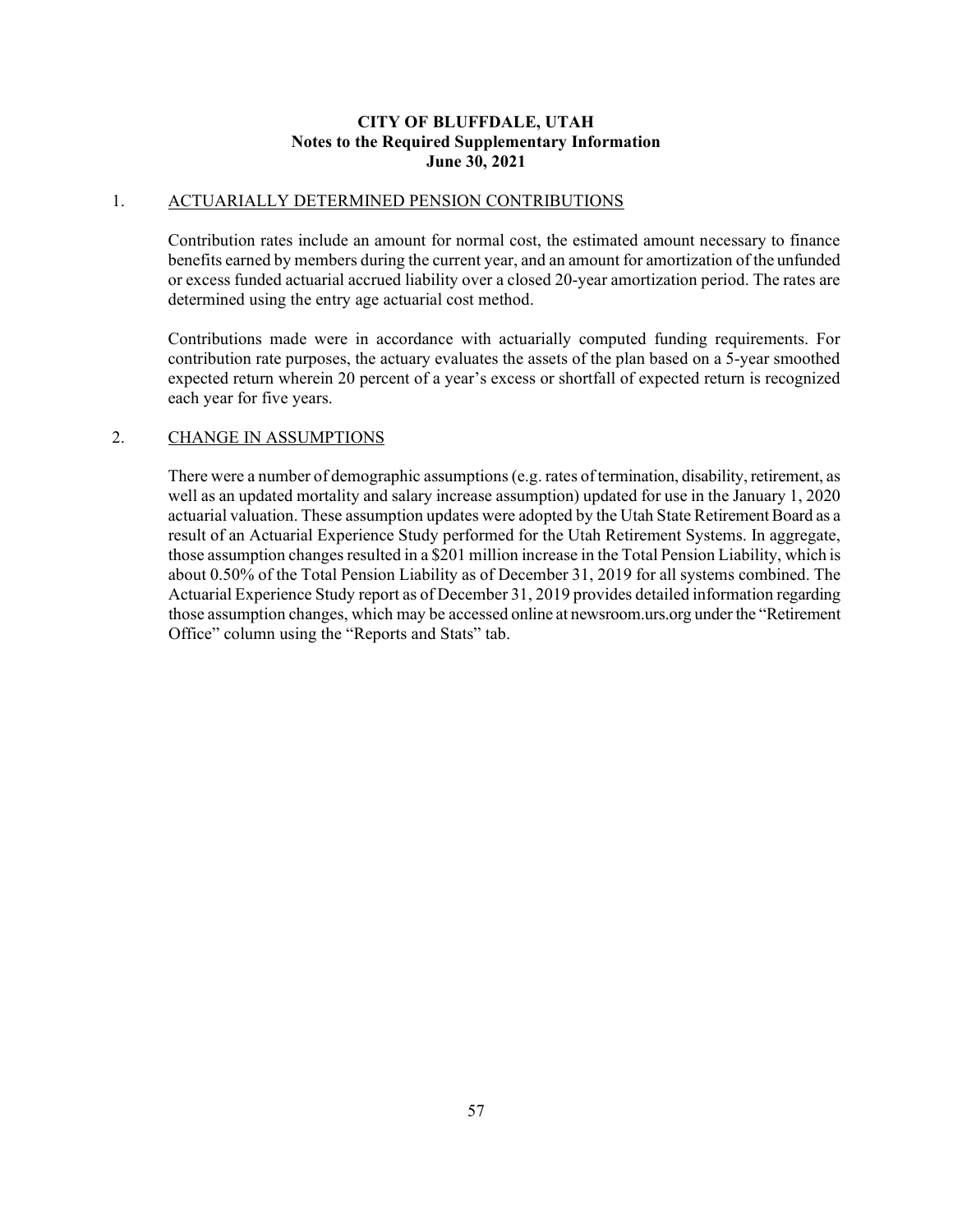

**COMMITTED. EXPERIENCED. TRUSTED**

#### CERTIFIED PUBLIC ACCOUNTANTS

E. LYNN HANSEN, CPA CLARKE R. BRADSHAW, CPA GARY F. MALMROSE, CPA EDWIN L. ERICKSON, CPA MICHAEL L. SMITH, CPA JASON L. TANNER, CPA ROBERT D. WOOD, CPA AARON R. HIXSON, CPA TED C. GARDINER, CPA JEFFREY B. MILES, CPA SHAWN F. MARTIN, CPA

## **REPORT ON INTERNAL CONTROL OVER FINANCIAL REPORTING AND ON COMPLIANCE AND OTHER MATTERS BASED ON AN AUDIT OF FINANCIAL STATEMENTS PERFORMED IN ACCORDANCE WITH** *GOVERNMENT AUDITING STANDARDS*

Mayor and City Council City of Bluffdale, Utah

We have audited, in accordance with auditing standards generally accepted in the United States of America and the standards applicable to financial audits contained in *Government Auditing Standards* issued by the Comptroller General of the United States, the financial statements of the governmental activities, the business-type activities, each major fund, and the aggregate remaining fund information of City of Bluffdale, Utah (the City), as of and for the year ended June 30, 2021, and the related notes to the financial statements, which collectively comprise the City's basic financial statements and have issued our report thereon dated December 2, 2021.

## *Internal Control Over Financial Reporting*

In planning and performing our audit of the financial statements, we considered City's internal control over financial reporting (internal control) to determine the audit procedures that are appropriate in the circumstances for the purpose of expressing our opinions on the financial statements, but not for the purpose of expressing an opinion on the effectiveness of City's internal control. Accordingly, we do not express an opinion on the effectiveness of the City's internal control.

A *deficiency in internal control* exists when the design or operation of a control does not allow management or employees in the normal course of performing their assigned functions, to prevent, or detect and correct misstatements on a timely basis. A *material weakness*is a deficiency, or a combination of deficiencies, in internal control, such that there is a reasonable possibility that a material misstatement of the entity's financial statements will not be prevented, or detected and corrected on a timely basis. A *significant deficiency* is a deficiency, or a combination of deficiencies, in internal control that is less severe than a material weakness, yet important enough to merit attention by those charged with governance.

Our consideration of internal control was for the limited purpose described in the first paragraph of this section and was not designed to identify all deficiencies in internal control that might be material weaknesses or significant deficiencies. Given these limitations, during our audit we did not identify any deficiencies in internal control that we consider to be material weaknesses. However, material weaknesses may exist that have not been identified.

58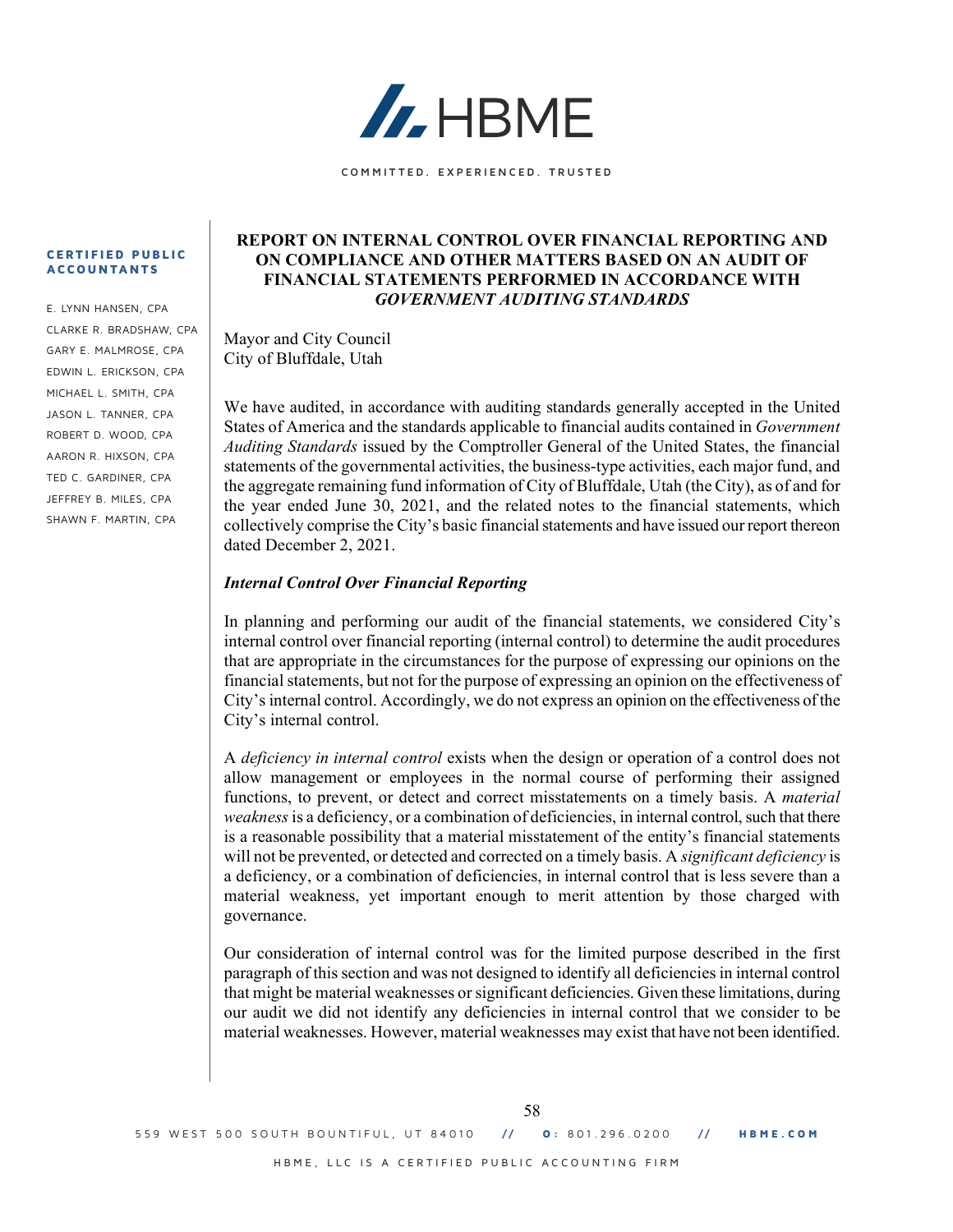#### *Compliance and Other Matters*

As part of obtaining reasonable assurance about whether the City's financial statements are free of material misstatement, we performed tests of its compliance with certain provisions of laws, regulations, contracts, and grant agreements, noncompliance with which could have a direct and material effect on the determination of financial statement amounts. However, providing an opinion on compliance with those provisions was not an objective of our audit and, accordingly, we do not express such an opinion. The results of our tests disclosed no instances of noncompliance or other matters that are required to be reported under *Government Auditing Standards.*

## **Purpose of this Report**

The purpose of this report is solely to describe the scope of our testing of internal control and compliance and the results of that testing, and not to provide an opinion on the effectiveness of the entity's internal control or on compliance. This report is an integral part of an audit performed in accordance with *Government Auditing Standards* in considering the entity's internal control and compliance. Accordingly, this communication is not suitable for any other purpose.

HBME, LLC

December 2, 2021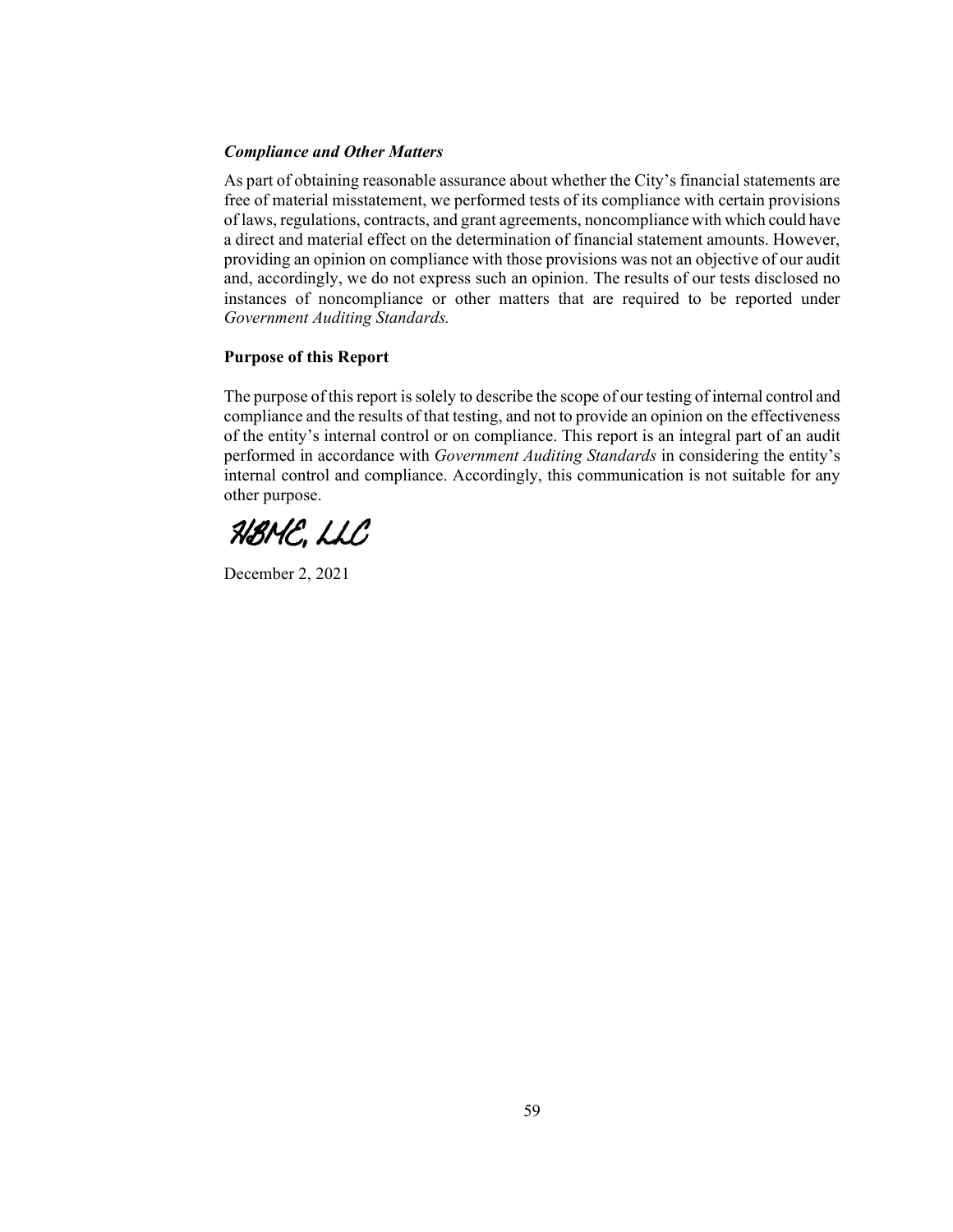

#### **COMMITTED. EXPERIENCED. TRUSTED**

#### CERTIFIED PUBLIC ACCOUNTANTS

E. LYNN HANSEN, CPA

CLARKE R. BRADSHAW, CPA GARY E. MALMROSE, CPA EDWIN L. ERICKSON, CPA MICHAEL L. SMITH, CPA JASON L. TANNER, CPA ROBERT D. WOOD, CPA AARON R. HIXSON, CPA TED C. GARDINER, CPA JEFFREY B. MILES, CPA SHAWN F. MARTIN, CPA

## **INDEPENDENT AUDITOR'S REPORT ON COMPLIANCE AND REPORT ON INTERNAL CONTROL OVER COMPLAINCE AS REQUIRED BY THE** *STATE COMPLIANCE AUDIT GUIDE*

Major and City Council City of Bluffdale, Utah

#### *Report On Compliance with General State Compliance Requirements*

We have audited City of Bluffdale, Utah's (the City) compliance with general and major State program compliance requirements described in the *State Compliance Audit Guide* issued by the Office of the Utah State Auditor, that could have a direct and material effect on the City for the year ended June 30, 2021.

General state compliance requirements were tested for the year ended June 30, 2021 in the following areas:

Budgetary Compliance Justice Court Fraud Risk Assessment Fund Balance Restricted Taxes and Related Revenues Government Fees

#### *Management's Responsibility*

Management is responsible for compliance with the general state requirements referred to above.

#### *Auditor's Responsibility*

Our responsibility is to express an opinion on the City's compliance based on our audit of the compliance requirements referred to above. We conducted our audit of compliance in accordance with auditing standards generally accepted in the United States of America; the standards applicable to financial audits contained in *Government Auditing Standards*issued by the Comptroller General of the United States; and the *State Compliance Audit Guide*. Those standards and the *State Compliance Audit Guide* require that we plan and perform the audit to obtain reasonable assurance about whether noncompliance with the compliance requirements referred to above that could have a direct and material effect on the City occurred. An audit includes examining, on a test basis, evidence about the City's compliance with those requirements and performing such other procedures as we considered necessary in the circumstances.

We believe that our audit provides a reasonable basis for our opinion on compliance with general state compliance requirements. However, our audit does not provide a legal determination of the City's compliance.